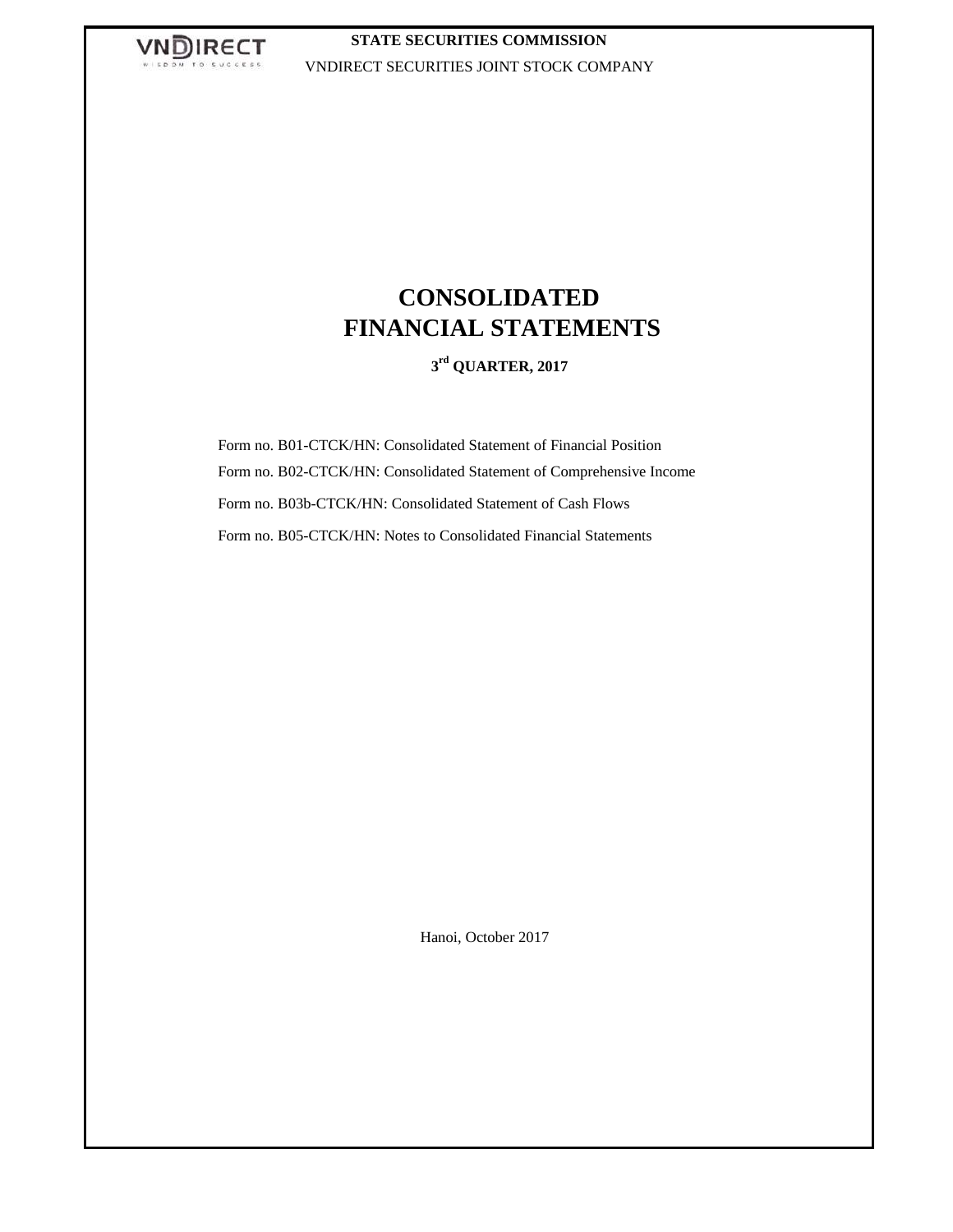## **CONSOLIDATED STATEMENT OF FINANCIAL POSITION**

**As at 30 June 2017** 

*Unit: Vietnamese dong*

*Form no. B01 - CTCK/HN*

|      | <b>ITEMS</b>                                                                                      | Code         | <b>Notes</b> | At the end of the<br>quarter | At the beginning of the<br>year |
|------|---------------------------------------------------------------------------------------------------|--------------|--------------|------------------------------|---------------------------------|
|      | <b>ASSETS</b>                                                                                     |              |              |                              |                                 |
| А.   | <b>CURRENT ASSETS</b> $(100 = 110 + 130)$                                                         | 100          |              | 6,365,007,357,932            | 4,972,018,587,213               |
| I.   | <b>Financial assets</b>                                                                           | 110          |              | 6,350,478,447,825            | 4,833,949,115,349               |
| 1.   | Cash and Cash equivalent                                                                          | 111          | A.1          | 121,472,952,835              | 256,958,791,274                 |
| 1.1. | Cash                                                                                              | 111.1        |              | 69,222,952,835               | 173,958,791,274                 |
| 1.2. | Cash equivalent                                                                                   | 111.2        |              | 52,250,000,000               | 83,000,000,000                  |
| 2.   | Financial assets at fair value through profit<br>and loss                                         | 112          | A.3.1        | 759,215,016,320              | 629,374,662,053                 |
| 3.   | Held-to-maturity investments                                                                      | 113          |              | 2,493,465,032,772            | 1,630,500,000,000               |
| 4.   | Loans to customers                                                                                | 114          | A.3.3        | 2,854,049,162,361            | 1,911,798,465,127               |
| 5.   | Financial assets available for sale                                                               | 115          | A.3.2        | 240,148,400,823              | 530,968,216,861                 |
| 6.   | Allowance for diminution in value of financial<br>assets and collateral assets                    | 116          | A.4          | (196, 640, 418, 435)         | (189, 295, 534, 267)            |
| 7.   | Account Receivables from Financial assets                                                         | 117          |              | 54,803,051,217               | 56,214,395,144                  |
| 7.1. | Receivables from sale of Financial assets                                                         | 117.1        |              | 1,046,801,289                | 18,109,483,700                  |
| 7.2. | Dividend and interest receivables and accruals<br>of Financial Assets                             | 117.2        | A.5.1        | 53,756,249,928               | 38,104,911,444                  |
|      | 7.2.1. Due dividend and interest receivable                                                       | 117.3        |              |                              |                                 |
|      | Of which: Allowance for doubtful dividend and<br>interest receivables                             | 117.3.1      |              |                              |                                 |
| 8.   | 7.2.2. Dividend and interest accrual                                                              | 117.4<br>118 |              | 53,756,249,928               | 38,104,911,444                  |
| 9.   | Prepayment to suppliers<br>Receivables from services provided by the<br><b>Securities Company</b> | 119          |              | 24,037,553,394               |                                 |
| 10.  | Internal receivables                                                                              | 120          |              |                              | 7,317,124,296                   |
| 11.  | Receivables from securities trading errors                                                        | 121          |              |                              |                                 |
| 12.  | Other receivables                                                                                 | 122          | A.5.2        | 3,999,998,967                | 4,185,297,290                   |
| 13.  | Allowance for diminution in value of receivables<br>$(*)$                                         | 129          | A.6          | (4,072,302,429)              | (4,072,302,429)                 |
| П.   | Other current assets                                                                              | 130          |              | 14,528,910,107               | 138,069,471,864                 |
| 1.   | Advances                                                                                          | 131          |              | 7,801,684,297                | 2,775,646,115                   |
| 2.   | Office supplies                                                                                   | 132          |              |                              |                                 |
| 3.   | Short-term prepaid expenses                                                                       | 133          | A.7          | 4,534,334,465                | 5,835,778,600                   |
| 4.   | Short-term mortgage, collaterals and deposits                                                     | 134          |              | 1,682,896,845                | 39,898,752,670                  |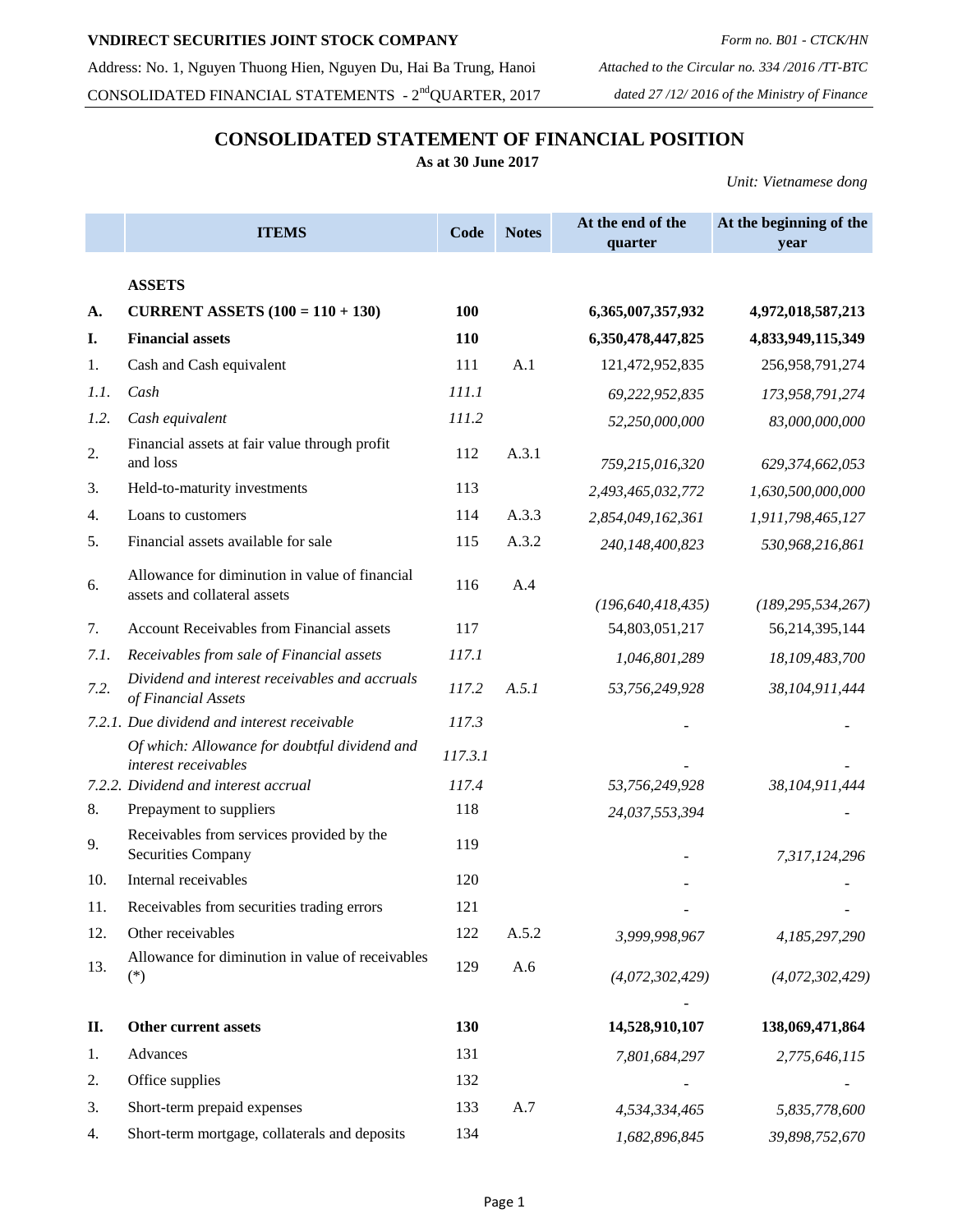|           | <b>ITEMS</b>                                                 | Code                 | <b>Notes</b> | At the end of the<br>quarter | At the beginning of the<br>year |
|-----------|--------------------------------------------------------------|----------------------|--------------|------------------------------|---------------------------------|
| 5.        | Deductible VAT                                               | 135                  |              | 10,000,000                   |                                 |
| 6.        | Taxes and receivables from the State                         | 136                  |              |                              |                                 |
| 7.        | Other current assets                                         | 137                  |              | 499,994,500                  | 89,559,294,479                  |
| 8.        | Government bond purchased for resale                         | 138                  |              |                              |                                 |
| 9.        | Allowance for diminution in value of other<br>current assets | 139                  |              |                              |                                 |
| <b>B.</b> | <b>Long-term</b> assets                                      | <b>200</b>           |              | 493,016,020,917              | 202,074,255,646                 |
| I.        | <b>Long-term financial assets</b>                            | 210                  |              | 351,895,352,701              | 80,000,000,000                  |
| 1.        | Long-term receivables                                        | 211                  |              |                              |                                 |
| 2.        | Investments                                                  | 212                  |              | 351,895,352,701              | 80,000,000,000                  |
| 2.1.      | Held-to-maturity investments                                 | 212.1                |              |                              | 80,000,000,000                  |
| 2.2.      | Investment in subsidiaries                                   | 212.2                |              |                              |                                 |
| 2.3.      | Investment sin Joint ventures, associates                    | 212.3                |              | 351,895,352,701              |                                 |
| 2.4.      | Other long-term investments                                  | 212.4                |              |                              |                                 |
| 3.        | Allowance for long-term financial assets                     | 213                  |              |                              |                                 |
| II.       | <b>Fixed assets</b>                                          | 220                  |              | 55,441,616,109               | 64,172,261,590                  |
| 1.        | Tangible Fixed assets                                        | 221                  | A.8          | 35,941,379,168               | 40,858,984,054                  |
|           | - Historical cost                                            | 222                  |              | 93,841,260,947               | 94,046,764,254                  |
|           | - Accumulated Depreciation                                   | 223a                 |              | (57,899,881,779)             | (53, 187, 780, 200)             |
|           | - Valuation at fair value                                    | 223b                 |              |                              |                                 |
| 2.        | Tangible fixed assets of financial leasing                   | 224                  |              |                              |                                 |
|           | - Historical cost                                            | 225                  |              |                              |                                 |
|           | - Accumulated Depreciation                                   | 226a                 |              |                              |                                 |
|           | - Valuation at fair value                                    | 226 <i>b</i>         |              |                              |                                 |
| 3.        | Intangible Fixed assets                                      | 227                  | A.9          | 19,500,236,941               | 23,313,277,536                  |
|           | - Historical cost                                            | 228                  |              | 70,001,935,141               | 66,725,200,461                  |
|           | - Accumulated Depreciation                                   | 229a                 |              | (50, 501, 698, 200)          | (43, 411, 922, 925)             |
|           | - Valuation at fair value                                    | 229b                 |              |                              |                                 |
| III.      | <b>Investment property</b>                                   | 230                  |              |                              |                                 |
|           | - Historical cost                                            | 231                  |              |                              |                                 |
|           | - Accumulated Depreciation<br>- Valuation at fair value      | 232a<br>232 <i>b</i> |              |                              |                                 |
|           |                                                              |                      |              |                              |                                 |
| IV.       | <b>Construction in progress</b>                              | 240                  |              | 1,241,011,000                | 2,500,000,000                   |
| V.        | Other long-term assets                                       | 250                  |              | 84,438,041,107               | 55,401,994,056                  |
| 1.        | Long-term mortgage, collaterals and<br>deposits              | 251                  |              |                              |                                 |
| 2.        | Long-term prepaid expenses                                   | 252                  | A.7          | 4,729,009,005                | 7,144,232,309                   |
| 3.        | Deferred tax assets                                          | 253                  |              |                              |                                 |
| 4.        | Money paid to Settlement Assistance Fund                     | 254                  | A.16         | 20,000,000,000               | 18,257,761,747                  |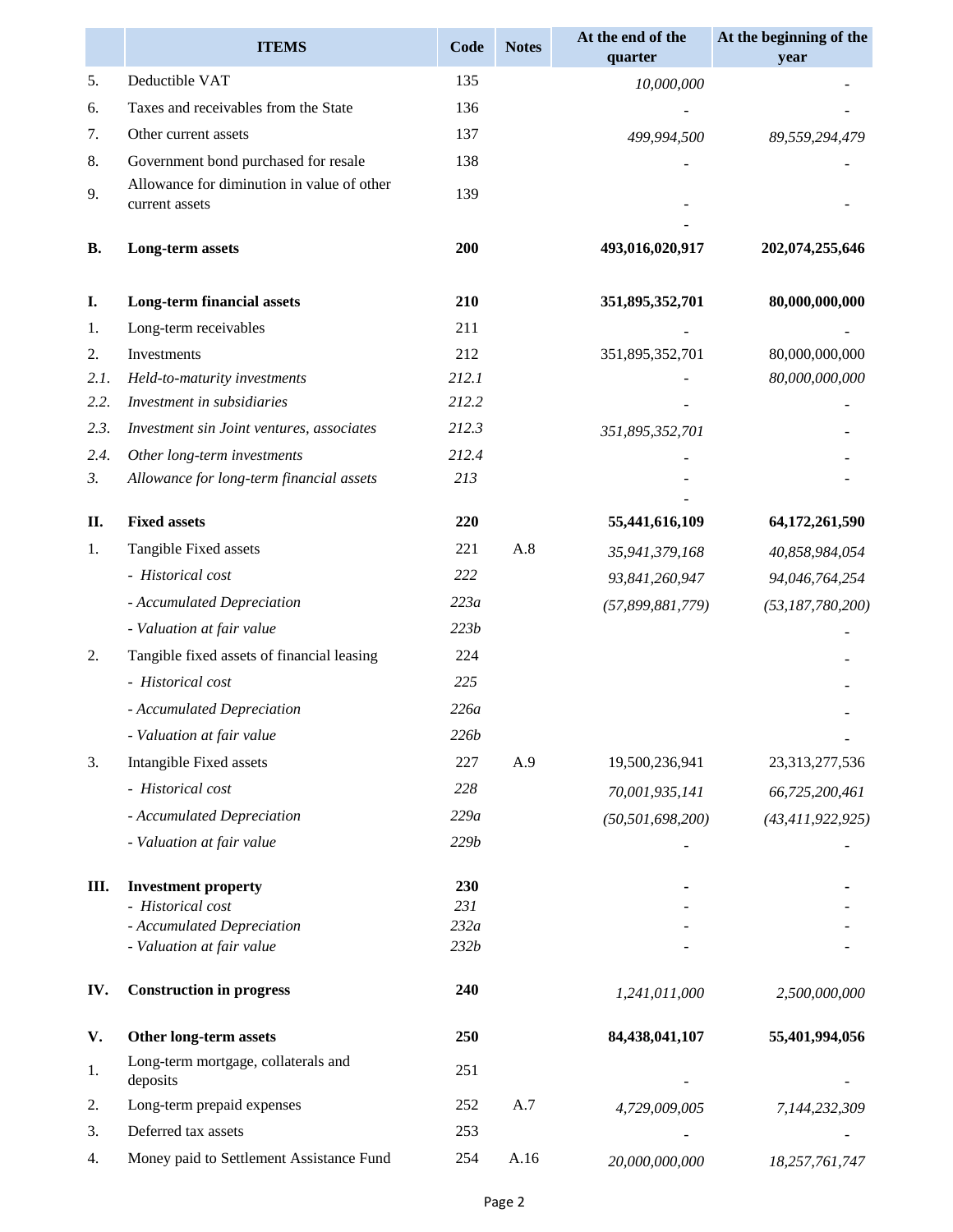|                | <b>ITEMS</b>                                           | Code | <b>Notes</b> | At the end of the<br>quarter | At the beginning of the<br>year |
|----------------|--------------------------------------------------------|------|--------------|------------------------------|---------------------------------|
| 5.             | Other long-term assets                                 | 255  |              | 45,095,968,347               | 30,000,000,000                  |
| 6.             | Commercial advantages                                  | 256  |              | 14,613,063,755               |                                 |
| VI.            | Allowance for long-term assets                         | 260  |              |                              |                                 |
|                | <b>TOTAL ASSETS</b> $(270 = 100 + 200)$                | 270  |              | 6,858,023,378,849            | 5,174,092,842,859               |
| $\mathbf{C}$ . | <b>LIABILITIES</b> $(300 = 310 + 340)$                 | 300  |              | 4,483,098,630,985            | 3,225,829,341,616               |
| I.             | <b>Short-term liabilities</b>                          | 310  |              | 4,337,146,352,404            | 3,131,529,341,616               |
| 1.             | Short-term borrowings and finance lease<br>liabilities | 311  | A.15         | 4,174,182,104,690            | 2,613,806,976,714               |
| 1.1.           | Short-Term borrowings                                  | 312  |              | 4,174,182,104,690            | 2,613,806,976,714               |
| 1.2.           | Short-term finance lease liabilities                   | 313  |              |                              |                                 |
| 2.             | Short-term finance borrowings                          | 314  |              |                              |                                 |
| 3.             | Short-term convertible bonds                           | 315  |              |                              |                                 |
| 4.             | Short-term issued bonds                                | 316  |              | 94,300,000,000               |                                 |
| 5.             | Borrowings from Settlement Assistance Fund             | 317  |              |                              |                                 |
| 6.             | Payables to securities trading activities              | 318  | A.10         | 4,201,346,156                | 472,546,426,921                 |
| 7.             | Payables to errors in financial assets trading         | 319  |              |                              |                                 |
| 8.             | Short-term trade payables                              | 320  | A.13         | 78,336,055                   | 588,024,693                     |
| 9.             | Short-term prepayments from customers                  | 321  |              |                              | 844,691,201                     |
| 10.            | Taxes and other payables to State budget               | 322  | A.11         | 35,635,237,394               | 19,061,077,930                  |
| 11.            | Payables to employees                                  | 323  |              | 10,903,907,790               | 12,835,449,309                  |
| 12.            | Employee benefits                                      | 324  |              | 1,703,187,874                | 689,690,314                     |
| 13.            | Short-term accrued expenses                            | 325  | A.12         | 8,383,242,640                | 8,440,117,883                   |
| 14.            | Short-term intra-company payables                      | 326  |              |                              |                                 |
| 15.            | Short-term unearned revenues                           | 327  |              |                              |                                 |
| 16.            | Short-term deposits received                           | 328  |              |                              |                                 |
| 17.            | Other short-term payables                              | 329  | A.14         | 1,452,548,244                | 964,505,522                     |
| 18.            | Allowance for short-term payables                      | 330  |              |                              |                                 |
| 19.            | Bonus, welfare fund                                    | 331  |              | 6,306,441,561                | 1,752,381,129                   |
| П.             | <b>Long-term liabilities</b>                           | 340  |              | 145,952,278,581              | 94,300,000,000                  |
| 1.             | Long-term borrowings and finance lease<br>liabilities  | 341  |              |                              |                                 |
| 1.1.           | Long-term borrowings                                   | 342  |              |                              |                                 |
| 1.2.           | Long-term finance lease liabilities                    | 343  |              |                              |                                 |
| 2.             | Long-term finance borrowings                           | 344  |              |                              |                                 |
| 3.             | Long-term convertible bonds                            | 345  |              |                              |                                 |
| 4.             | Long-term issued bonds                                 | 346  |              | 140,101,000,000              | 94,300,000,000                  |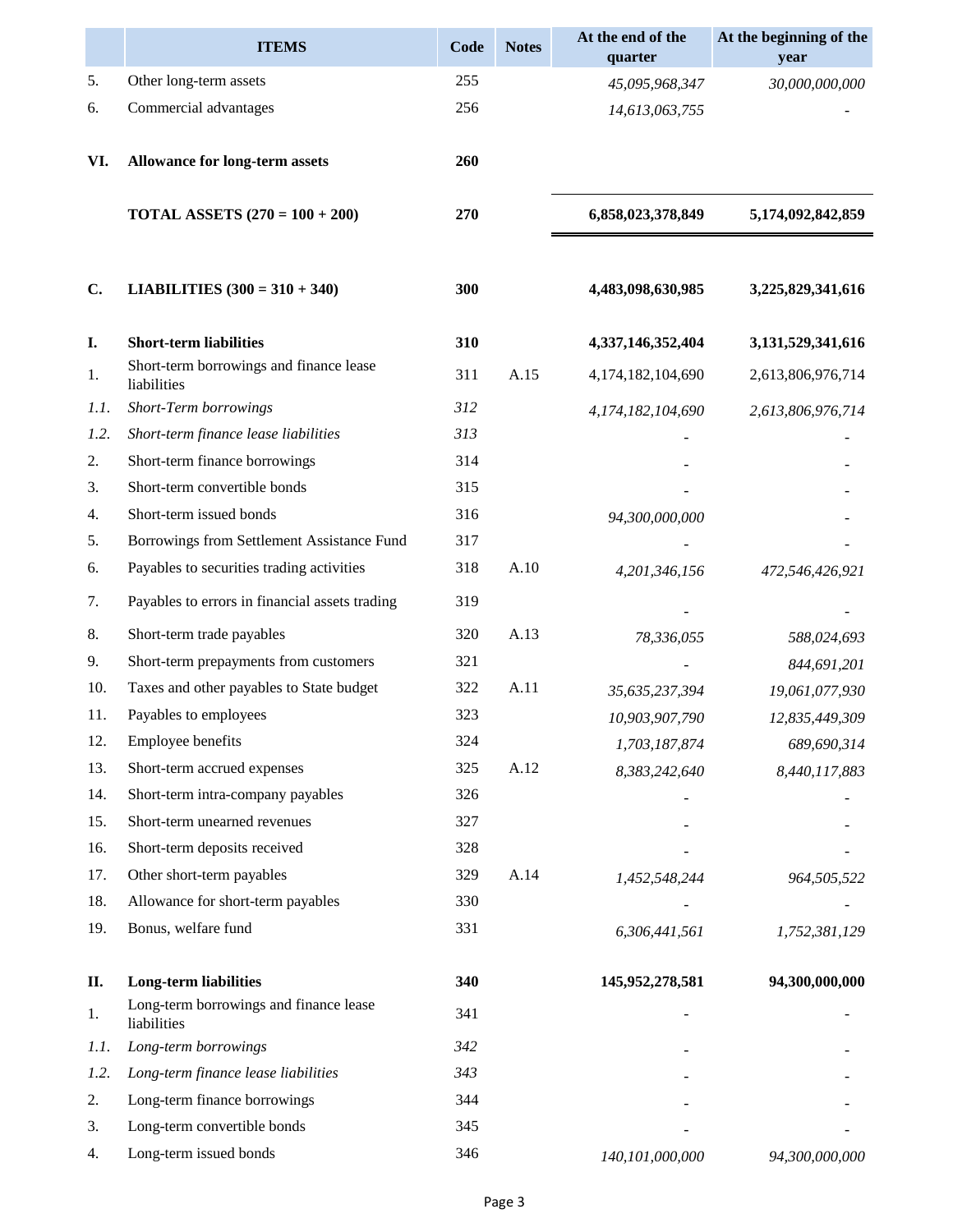|      | <b>ITEMS</b>                                                       | Code   | <b>Notes</b> | At the end of the<br>quarter | At the beginning of the<br>year |
|------|--------------------------------------------------------------------|--------|--------------|------------------------------|---------------------------------|
| 5.   | Long-term trade payables                                           | 347    |              |                              |                                 |
| 6.   | Long-term prepayments from customers                               | 348    |              |                              |                                 |
| 7.   | Long-term accrued expenses                                         | 349    |              |                              |                                 |
| 8.   | Long-term intra-company payables                                   | 350    |              |                              |                                 |
| 9.   | Long-term unearned revenues                                        | 351    |              |                              |                                 |
| 10.  | Long-term deposits received                                        | 352    |              |                              |                                 |
| 11.  | Other long-term payables                                           | 353    |              |                              |                                 |
| 12.  | Allowance for long-term payables                                   | 354    |              |                              |                                 |
| 13.  | Investor protection fund                                           | 355    |              |                              |                                 |
| 14.  | Deferred income tax payables                                       | 356    |              | 5,851,278,581                |                                 |
| 15.  | Fund for development of science and technology                     | 357    |              |                              |                                 |
| D.   | <b>OWNERS' EQUITY</b>                                              | 400    |              | 2,374,924,747,864            | 1,948,263,501,243               |
|      | $(400 = 410 + 420)$                                                |        |              |                              |                                 |
| I.   | <b>Owners' Equity</b>                                              | 410    |              | 2,374,924,747,864            | 1,948,263,501,243               |
| 1.   | Owner's invested equity                                            | 411    |              | 1,621,127,995,427            | 1,525,134,111,427               |
| 1.1. | Owner's contributed capital                                        | 411.1  |              | 1,549,981,650,000            | 1,549,981,650,000               |
| а.   | Ordinary shares                                                    | 411.1a |              | 1,549,981,650,000            | 1,549,981,650,000               |
| b.   | Preference shares                                                  | 411.1b |              |                              |                                 |
| 1.2. | Share capital surplus                                              | 411.2  |              | 120,708,515,572              | 65,433,524,852                  |
| 1.3. | Conversion options on convertible bonds                            | 411.3  |              |                              |                                 |
| 1.4. | Other owner's capital                                              | 411.4  |              |                              |                                 |
| 1.5. | Treasury shares $(*)$                                              | 411.5  |              | (49, 562, 170, 145)          | (90, 281, 063, 425)             |
| 2.   | Differences upon asset valuation at fair value                     | 412    |              |                              |                                 |
| 3.   | Exchange rate differences                                          | 413    |              |                              |                                 |
| 4.   | Supplementary charter capital reserve                              | 414    |              | 48,820,054,976               | 48,820,054,976                  |
| 5.   | Reserve for financial and operational risks                        | 415    |              | 19,518,327,973               | 19,518,327,973                  |
| 6.   | Other equity funds                                                 | 416    |              |                              |                                 |
| 7.   | Undistributed profit                                               | 417    | A.17         | 685,458,369,488              | 354,791,006,867                 |
| 7.1. | Earned profit                                                      | 417.1  |              | 642,310,218,347              | 354,791,006,867                 |
| 7.2. | Unearned profit                                                    | 417.2  |              | 43,148,151,141               |                                 |
| 8.   | Benefits of non-controlling shareholders                           | 418    |              |                              |                                 |
| П.   | <b>Budget sources and other funds</b>                              | 420    |              |                              |                                 |
|      | <b>TOTAL LIABILITIES AND OWNER'S</b><br>EQUITY $(440 = 300 + 400)$ | 440    |              | 6,858,023,378,849            | 5,174,092,842,859               |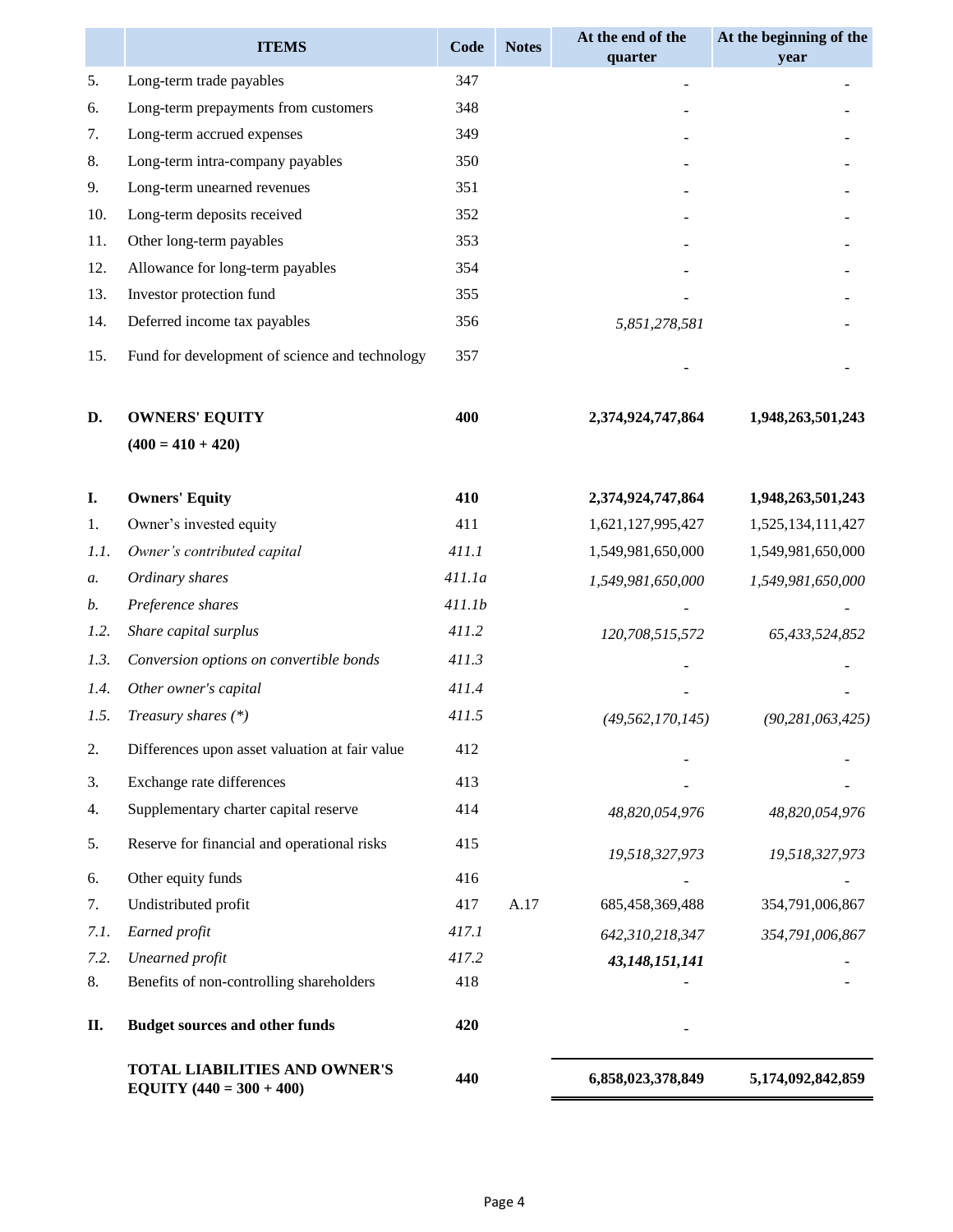CONSOLIDATED FINANCIAL STATEMENTS - 3rd QUARTER 2017 *dated 27 /12/ 2016 of the Ministry of Finance*

### **OFF BALANCE SHEET ITEMS**

|    | <b>ITEMS</b>                                                                        | Code  | <b>Notes</b> | At the end of the<br>quarter | At the beginning of the<br>year |
|----|-------------------------------------------------------------------------------------|-------|--------------|------------------------------|---------------------------------|
| А. | ASSETS OF THE SECURITIES COMPANY AND ASSETS MANAGED UNDER AGREEMENTS                |       |              |                              |                                 |
| 1. | Leasehold fixed assets                                                              | 01    |              |                              |                                 |
| 2. | Valuable certificates kept on consignment                                           | 02    |              |                              |                                 |
| 3. | Asset received as pledge                                                            | 03    |              |                              |                                 |
| 4. | Bad debts handled                                                                   | 04    |              | 26,178,472,147               | 26,178,472,147                  |
| 5. | Foreign currencies                                                                  | 05    |              |                              |                                 |
| 6. | Outstanding shares                                                                  | 06    |              | 150,997,785                  | 147,539,485                     |
| 7. | Treasury shares                                                                     | 07    |              | 4,000,380                    | 7,458,680                       |
| 8. | Financial assets listed/registered at Vietnam<br>Securities Depository ("VSD")      | 08    |              | 380,808,770,000              | 292,606,200,000                 |
| а. | Unrestricted financial assets                                                       | 008.1 |              |                              |                                 |
| b. | Restricted financial assets                                                         | 008.2 |              |                              |                                 |
| c. | Pledge transaction                                                                  | 008.3 |              |                              |                                 |
| d. | Seizure, frozen financial assets                                                    | 008.4 |              |                              |                                 |
| e. | Financial assets awaiting settlement                                                | 008.5 |              |                              |                                 |
| f. | Financial assets awaiting to be lent out                                            | 008.6 |              |                              |                                 |
| g. | Collateral financial assets                                                         | 008.7 |              |                              |                                 |
| 9. | Non-traded financial assets deposited at VSD                                        | 9     |              | 2,256,370,000                | 11,400,000                      |
| а. | Unrestricted and non-traded financial assets<br>deposited at VSD                    | 009.1 |              |                              |                                 |
| b. | Restricted and non-traded financial assets<br>deposited at VSD                      | 009.2 |              |                              |                                 |
| c. | Pledged and non-traded financial assets<br>deposited at VSD                         | 009.3 |              |                              |                                 |
| d. | Seizure, frozen and non-traded financial<br>assets deposited at VSD                 | 009.4 |              |                              |                                 |
|    | 10. Awaiting financial assets                                                       | 10    |              | 9,446,020,000                | 455,660,500,000                 |
|    | 11. Fixing-trading-error financial assets                                           | 11    |              |                              |                                 |
|    | 12. Financial assets un-deposited at VSD                                            | 12    |              | 439,728,230,000              | 236,223,080,000                 |
|    | 13. Financial assets with entitlements                                              | 13    |              |                              |                                 |
| В. | ASSETS AND PAYABALES RELATING<br>TO ASSETS UNDER AGREEMENT<br><b>WITH CUSTOMERS</b> |       |              |                              |                                 |
| 1. | Investors' Financial assets listed/registered at<br><b>SDC</b>                      | 21    |              | 22,097,798,860,000           | 17,925,136,390,000              |
| а. | Unrestricted financial assets                                                       | 021.1 |              | 20,732,728,910,000           | 17,109,551,430,000              |
| b. | Restricted financial assets                                                         | 021.2 |              |                              |                                 |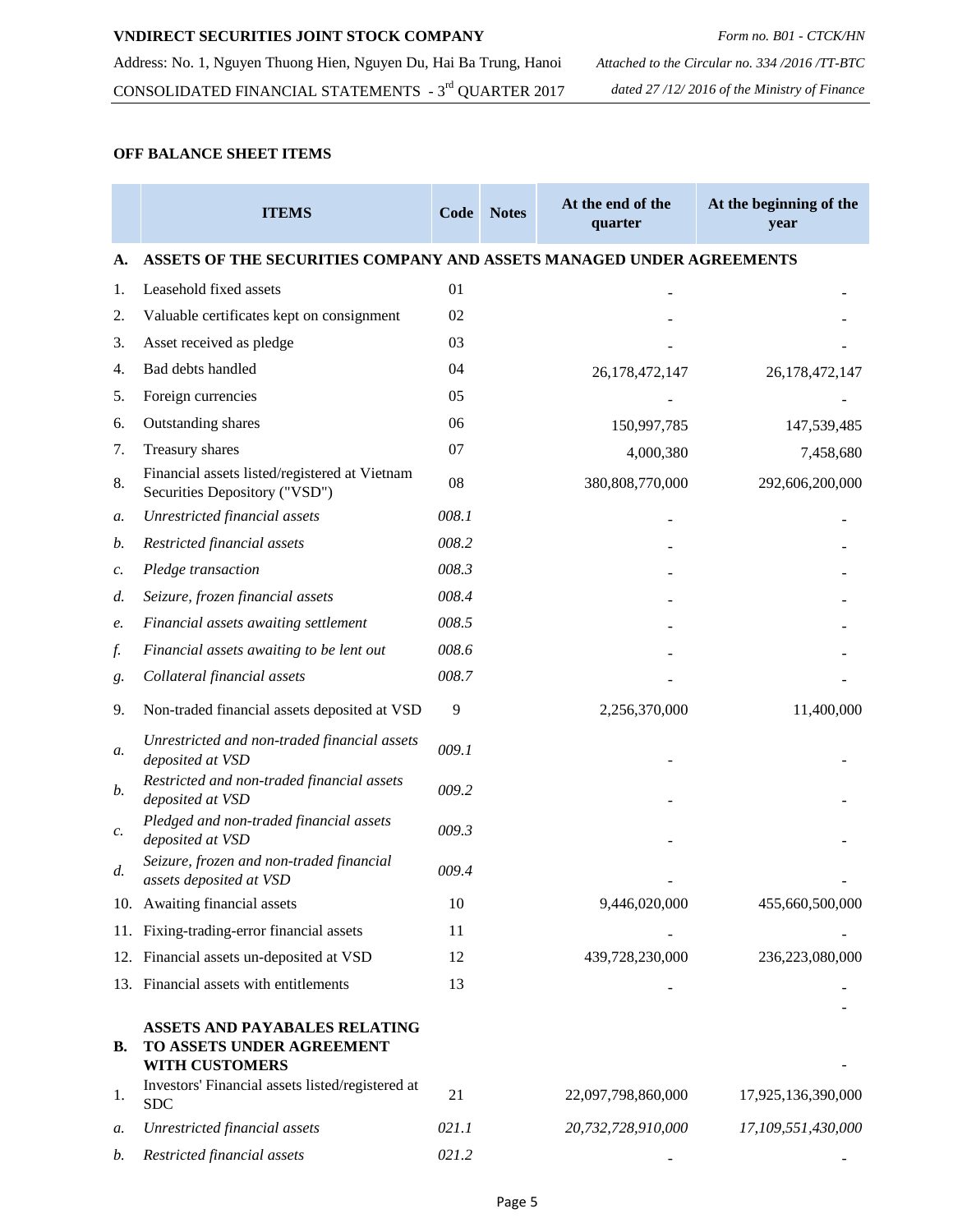|                  | <b>ITEMS</b>                                                                                                                  | Code         | <b>Notes</b> | At the end of the<br>quarter | At the beginning of the<br>year |
|------------------|-------------------------------------------------------------------------------------------------------------------------------|--------------|--------------|------------------------------|---------------------------------|
| c.               | Pledge transaction                                                                                                            | 021.3        |              | 847,744,210,000              | 616,662,860,000                 |
| d.               | Seizure, frozen financial assets                                                                                              | 021.4        |              | 54,631,610,000               | 9,879,300,000                   |
| e.               | Financial assets awaiting settlement                                                                                          | 021.5        |              | 462,694,130,000              | 189,042,800,000                 |
| f.               | Financial assets awaiting to be lent out                                                                                      | 021.6        |              |                              |                                 |
| $\boldsymbol{g}$ | Investors' deposited financial assets                                                                                         | 021.7        |              |                              |                                 |
| 2.               | Investors' non-traded financial assets<br>deposited at SDC                                                                    | 22           |              | 1,136,587,970,000            | 852,004,880,000                 |
| a.               | Unrestricted and non-traded financial assets<br>deposited at VSD                                                              | 022.1        |              | 773,453,170,000              | 780,592,100,000                 |
| $\mathfrak{b}$ . | Restricted and non-traded financial assets<br>deposited at VSD                                                                | 022.2        |              | 325,348,750,000              | 33,626,730,000                  |
| c.               | Pledged and non-traded financial assets<br>deposited at VSD                                                                   | 022.3        |              | 37,786,050,000               | 37,786,050,000                  |
| d.               | Seizure, frozen and non-traded financial<br>assets deposited at VSD                                                           | 022.4        |              |                              |                                 |
| 3.               | Investors' awaiting financial assets                                                                                          | 23           |              | 815,662,597,600              | 177,866,250,000                 |
| 4.<br>5.         | Fixing-trading-error financial assets<br>Financial assets un-deposited at VSD                                                 | 24.a<br>24.b |              |                              |                                 |
| 6.               | Financial assets with entitlement                                                                                             | 25           |              |                              |                                 |
| 7.               | Customers' deposits                                                                                                           | 26           |              | 2,211,611,449,018            | 1,192,949,516,223               |
| 7.1              | Customers' deposits for securities trading<br>managed by the Securities Company                                               | 27           |              | 1,405,252,310,179            | 828,810,828,201                 |
| 7.2              | Deposits for general trading of securities for<br>customers                                                                   | 28           |              | 804,165,335,100              | 357,027,018,800                 |
| 7.3              | Deposits for clearing and settlement of<br>securities transactions                                                            | 29           |              | 19,908,455                   | 140,583,472                     |
| a.               | Deposits for clearing and settlement of<br>securities transactions of domestic investors                                      | 29.1         |              | 1,931,162                    | 78,858,245                      |
|                  | Deposits for clearing and settlement of<br>securities transactions of foreign investors                                       | 29.2         |              | 17,977,293                   | 61,725,227                      |
|                  | 7.4 Deposits of organizations issuing securities                                                                              | 30           |              | 2,173,895,284                | 6,971,085,750                   |
| 7.5              | Deposits of trust investors                                                                                                   | 30.1         |              |                              |                                 |
| 8.               | Payables to investors relating to deposits for<br>securities trading managed by the Securities<br>Company                     | 31           |              | 2,225,975,536,221            | 1,185,978,430,473               |
|                  | Payables to domestic investors relating to<br>8.1 deposits for securities trading managed by the<br><b>Securities Company</b> | 31.1         |              | 2,192,463,163,621            | 1,148,612,947,376               |
|                  | Payables to foreign investors relating to<br>8.2 deposits for securities trading managed by the<br><b>Securities Company</b>  | 31.2         |              | 33,512,372,601               | 37,365,483,097                  |
| 9.               | Payables to organizations issuing securities                                                                                  | 32           |              | 1,015,704,000                | 6,550,385,000                   |
| 10.              | Receivables from/payables to customers<br>relating to errors in financial asset transactions                                  | 33           |              |                              |                                 |
| 11.              | Payables to customers relating to errors in<br>financial asset transactions                                                   | 34           |              |                              |                                 |
|                  | 12. Dividend, principal, bond interest payables                                                                               | 35           |              | 1,158,191,284                | 420,700,750                     |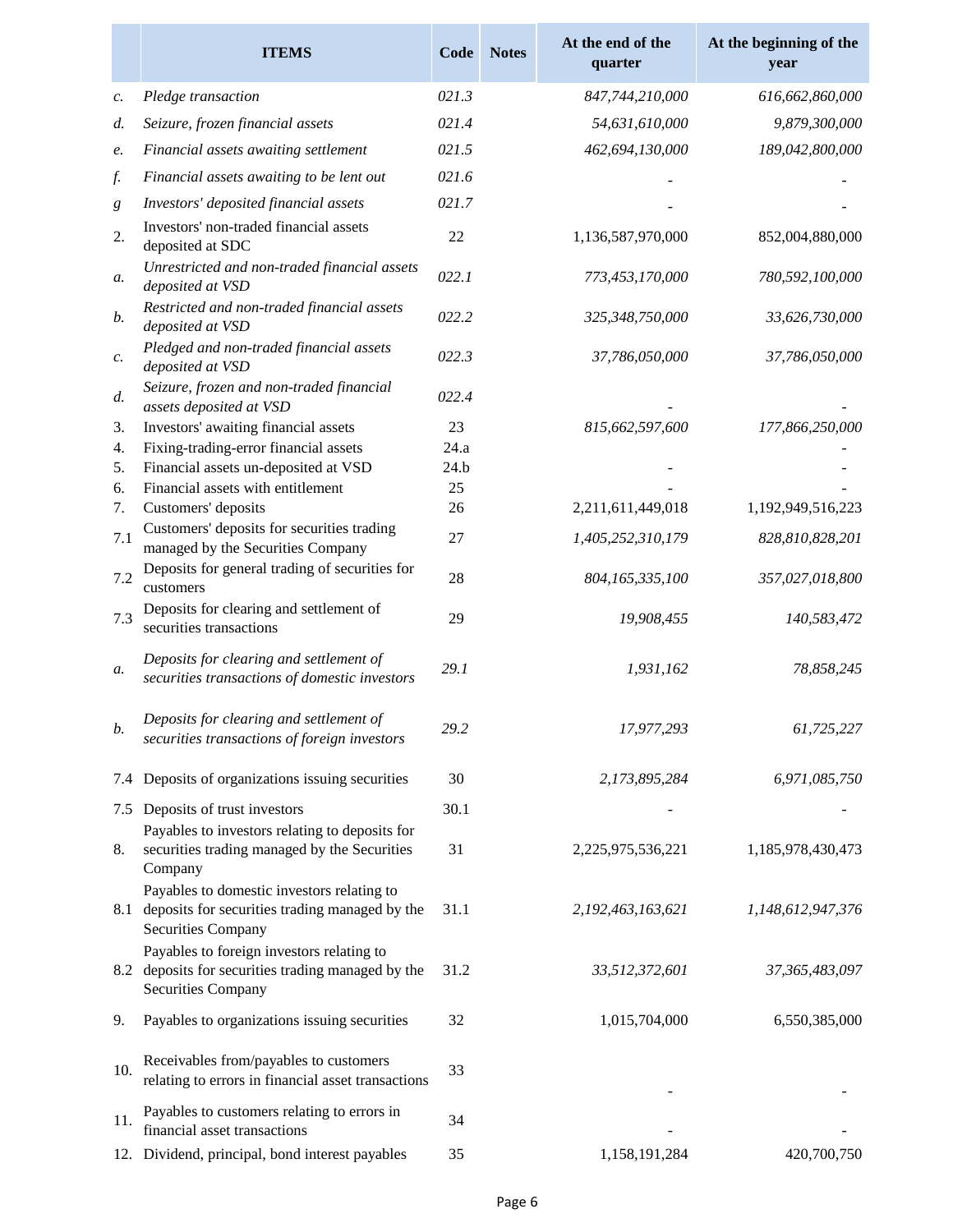|    | <b>ITEMS</b>                            | <b>Code</b> | <b>Notes</b> | At the end of the<br>quarter | At the beginning of the<br>year |
|----|-----------------------------------------|-------------|--------------|------------------------------|---------------------------------|
| 13 | Investors' cash deposited at VSD        | 36A         |              | 27, 258, 073, 720            |                                 |
| 14 | Receivables from trust investors        | 36          |              | 513,372,000                  |                                 |
|    | 15 Payables to trust investors          | 37          |              | 686,058                      |                                 |
| 16 | Investment portfolio of trust investors | 38          |              | 36,566,096,100               |                                 |

Prepared by *(Signed)*

*(Signed)* Checked by

Approved by *(Signed and sealed)*

Ms. Vu Thanh Van General Accountant Ms. Nguyen Ha Ninh Chief Accountant

Mr. Nguyen Hoang Giang General Director

Prepared on 20 October 2017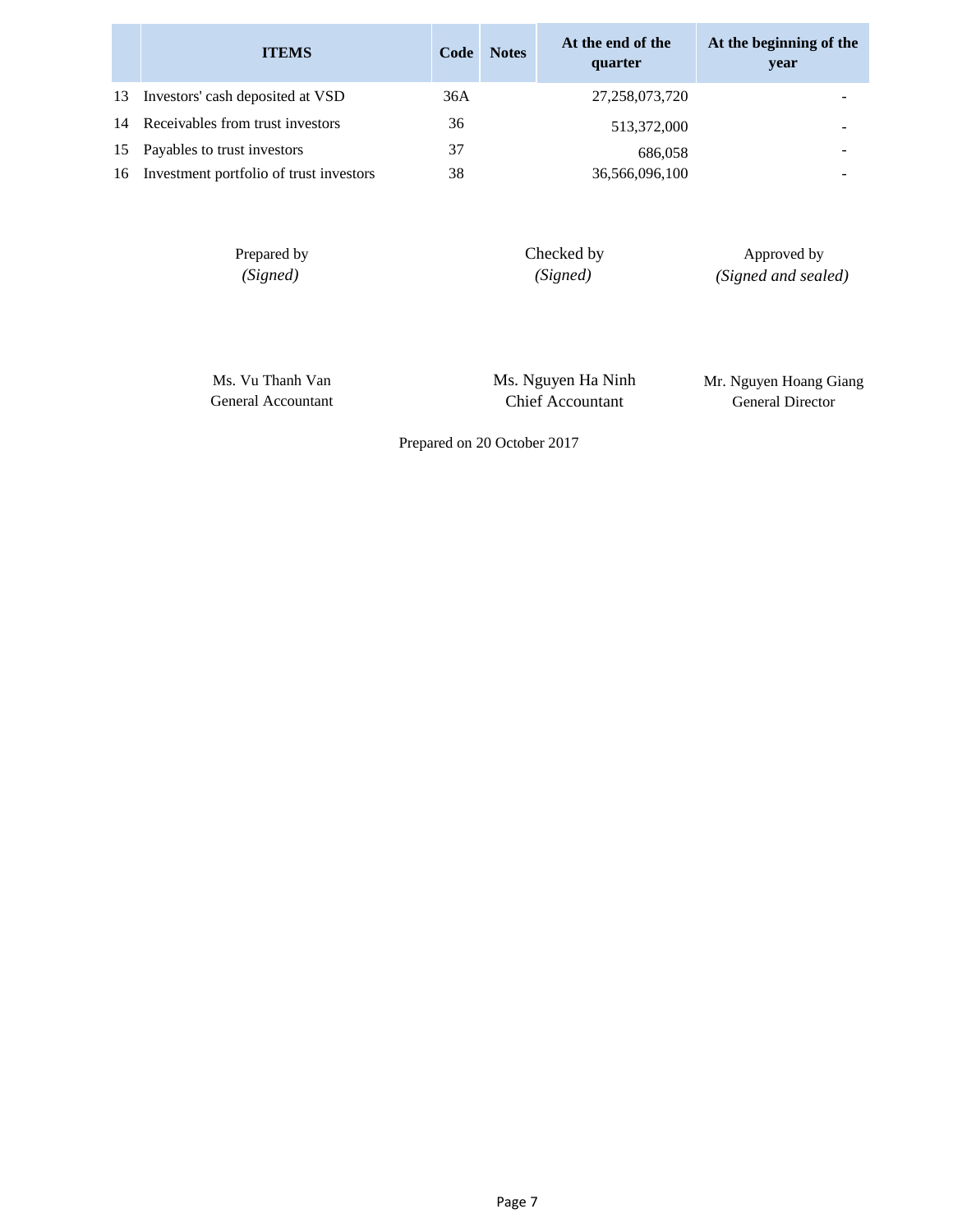### **CONSOLIDATED STATEMENT OF COMPREHENSIVE INCOME**

|                   |                                                                                                                            |      |              | $3^{rd}$ Quarter, 2017           |                                  |                                    | Unit: Vietnamese dong                |
|-------------------|----------------------------------------------------------------------------------------------------------------------------|------|--------------|----------------------------------|----------------------------------|------------------------------------|--------------------------------------|
|                   |                                                                                                                            |      |              |                                  |                                  | Accumulation from beginning of the |                                      |
|                   | <b>ITEMS</b>                                                                                                               | Code | <b>Notes</b> | $3rd$ Quarter                    |                                  | year to end of this quarter        |                                      |
|                   |                                                                                                                            |      |              | This year                        | Previous year                    | This year                          | <b>Previous year</b>                 |
| 1.1.              | <b>OPERATING REVENUE</b><br>Gains from Financial assets ("FA") at fair                                                     | 01   | B.19.1       |                                  |                                  |                                    |                                      |
| a.                | value through profit/loss<br>Gains from selling FA at fair value<br>through profit/loss                                    | 01.1 |              | 56,376,168,818<br>41,711,660,111 | 41,299,277,183<br>40,032,303,641 | 222,833,168,397<br>147,964,654,398 | 131,189,363,297<br>94, 368, 491, 495 |
| b.                | Increase upon revaluation of FA at fair<br>value through profit/loss (FVTPL)                                               | 01.2 |              |                                  |                                  |                                    |                                      |
| $\mathcal{C}.$    | Dividend, interests arising from FA at fair<br>value through profit/loss                                                   | 01.3 |              | 6,529,084,232<br>8,135,424,475   | 1,266,973,542                    | 33,403,338,503<br>41,465,175,496   | 36,820,871,802                       |
| 1.2.              | Gains from held-to-maturity investments                                                                                    | 02   |              | 39,660,452,887                   | 42,195,460,254                   | 131,467,442,471                    | 108,952,949,390                      |
| 1.3.              | Interests from loans and receivables                                                                                       | 03   |              | 93,754,569,385                   | 56,655,853,531                   | 241,409,891,829                    | 147, 165, 208, 733                   |
| 1.4.              | Gains from FA available for sale                                                                                           | 04   |              | 5,745,758,611                    | 90,977,778                       | 35,608,423,283                     | 175,735,001                          |
| 1.5.              | Gains from derivative hedging instruments                                                                                  | 05   |              |                                  |                                  |                                    |                                      |
| 1.6.              | Revenue from securities brokerage                                                                                          | 06   |              | 88,742,057,674                   | 54,308,110,371                   | 227,352,056,972                    | 139,077,686,316                      |
| 1.7.              | Revenue from guarantee, agent issuing<br>securities                                                                        | 07   |              | 1,066,436,830                    | 1,696,862,955                    | 6,372,946,476                      | 1,696,862,955                        |
| 1.8.              | Revenue from securities investment<br>advisory                                                                             | 08   |              |                                  |                                  | 2, 123, 113, 998                   |                                      |
| 1.9.              | Revenue from securities custodian services                                                                                 | 09   |              | 2,190,215,688                    | 1,414,264,898                    | 5,629,087,166                      | 3,505,461,269                        |
| 1.10              | Revenue from financial advisory services                                                                                   | 10   |              | 6,572,371,851                    | 5,361,533,736                    | 6,572,371,851                      | 8,515,387,327                        |
| 1.11.             | Other operating revenue                                                                                                    | 11   |              | 257,159,498                      | 205, 375, 553                    | 1,153,698,130                      | 3, 207, 142, 436                     |
|                   | Total revenue from operating activities<br>$(20=01$ to 11)                                                                 | 20   |              | 294, 365, 191, 242               | 203, 227, 716, 259               | 880,522,200,573                    | 543,485,796,724                      |
| П.                | <b>OPERATING EXPENSES</b>                                                                                                  |      |              |                                  |                                  |                                    |                                      |
| 2.1.              | Loss from FA at fair value through<br>profit/loss                                                                          | 21   |              | 8, 143, 183, 788                 | 12,272,390,840                   | 58, 524, 259, 472                  | 37,096,632,531                       |
| a.                | Loss from selling FA                                                                                                       | 21.1 | B.19.2       | 5,957,921,328                    | 10,887,966,881                   | 58, 559, 955, 874                  | 87, 217, 417, 860                    |
| b.                | Decrease upon revaluation of FA at<br><b>FVTPL</b>                                                                         | 21.2 |              | 2.073.185.249                    | 869,063,957                      | (405, 240, 905)                    | (52, 124, 636, 744)                  |
| $\boldsymbol{c}.$ | Trading expenses in buying FA at fair<br>value through profit/loss                                                         | 21.3 |              | 112,077,211                      | 515,360,002                      | 369,544,503                        | 2,003,851,415                        |
| 2.2.              | Loss from held-to-maturity investments                                                                                     | 22   |              |                                  |                                  |                                    |                                      |
| 2.3.              | Loss and recognition of difference in<br>financial assets Available for sales (AFS) at<br>fair value upon reclassification | 23   |              | (1,849,624,985)                  | (3,020,545,409)                  | 3,311,037,360                      | (3,020,545,409)                      |
| 2.4.              | Creation/reversal of allowance for financial<br>assets, handling losses from doubtful debts<br>and impairment losses       | 24   |              | 4,439,087,713                    | 4,067,419,286                    | 4,439,087,713                      | 15,236,137,027                       |
| 2.5.              | Loss from derivative hedging instruments                                                                                   | 25   |              |                                  |                                  |                                    |                                      |
| 2.6.              | Expense of proprietary activities                                                                                          | 26   |              |                                  |                                  |                                    |                                      |
| 2.7.              | Expenses from securities brokerage                                                                                         | 27   |              | 41,947,790,579                   | 34,900,307,742                   | 107,804,880,953                    | 85,404,899,093                       |
| 2.8.              | Expenses from guarantee activities, agent<br>issuing securities                                                            | 28   |              |                                  |                                  |                                    |                                      |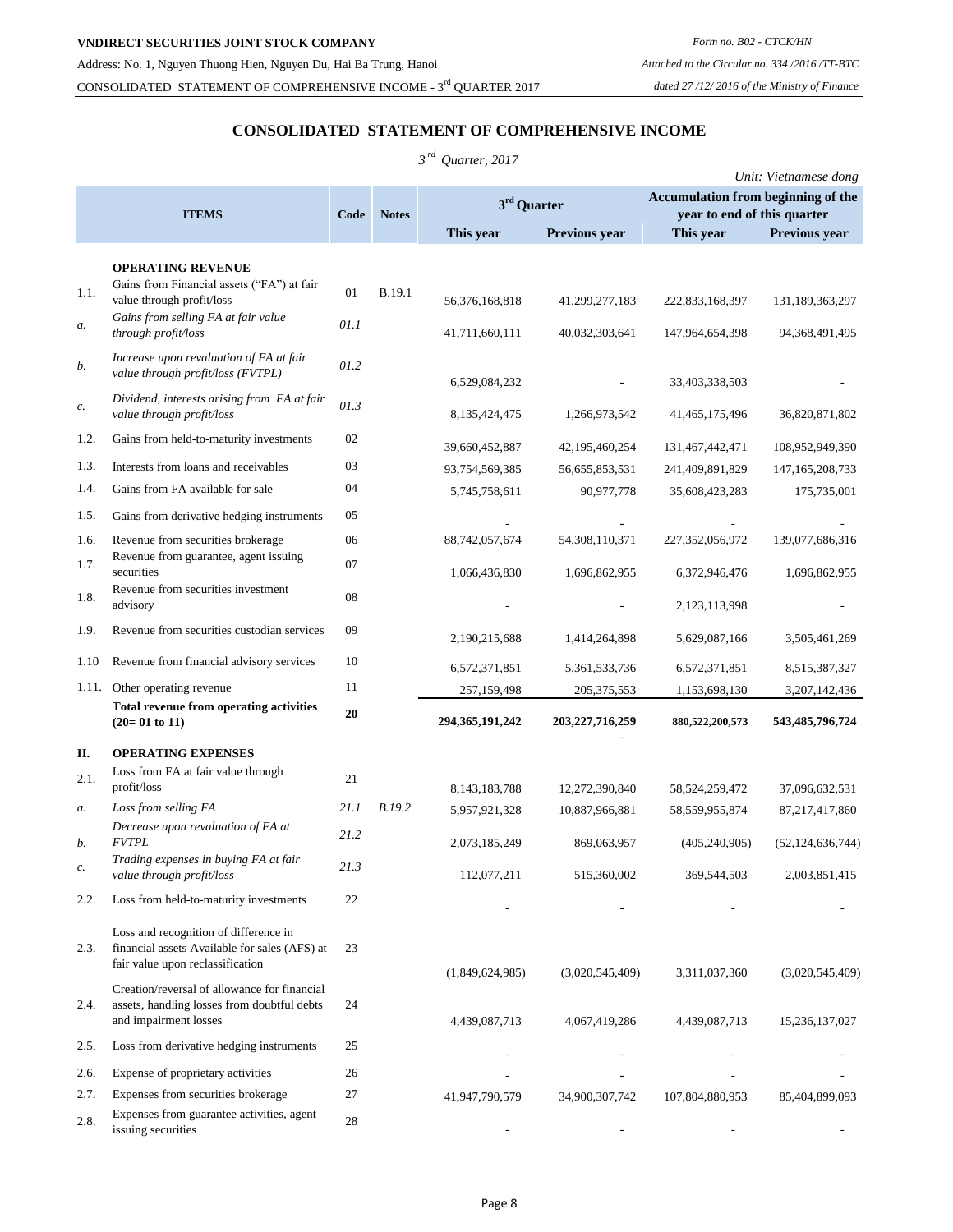|       | <b>ITEMS</b>                                                                            | Code  | <b>Notes</b> |                 | 3 <sup>rd</sup> Quarter |                    | Accumulation from beginning of the<br>year to end of this quarter |
|-------|-----------------------------------------------------------------------------------------|-------|--------------|-----------------|-------------------------|--------------------|-------------------------------------------------------------------|
|       |                                                                                         |       |              | This year       | Previous year           | This year          | <b>Previous year</b>                                              |
| 2.9.  | Expenses from securities investment<br>consulting                                       | 29    |              | (29, 521, 284)  |                         | 517,297,073        | 4,000,000                                                         |
| 2.10. | Expenses from securities custody                                                        | 30    |              | 3,050,169,178   | 2,077,439,739           | 8,060,526,224      | 6,385,005,733                                                     |
| 2.11. | Expenses from financial consulting activity                                             | 31    |              |                 | 1,522,875,000           |                    | 1,522,875,000                                                     |
|       | 2.12. Expenses from other services                                                      | 32    |              |                 |                         |                    |                                                                   |
|       | Total operating expenses $(40=21 \text{ to } 32)$                                       | 40    |              | 55,701,084,989  | 51,819,887,198          | 182,657,088,795    | 142,629,003,975                                                   |
|       | <b>REVENUE FROM FINANCIAL</b>                                                           |       |              |                 |                         |                    |                                                                   |
| Ш     | <b>ACTIVITIES</b>                                                                       |       |              |                 |                         |                    |                                                                   |
| 3.1.  | Realized and unrealized loss in exchange<br>rate difference                             | 41    |              |                 |                         |                    |                                                                   |
| 3.2.  | Revenue, accrual from dividend, variable<br>interests on deposits                       | 42    | <b>B.20</b>  | 5,505,758,069   | 981,497,919             | 9,679,130,799      | 3,458,192,649                                                     |
| 3.3.  | Gains from sale, disposal of investments in<br>subsidiaries, associates, joint ventures | 43    |              |                 |                         |                    |                                                                   |
| 3.4.  | Other revenue from investments                                                          | 44    |              |                 |                         |                    |                                                                   |
|       | <b>Total revenue from financial activities</b>                                          |       |              |                 |                         | 9,679,130,799      |                                                                   |
|       | $(50 = 41$ to 44)                                                                       |       |              | 5,505,758,069   | 981,497,919             |                    | 3,458,192,649                                                     |
| IV.   | <b>FINANCIAL EXPENSES</b>                                                               |       |              |                 |                         |                    |                                                                   |
| 4.1.  | Realized and unrealized loss in exchange<br>rate difference                             | 51    |              |                 |                         |                    |                                                                   |
| 4.2.  | Interest expenses                                                                       | 52    | <b>B.21</b>  | 48,113,974,831  | 39,815,235,229          | 145,567,713,652    | 90,815,240,468                                                    |
| 4.3.  | Loss from sale, disposal of investments in<br>subsidiaries, associates, joint ventures  | 53    |              |                 |                         |                    |                                                                   |
|       | Allowance for long-term financial                                                       |       |              |                 |                         |                    |                                                                   |
| 4.4.  | investments                                                                             | 54    |              |                 |                         |                    |                                                                   |
| 4.5.  | Other investment expenses                                                               | 55    |              |                 |                         |                    |                                                                   |
|       | <b>Total financial expenses</b>                                                         | 60    |              | 48,113,974,831  | 39,815,235,229          | 145,567,713,652    | 90,815,240,468                                                    |
| V.    | <b>SELLING EXPENSES</b>                                                                 | 61    |              |                 |                         |                    |                                                                   |
|       | <b>GENERAL ADMINISTRATION</b>                                                           |       |              |                 |                         |                    |                                                                   |
| VI.   | <b>EXPENSES OF SECURITIES</b><br><b>COMPANY</b>                                         | 62    | <b>B.22</b>  | 56,218,791,897  | 48,036,622,121          | 165, 149, 447, 273 | 137, 205, 059, 214                                                |
|       |                                                                                         |       |              |                 |                         |                    |                                                                   |
| VII.  | <b>OPERATING INCOME (70 = 20 + 50 -</b><br>$40 - 60 - 61 - 62$                          | 70    |              | 139,837,097,594 | 64,537,469,629          | 396,827,081,652    | 176,294,685,715                                                   |
|       | VIII. OTHER INCOME AND EXPENSES                                                         |       |              |                 |                         |                    |                                                                   |
| 8.1.  | Other income                                                                            | 71    | <b>B.23</b>  | 124,836,334     | 2,877,245,243           | 463, 411, 773      | 2,947,483,960                                                     |
| 8.2.  | Other expenses                                                                          | 72    | <b>B.24</b>  |                 | 10,876                  | 7,973,858          | 3,115,494,726                                                     |
|       | Total other income and expenses                                                         | 80    |              | 124,836,334     | 2,877,234,367           | 455, 437, 915      | (168, 010, 766)                                                   |
|       |                                                                                         |       |              |                 |                         |                    |                                                                   |
| IX.   | <b>TOTAL ACCOUNTING PROFIT</b><br><b>BEFORE TAX (90=70 + 80)</b>                        | 90    |              | 139,961,933,928 | 67,414,703,996          | 397,282,519,567    | 176, 126, 674, 949                                                |
| 9.1.  | Realized profit                                                                         | 91    |              | 133,432,849,696 | 67,414,703,996          | 363,879,181,064    | 176, 126, 674, 949                                                |
| 9.2.  | Unrealized profit                                                                       | 92    |              | 6,529,084,232   |                         | 33,403,338,503     |                                                                   |
| X.    | <b>CORPORATE INCOME TAX</b><br><b>EXPENSES</b>                                          | 100   |              |                 |                         |                    |                                                                   |
| 10.1. | Current CIT expenses                                                                    | 100.1 | <b>B.25</b>  | 25,538,745,596  | 13,229,546,091          | 66, 847, 701, 611  | 28,480,117,999                                                    |
|       | 10.2. Deferred CIT expenses                                                             | 100.2 |              | 1,305,816,847   |                         | 5,851,278,581      |                                                                   |
|       | <b>Total CIT expense</b>                                                                |       |              | 26,844,562,443  | 13,229,546,091          | 72,698,980,192     | 28,480,117,999                                                    |
|       |                                                                                         |       |              |                 |                         |                    |                                                                   |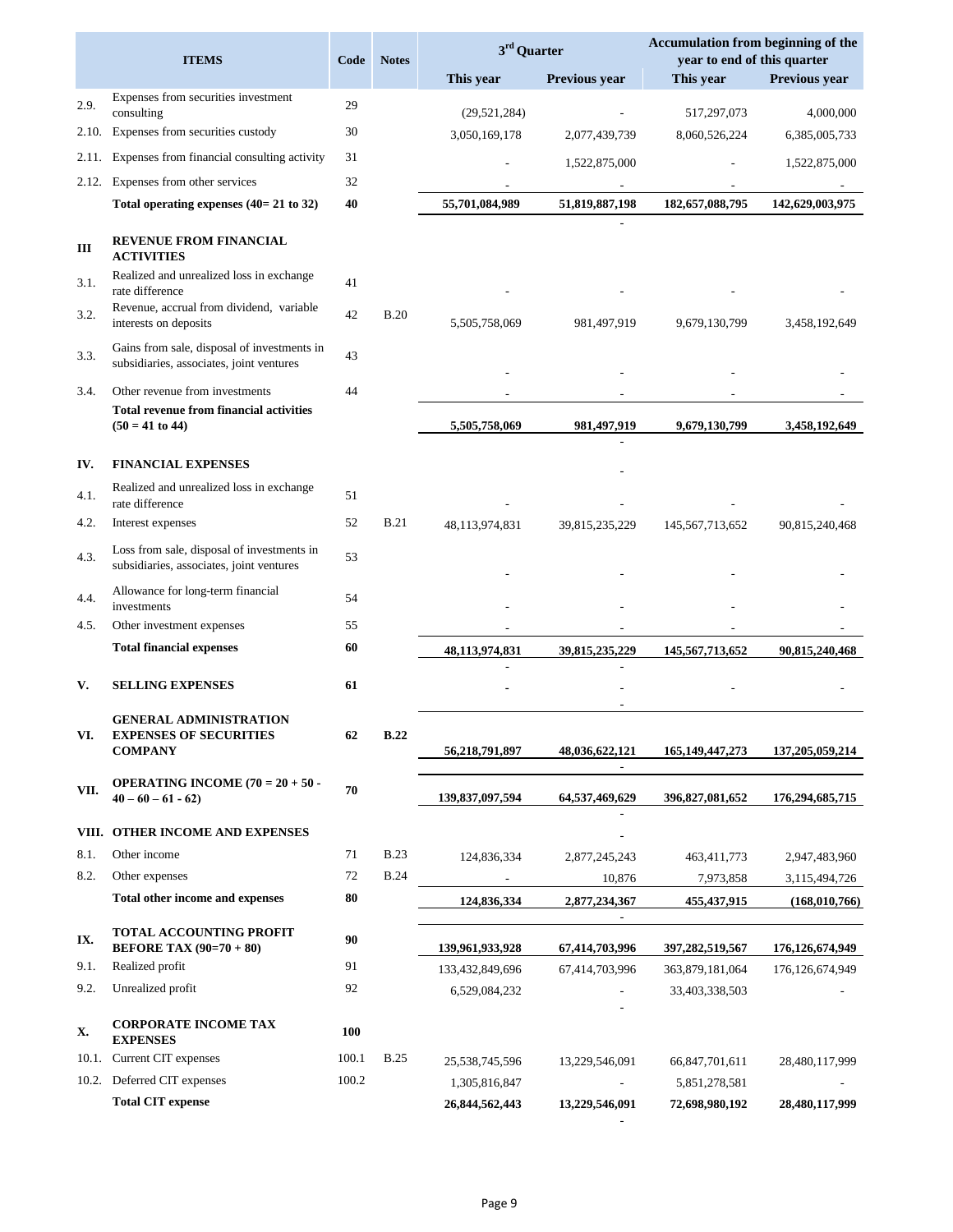|       | <b>ITEMS</b>                                                                                                                                                   | Code | <b>Notes</b> | 3 <sup>rd</sup> Quarter |                   | Accumulation from beginning of the<br>year to end of this quarter |                 |
|-------|----------------------------------------------------------------------------------------------------------------------------------------------------------------|------|--------------|-------------------------|-------------------|-------------------------------------------------------------------|-----------------|
|       |                                                                                                                                                                |      |              | This year               | Previous year     | This year                                                         | Previous year   |
| XI.   | <b>ACCOUNTING PROFIT AFTER CIT</b><br>$(200 = 90 - 100)$                                                                                                       | 200  |              | 113, 117, 371, 485      | 54, 185, 157, 905 | 324,583,539,375                                                   | 147,646,556,950 |
|       | 11.1. Profit after tax distributed to owner                                                                                                                    | 201  |              |                         |                   |                                                                   |                 |
| 11.2. | Profit after tax distributed to Funds (charter<br>capital reserve, Reserve for Financial and<br>Operation Risks as prescribed by the<br>Company charter at X%) | 202  |              |                         |                   |                                                                   |                 |
|       |                                                                                                                                                                |      |              |                         |                   | 297,031,479,453                                                   |                 |
| XII.  | <b>OTHER COMPREHENSIVE</b><br>GAIN/(LOSS)                                                                                                                      | 300  |              | 5,475,000,000           |                   | 15,596,091,219                                                    |                 |
| 12.3. | Other comprehensive (Gain (loss))<br>distributed from investments in<br>subsidiaries, joint ventures, associates                                               | 303  |              |                         |                   |                                                                   |                 |
| 12.4. | Gain/(Loss) from revaluation of derivative<br>financial instruments                                                                                            | 304  |              |                         |                   |                                                                   |                 |
| 12.5. | Gain/(loss) in foreign exchange difference<br>of offshore activities                                                                                           | 305  |              |                         |                   |                                                                   |                 |
| 12.6. | Gain, loss undistributed from investments<br>in subsidiaries, joint ventures, associates                                                                       | 306  |              | 5,475,000,000           |                   | 15,596,091,219                                                    |                 |
|       | <b>Total comprehensive income</b>                                                                                                                              | 400  |              | 118,592,371,485         | 54, 185, 157, 905 | 340,179,630,594                                                   | 147,646,556,950 |
|       | Comprehensive income distributed to<br>owner                                                                                                                   | 401  |              |                         |                   |                                                                   |                 |
|       | Comprehensive income distributed to<br>others                                                                                                                  | 402  |              |                         |                   |                                                                   |                 |
| XIII. | NET INCOME ON ORDINARY<br><b>SHARES</b>                                                                                                                        | 500  |              |                         |                   |                                                                   |                 |
| 13.1  | Basic earnings per share (VND / share)                                                                                                                         | 501  |              | 749                     | 361               | 2,150                                                             | 984             |
| 13.2  | Diluted earnings per share (VND/share)                                                                                                                         | 502  |              |                         |                   |                                                                   |                 |

Prepared by **Checked by Checked by Checked by Approved by Approved by** *(Signed) (Signed) (Signed and sealed)*

Ms. Vu Thanh Van

General Accountant Chief Accountant Ms. Nguyen Ha Ninh Mr. Nguyen Hoang Giang General Director

Prepared on 20 October 2017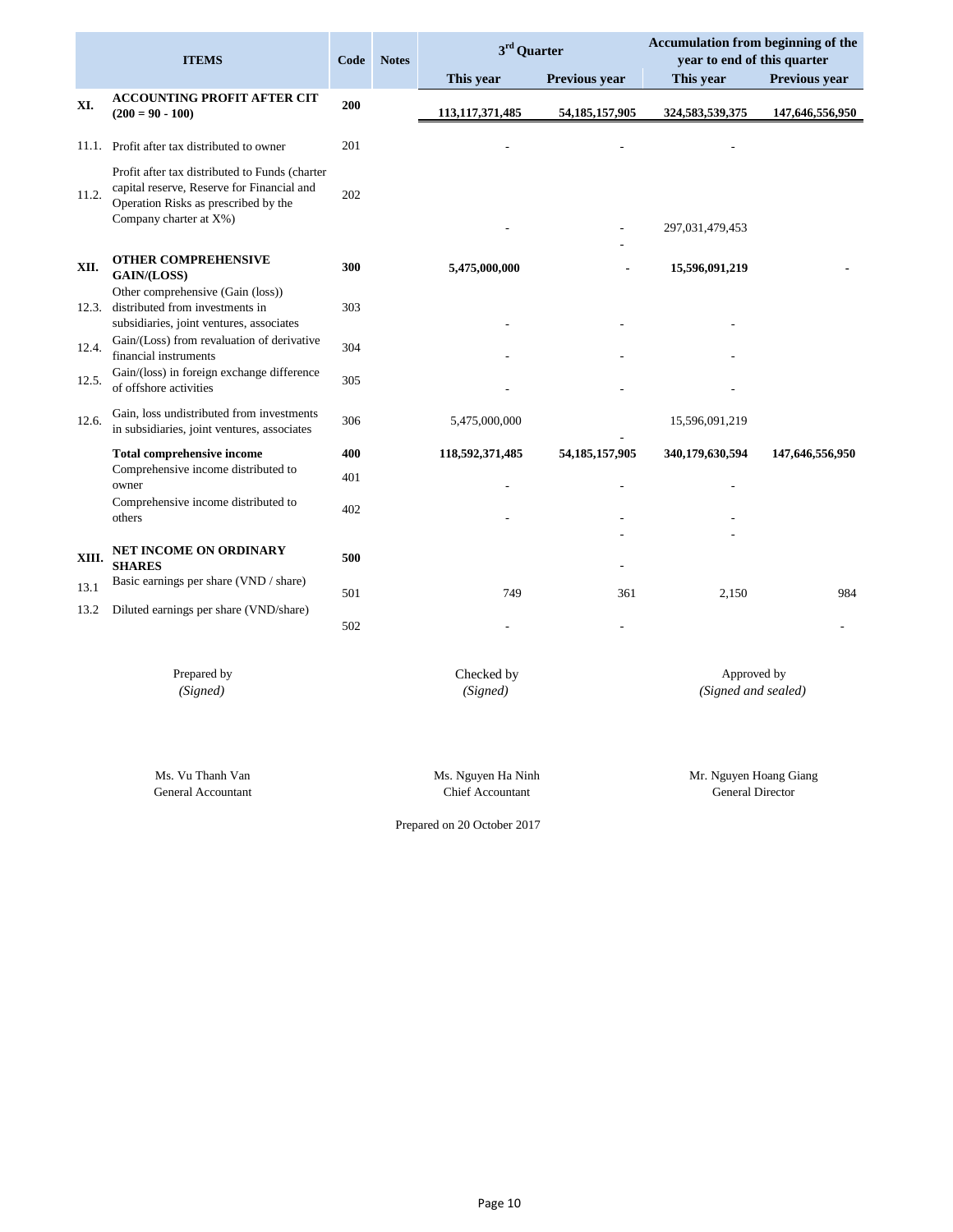Address: No. 1, Nguyen Thuong Hien, Nguyen Du, Hai Ba Trung, Hanoi *Attached to the Circular no. 334 /2016 /TT-BTC* CONSOLIDATED STATEMENT OF CASH FLOWS - 3rd QUARTER 2017 *dated 27 /12/ 2016 of the Ministry of Finance*

## **CONSOLIDATED STATEMENT OF CASH FLOWS**

*3 rd Quarter, 2017*

*Unit: Vietnamese dong*

|    | <b>ITEMS</b>                                                                                 | Code | <b>Notes</b> | <b>Accumulated until</b><br>30/9/2017 | <b>Accumulated until</b><br>30/9/2016 |
|----|----------------------------------------------------------------------------------------------|------|--------------|---------------------------------------|---------------------------------------|
| I. | <b>CASH FLOWS FROM OPERATING</b><br><b>ACTIVITIES</b>                                        |      |              |                                       |                                       |
|    | 1. Profit before CIT                                                                         | 01   |              | 397,282,519,567                       | 176, 126, 674, 949                    |
|    | 2. Adjustment for                                                                            | 02   |              | (201, 355, 835, 470)                  | 19,304,346,611                        |
|    | - Depreciation of fixed assets                                                               | 03   |              | 11,801,876,854                        | 13,746,005,408                        |
|    | - Allowances                                                                                 | 04   |              | 7,344,884,168                         | (39,909,045,126)                      |
|    | - (Gain)/loss from investment activities                                                     | 07   |              |                                       |                                       |
|    | - Other adjustments                                                                          | 09   |              | (220, 502, 596, 492)                  | 45,467,386,329                        |
|    | 4. Decrease in nonmonetary revenue                                                           | 18   |              | (33, 403, 338, 503)                   |                                       |
|    | - Profit upon revaluation of FA at fair value<br>through profit/loss FVTPL                   | 19   |              | (33, 403, 338, 503)                   |                                       |
| 5. | Operating profit before change of working<br>capital                                         | 30   |              | (1,942,488,713,170)                   | (2,783,012,950,411)                   |
|    | - Increase/(decrease) in FA at fair value through<br>profit/loss FVTPL                       | 31   |              | (129, 840, 354, 267)                  | (1,244,716,343,070)                   |
|    | - Increase/(decrease) in held-to-maturity<br>investments                                     | 32   |              | (782, 965, 032, 772)                  |                                       |
|    | - Increase/(decrease) in loans                                                               | 33   |              | (942, 250, 697, 234)                  | (325, 401, 649, 896)                  |
|    | - Increase/(decrease) in FA available for sales<br><b>AFS</b>                                | 34   |              | 290,819,816,038                       | 2,400,000                             |
|    | - Increase/(decrease) in receivables from selling<br>Financial assets                        | 35   |              | 17,062,682,411                        | 8,789,405,000                         |
|    | - Increase/(decrease) in dividend, interests<br>receivables and accruals of financial assets | 36   |              | (15,651,338,484)                      | (19,339,506,686)                      |
|    | - Increase/(decrease) in receivables from services<br>provided by Securities Company         | 37   |              | 7,317,124,296                         |                                       |
|    | - Increase/(decrease) in receivables from<br>securities trading errors                       | 38   |              |                                       |                                       |
|    | - Increase/(decrease) in other receivables                                                   | 39   |              | (26, 652, 908, 277)                   | (39,986,207,342)                      |
|    | - Increase/(decrease) in other assets                                                        | 40   |              | 122,239,117,622                       | (98, 722, 398, 058)                   |
|    | - Increase/(decrease) in payable expenses (not<br>including interest expenses)               | 41   |              | (56,875,243)                          |                                       |
|    | - Increase/(decrease) in prepaid expenses                                                    | 42   |              | 8,445,676,444                         | 1,542,292,855                         |
|    | - Paid CIT                                                                                   | 43   |              | (53,580,980,803)                      | (22, 385, 108, 149)                   |
|    | - Paid interests                                                                             | 44   |              | (141, 025, 140, 249)                  | (71, 103, 441, 581)                   |
|    | - Increase/(decrease) in payables to securities<br>transaction activities                    | 45   |              |                                       |                                       |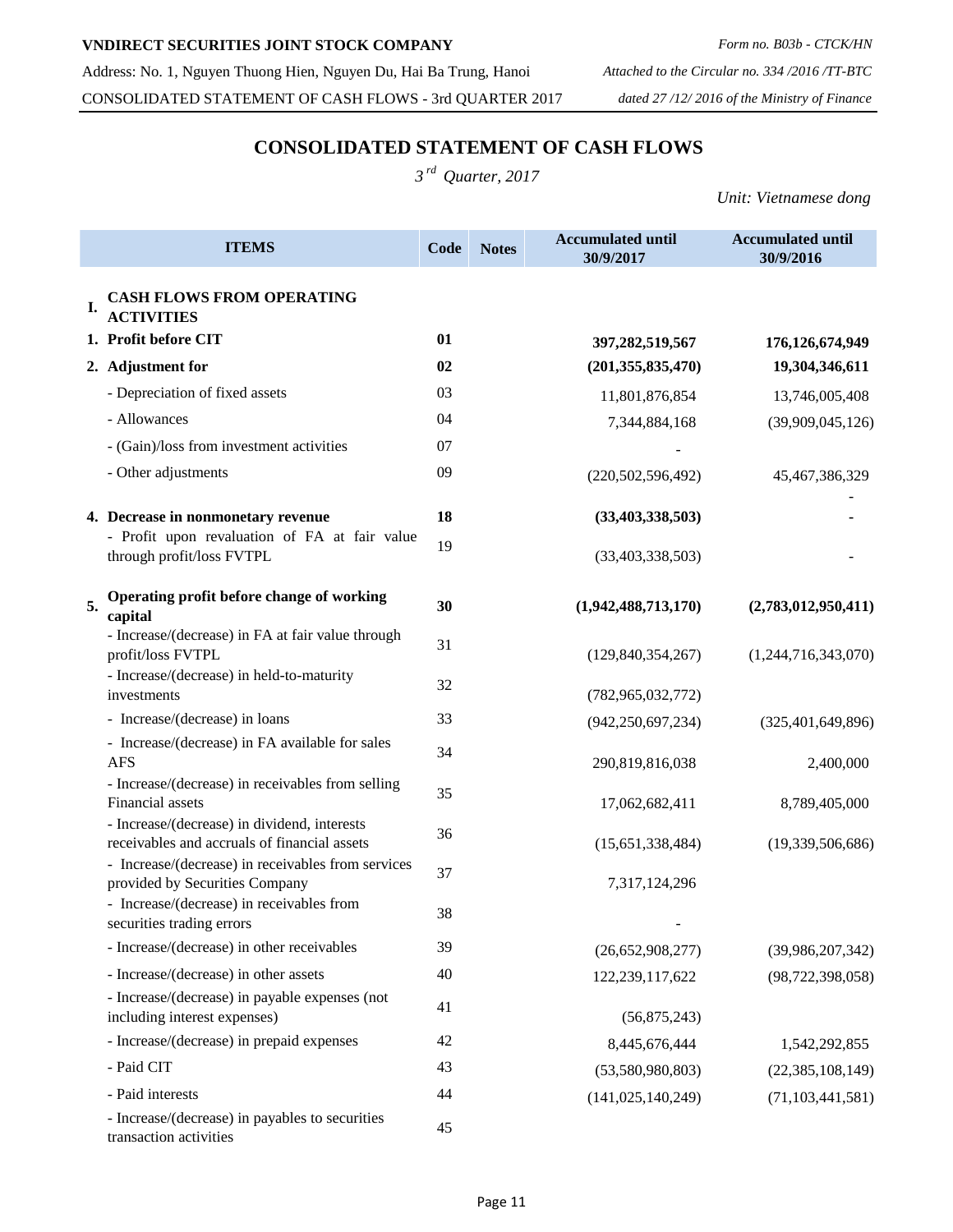|      | <b>ITEMS</b>                                                                                                  | Code     | <b>Notes</b> | <b>Accumulated until</b><br>30/9/2017 | <b>Accumulated until</b><br>30/9/2016 |
|------|---------------------------------------------------------------------------------------------------------------|----------|--------------|---------------------------------------|---------------------------------------|
|      | - Increase/(decrease) in payables to suppliers<br>- Increase/(decrease) in employee welfare                   | 46<br>47 |              | (509, 688, 638)<br>4,554,060,432      | (2,251,005,729)<br>1,752,381,129      |
|      | - Increase/(decrease) taxes and payables to the<br><b>State</b>                                               | 48       |              | 16,300,893,170                        | 9,908,483,420                         |
|      | - Increase/(decrease) in payables to employees                                                                | 49       |              | (1,931,541,519)                       | 1,034,235,293                         |
|      | - Increase/(decrease) in payables to FA trading<br>errors                                                     | 50       |              |                                       |                                       |
|      | - Increase/(decrease) in Other payables                                                                       | 51       |              | (314, 763, 526, 098)                  | (982, 136, 487, 597)                  |
|      | - Other proceeds from operating activities                                                                    | 52       |              |                                       |                                       |
|      | - Other expenditures on operating activities                                                                  | 53       |              |                                       |                                       |
|      | Net cash flows from operating activities                                                                      | 60       |              | (1,779,965,367,576)                   | (2,587,581,928,851)                   |
| П.   | <b>CASH FLOWS FROM INVESTING</b><br><b>ACTIVITIES</b>                                                         |          |              |                                       |                                       |
|      | Expenditures on purchase and construction of<br>1. fixed assets, investment properties and other<br>assets    | 61       |              | (1,812,242,373)                       | (7,468,837,537)                       |
| 2.   | Proceeds from disposal or transfer of fixed assets,<br>investment properties and other assets                 | 62       |              |                                       |                                       |
|      | Expenditures on equity investments in<br>3. subsidiaries, joint ventures, associates and other<br>investments | 63       |              | (603, 249, 746)                       |                                       |
| 4.   | Proceeds from equity investment in subsidiaries,<br>joint ventures, associates and other investments          | 64       |              |                                       |                                       |
| 5.   | Proceeds from dividend and profit distributed<br>from long-term financial investments                         | 65       |              |                                       |                                       |
|      | Net cash flows from investing activities                                                                      | 70       |              | (2,415,492,119)                       | (7, 468, 837, 537)                    |
| III. | <b>CASH FLOWS FROM FINANCING</b><br><b>ACTIVITIES</b>                                                         |          |              |                                       |                                       |
| 1.   | Proceeds from issuance of shares and receipt of<br>owner's contributed capital                                | 71       |              |                                       |                                       |
| 2.   | Repayment of contributed capital to owner and<br>repurchase of stock issued                                   | 72       |              | 40,718,893,280                        | (58, 584, 410, 000)                   |
|      | 3. Principal                                                                                                  | 73       |              | 42,405,703,911,111                    | 25,642,374,791,612                    |
|      | 3.1. Borrowings from Settlement Assistance Fund                                                               | 73.1     |              |                                       |                                       |
|      | 3.2. Other borrowings                                                                                         | 73.2     |              | 42,405,703,911,111                    | 25,642,374,791,612                    |
|      | 4. Repayment of principal                                                                                     | 74       |              | (40,799,527,783,135)                  | (24,400,686,130,514)                  |
| 4.1. | Repayment of principal of borrowings from<br>Settlement Assistance Fund                                       | 74.1     |              |                                       |                                       |
|      | 4.2. Repayment of principal of FA borrowings                                                                  | 74.2     |              |                                       |                                       |
|      | 4.3. Repayment of principal of other borrowings                                                               | 74.3     |              | (40,799,527,783,135)                  | (24,400,686,130,514)                  |
|      | 5. Repayment of finance lease liabilities                                                                     | 75       |              |                                       |                                       |
|      | 6. Dividends and profits paid to owners                                                                       | 76       |              |                                       | (74,998,892,500)                      |
|      | Proceeds from issuance of bonds                                                                               |          |              |                                       |                                       |
|      | Repayment of bond's principal                                                                                 |          |              |                                       |                                       |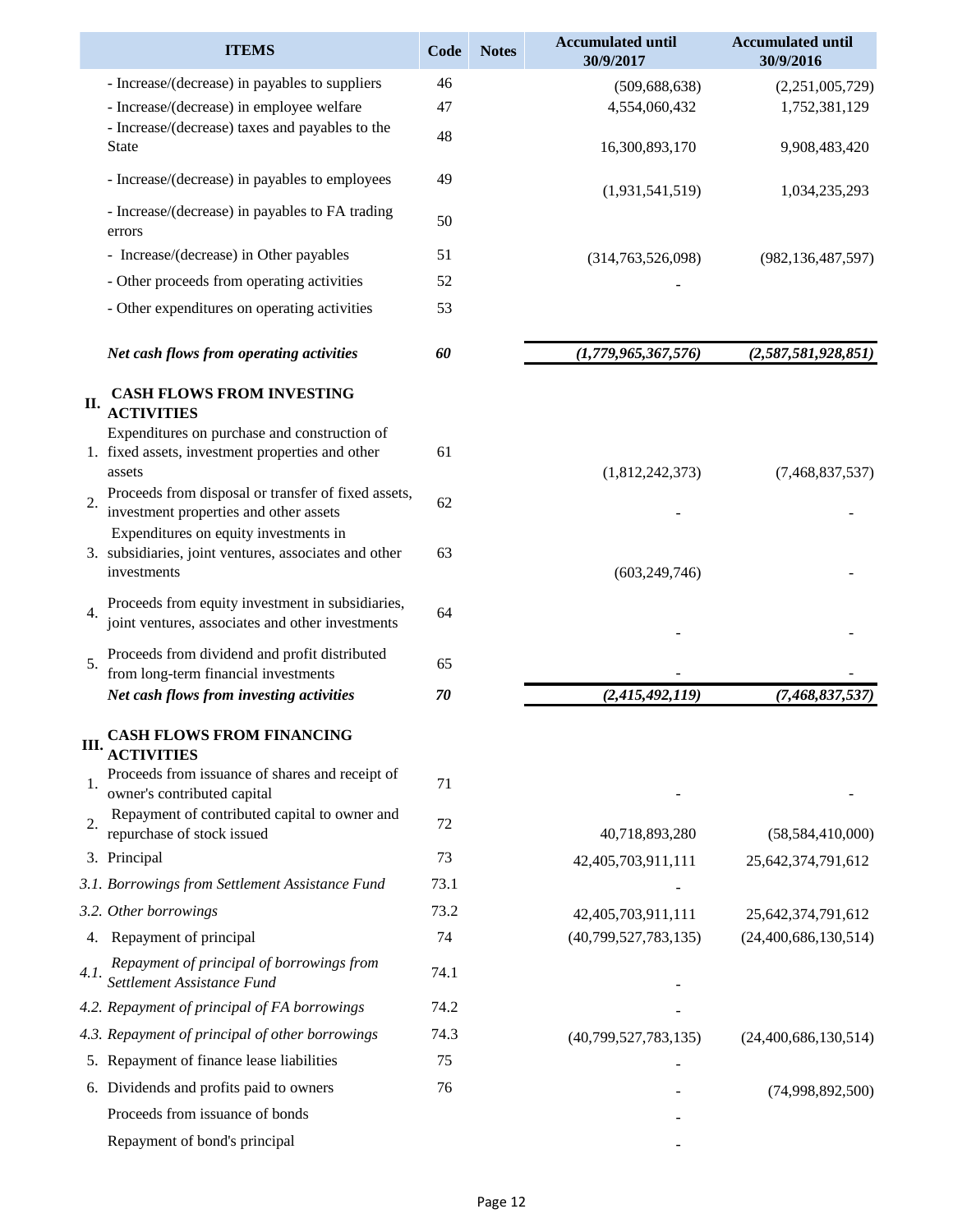|     | <b>ITEMS</b>                                                                                       | Code  | <b>Notes</b> | <b>Accumulated until</b><br>30/9/2017 | <b>Accumulated until</b><br>30/9/2016 |
|-----|----------------------------------------------------------------------------------------------------|-------|--------------|---------------------------------------|---------------------------------------|
|     | Net cash flows from financing activities                                                           | 80    |              | 1,646,895,021,256                     | 1,108,105,358,598                     |
| IV. | Increase/decrease in net cash flows during the<br>period                                           | 90    |              | (135, 485, 838, 439)                  | (1,486,945,407,790)                   |
| V.  | Cash and cash equivalents at the beginning of<br>the period                                        | 101   |              | 256,958,791,274                       | 1,552,666,092,480                     |
|     | Cash                                                                                               | 101.1 |              | 173,958,791,274                       | 199, 231, 759, 147                    |
|     | Cash equivalents                                                                                   | 101.2 |              | 83,000,000,000                        | 1,353,434,333,333                     |
|     | Effect of exchange rate fluctuations in foreign<br>currency exchange                               | 102   |              |                                       |                                       |
| VI. | Cash and cash equivalents at the end of the<br>period $(103 = 90 + 101)$                           | 103   |              | 121,472,952,835                       | 65,720,684,690                        |
|     | Cash                                                                                               | 103.1 |              | 69,222,952,835                        | 65,720,684,690                        |
|     | Cash equivalents                                                                                   | 103.2 |              | 52,250,000,000                        |                                       |
|     | Effect of exchange rate fluctuations in foreign<br>currency exchange                               | 104   |              |                                       |                                       |
|     | CASH FLOWS FROM BROKERAGE, TRUST ACTIVITIES OF CUSTOMERS                                           |       |              |                                       |                                       |
|     | Cash flows from brokerage, trust activities of                                                     |       |              |                                       |                                       |
|     | I customers                                                                                        |       |              |                                       |                                       |
|     | Proceeds from sale of securities for customers<br>1. under brokerage agreement                     | 01    |              | 68,106,308,937,974                    | 45,407,619,414,657                    |
|     | Expenditures on purchase of securities for<br>2. customers under brokerage agreement               | 02    |              | (68, 106, 429, 612, 991)              | (45, 407, 587, 936, 308)              |
|     | Proceeds from sale of securities for customers<br>3. under trust agreement                         | 03    |              |                                       |                                       |
|     | Expenditures on sale of securities for customers<br>4. under trust agreement                       | 04    |              |                                       |                                       |
|     | Proceeds from borrowings from Payment Support                                                      |       |              |                                       |                                       |
|     | 5. Fund                                                                                            | 05    |              |                                       |                                       |
|     | Repayment of borrowings from Payment Support<br>6. Fund                                            | 06    |              |                                       |                                       |
|     | Receipts of money to pay for securities<br>7. transactions of customers                            | 07    |              | 1,023,579,798,278                     | 487,009,079,680                       |
|     | 12. Proceeds from securities trading errors                                                        | 12    |              |                                       |                                       |
|     | 13. Expenditures on securities trading errors                                                      | 13    |              |                                       |                                       |
|     | 14. Proceeds from Organizations issuing securities                                                 | 14    |              | 1,665,478,622,016                     | 1,477,779,809,742                     |
|     | 15. Expenditures to Organizations issuing securities                                               | 15    |              | (1,670,275,812,482)                   | (1,477,803,779,792)                   |
|     | Net increase/decrease in cash flows during the<br>period                                           | 20    |              | 1,018,661,932,795                     | 487,016,587,979                       |
|     | Cash and cash equivalents of customers at the                                                      |       |              |                                       |                                       |
|     | II beginning of the period                                                                         | 30    |              | 1,192,949,516,223                     | 1,093,853,504,988                     |
|     | Cash at bank at the beginning of the period :                                                      | 31    |              | 1,192,949,516,223                     | 1,093,853,504,988                     |
|     | - Cash deposited by investors managed by the<br>Securities Company for securities trading. This is |       |              |                                       |                                       |
|     | a term deposit.<br>- Deposits for general trading of securities for                                | 32    |              | 828,810,828,201                       | 625,999,593,790                       |
|     | customers                                                                                          | 33    |              | 357,027,018,800                       | 466,763,327,000                       |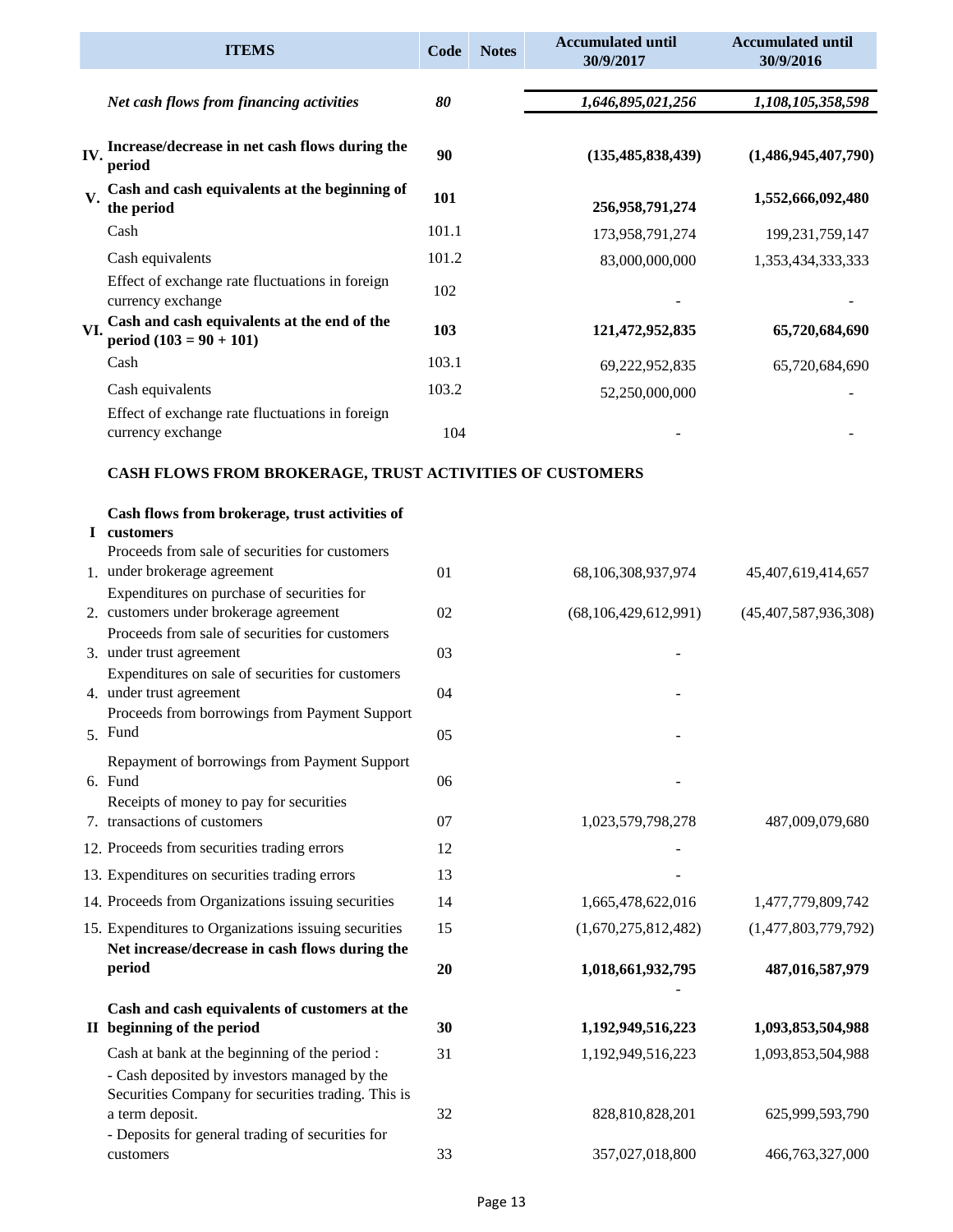| <b>ITEMS</b>                                                                                    | Code | <b>Notes</b> | <b>Accumulated until</b><br>30/9/2017 | <b>Accumulated until</b><br>30/9/2016 |
|-------------------------------------------------------------------------------------------------|------|--------------|---------------------------------------|---------------------------------------|
| - Deposits for clearing and settlement of securities<br>transactions                            | 34   |              | 140,583,472                           | 142, 142, 273                         |
| - Term deposits of organizations issuing securities                                             | 35   |              | 6,971,085,750                         | 948, 441, 925                         |
| Cash equivalents<br>Effect of exchange rate fluctuations in foreign                             | 36   |              |                                       |                                       |
| currency exchange                                                                               | 37   |              |                                       |                                       |
| Cash and cash equivalents of customers at the                                                   |      |              |                                       |                                       |
| <b>III</b> end of the period                                                                    | 40   |              | 2,211,611,449,018                     | 1,580,870,092,967                     |
| Cash at bank at the end of the period :                                                         | 41   |              | 2,211,611,449,018                     | 1,580,870,092,967                     |
| - Cash deposited by investors for securities<br>trading managed by the Securities Company. This |      |              |                                       |                                       |
| is a term deposit.                                                                              | 42   |              | 1,405,252,310,179                     | 1,005,138,072,470                     |
| - Deposits for general trading of securities for<br>customers                                   | 43   |              | 804,165,335,100                       | 574,633,928,000                       |
| - Deposits for clearing and settlement of securities<br>transactions                            | 44   |              | 19,908,455                            | 173,620,622                           |
| - Term deposits of organizations issuing securities                                             | 45   |              | 2,173,895,284                         | 924, 471, 875                         |
| Cash equivalents                                                                                | 46   |              |                                       |                                       |
| Effect of exchange rate fluctuations in foreign                                                 |      |              |                                       |                                       |
| currency exchange                                                                               | 47   |              |                                       |                                       |

| Prepared by | Checked by | Approved by         |
|-------------|------------|---------------------|
| (Signed)    | (Signed)   | (Signed and sealed) |

Ms. Vu Thanh Van Ms. Nguyen Ha Ninh

General Accountant Chief Accountant

Mr. Nguyen Hoang Giang General Director

Prepared on 20 October 2017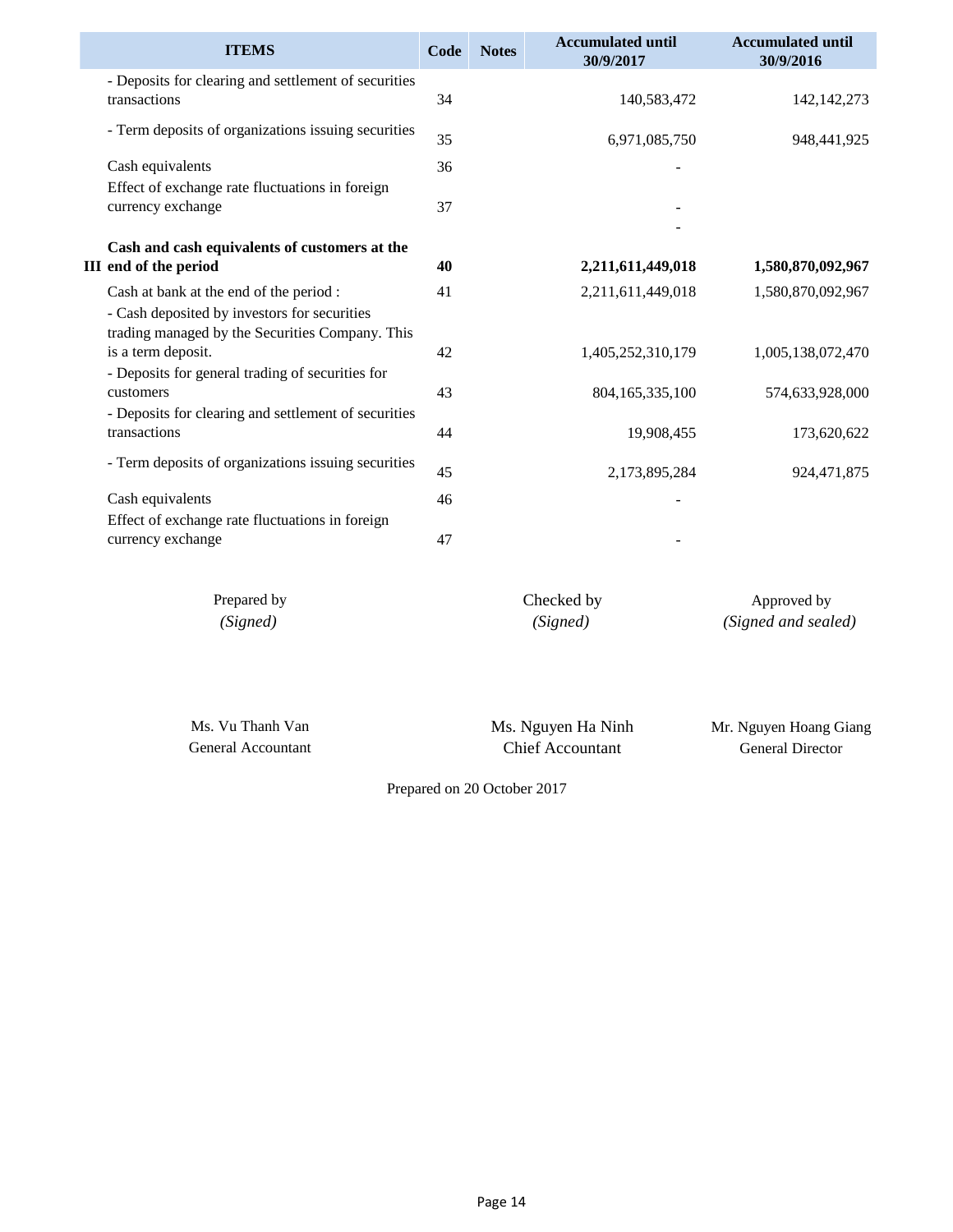## **CONSOLIDATED STATEMENTS OF CHANGES IN OWNER'S EQUITY**

**3 rd Quarter, 2017**

|                                                        | <b>Opening balance</b> |                    |                     | <b>Increase/Decrease</b> |                 |                     |                      | Unit: Vietnamese dong<br><b>Ending balance</b> |                     |
|--------------------------------------------------------|------------------------|--------------------|---------------------|--------------------------|-----------------|---------------------|----------------------|------------------------------------------------|---------------------|
| <b>Contents</b>                                        | <b>Notes</b>           | 1/1/2016           | 1/1/2017            | 2016                     |                 |                     | 2017                 | 30/09/2016                                     | 30/09/2017          |
|                                                        |                        |                    |                     | <b>Increase</b>          | <b>Decrease</b> | <b>Increase</b>     | <b>Decrease</b>      |                                                |                     |
| <b>Changes in owner's equity</b>                       |                        | 1,935,431,563,239  | 1,948,263,501,243   | 93,461,399,045           |                 | 311,931,508,811     | (114, 729, 737, 810) | 2,028,892,962,284                              | 2,374,924,747,864   |
| Owner's invested equity                                |                        | 1,615,415,174,852  | 1,615,415,174,852   |                          |                 | 55,274,990,720      |                      | 1,615,415,174,852                              | 1,670,690,165,572   |
| Ordinary shares with voting<br>rights                  |                        | 1,549,981,650,000  | 1,549,981,650,000   |                          |                 |                     |                      | 1,549,981,650,000                              | 1,549,981,650,000   |
| Additional capital                                     |                        |                    |                     |                          |                 |                     |                      |                                                |                     |
| Share capital surplus                                  |                        | 65,433,524,852     | 65,433,524,852      |                          |                 | 55,274,990,720      |                      | 65,433,524,852                                 | 120,708,515,572     |
| Conversion options on<br>convertible bonds             |                        |                    |                     |                          |                 |                     |                      |                                                |                     |
| Other owner's capital                                  |                        |                    |                     |                          |                 |                     |                      |                                                |                     |
| Treasury shares (*)                                    |                        | (4,333,425)        | (90, 281, 063, 425) |                          |                 | (88, 892, 290, 720) | (129, 611, 184, 000) | (4,333,425)                                    | (49, 562, 170, 145) |
| Supplementary charter capital<br>reserve               |                        | 39,505,678,545     | 48,820,054,976      |                          |                 |                     |                      | 39,505,678,545                                 | 48,820,054,976      |
| Reserve fund for financial and<br>operational risks    |                        | 10,203,951,542     | 19,518,327,973      |                          |                 |                     |                      | 10,203,951,542                                 | 19,518,327,973      |
| Difference upon revaluation of<br>assets at fair value |                        |                    |                     |                          |                 |                     |                      |                                                |                     |
| Exchange rate differences                              |                        |                    |                     |                          |                 |                     |                      |                                                |                     |
| Other equity funds                                     |                        |                    |                     |                          |                 |                     |                      |                                                |                     |
| Undistributed earnings                                 |                        | 270, 311, 091, 725 | 354,791,006,867     | 93,461,399,045           |                 | 345,548,808,811     | 14,881,446,190       | 363,772,490,770                                | 685,458,369,488     |
| Earned profit                                          |                        | 270,311,091,725    | 354,791,006,867     | 93,461,399,045           |                 | 302,400,657,670     | 14,881,446,190       | 363,772,490,770                                | 642,310,218,347     |
| Unearned profit                                        |                        |                    |                     |                          |                 | 43,148,151,141      |                      |                                                | 43,148,151,141      |
| <b>Total</b>                                           |                        | 1,935,431,563,239  | 1,948,263,501,243   | 93,461,399,045           |                 | 311,931,508,811     | (114, 729, 737, 810) | 2,028,892,962,284                              | 2,374,924,747,864   |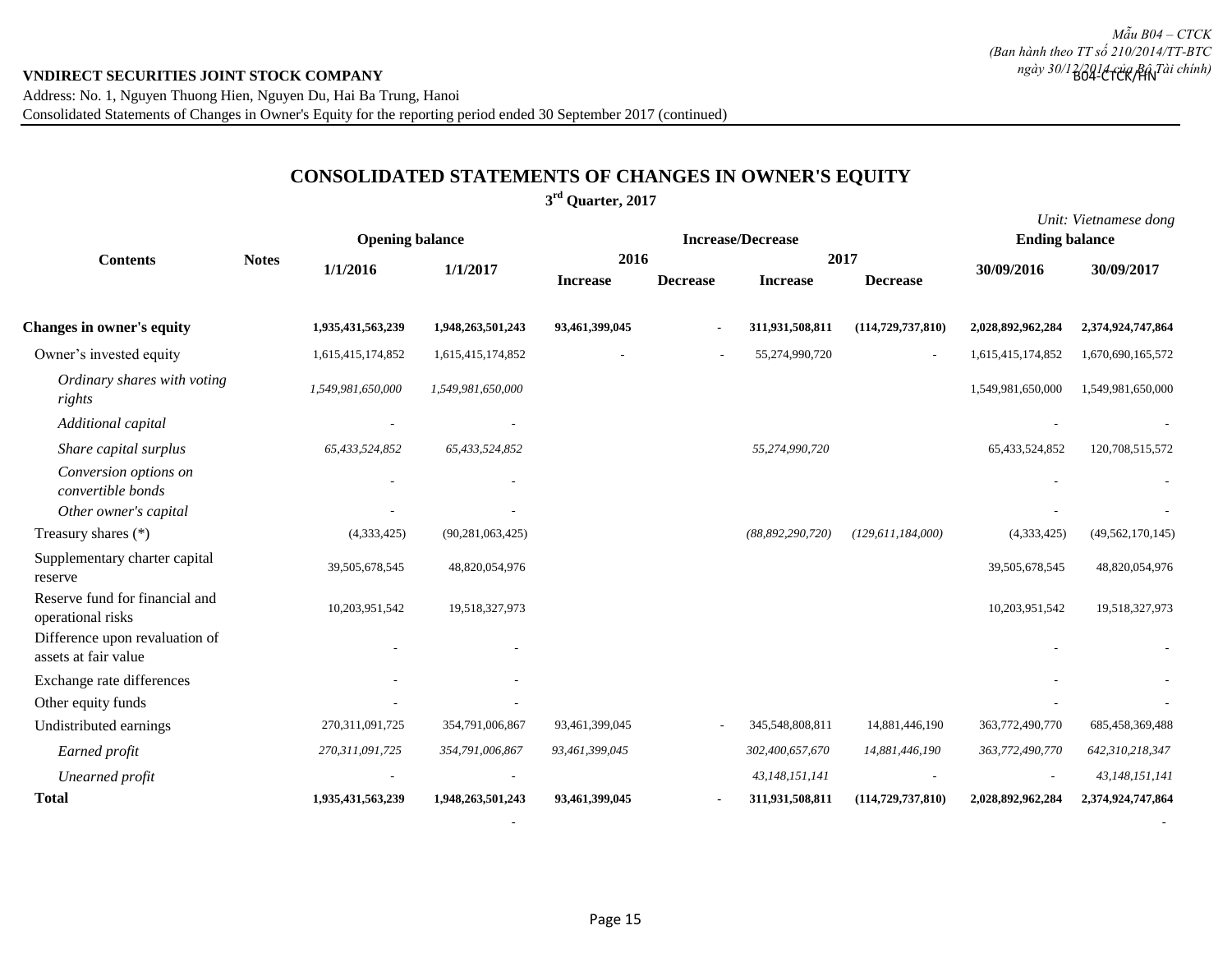## **CONSOLIDATED STATEMENTS OF CHANGES IN OWNER'S EQUITY**

**3 rd Quarter, 2017**

|                                                                        |                                            | <b>Opening balance</b> |                   |                                        |                 | <b>Increase/Decrease</b> |                         | <b>Ending balance</b>                      | Unit: Vietnamese dong |
|------------------------------------------------------------------------|--------------------------------------------|------------------------|-------------------|----------------------------------------|-----------------|--------------------------|-------------------------|--------------------------------------------|-----------------------|
| <b>Contents</b>                                                        | <b>Notes</b>                               | 1/1/2016               | 1/1/2017          | 2016<br><b>Increase</b>                | <b>Decrease</b> | <b>Increase</b>          | 2017<br><b>Decrease</b> | 30/09/2016                                 | 30/09/2017            |
| Other comprehensive income                                             |                                            |                        |                   |                                        |                 |                          |                         |                                            |                       |
| Gain/(Loss) from revaluation of<br>financial assets available for sale |                                            |                        |                   |                                        |                 |                          |                         |                                            |                       |
| Gain, loss from revaluation of<br>financial assets at fair value       |                                            |                        |                   |                                        |                 |                          |                         |                                            |                       |
| Gain, loss from exchange rate<br>difference of offshore activities     |                                            |                        |                   |                                        |                 |                          |                         |                                            |                       |
| Other comprehensive gain, loss                                         |                                            |                        |                   |                                        |                 |                          |                         |                                            |                       |
| <b>TOTAL</b>                                                           |                                            | 1,935,431,563,239      | 1,948,263,501,243 | 93,461,399,045                         | $\blacksquare$  | 311,931,508,811          | (114, 729, 737, 810)    | 2,028,892,962,284                          | 2,374,924,747,864     |
|                                                                        | Prepared by<br>(Signed)                    |                        | #REF!             | Checked by<br>(Signed)                 |                 |                          |                         | Approved by<br>(Signed and sealed)         |                       |
|                                                                        | Ms. Vu Thi Thanh Van<br>General Accountant |                        |                   | Ms. Nguyen Ha Ninh<br>Chief Accountant |                 |                          |                         | Mr. Nguyen Hoang Giang<br>General Director |                       |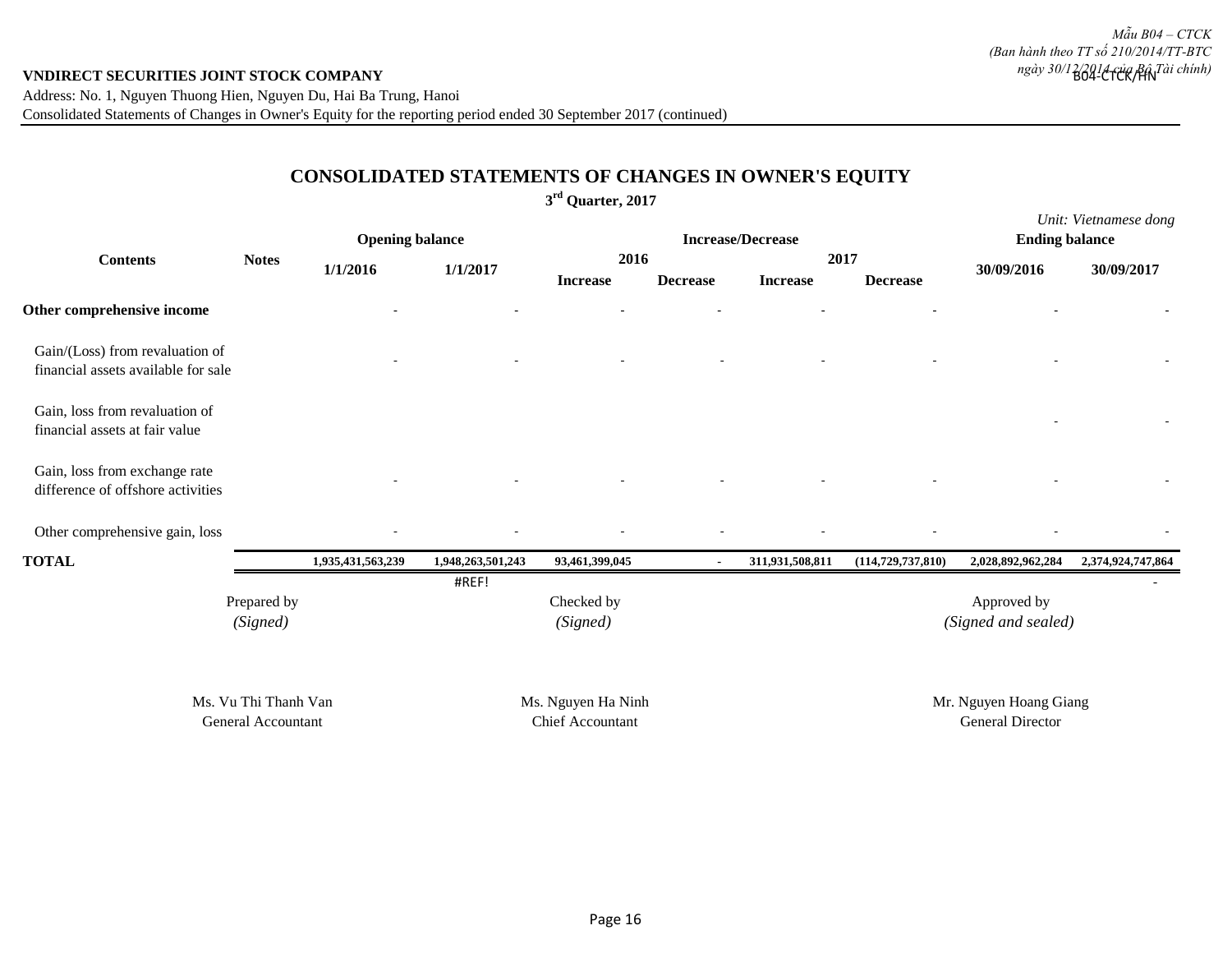Address: No. 1, Nguyen Thuong Hien, Nguyen Du, Hai Ba Trung, Hanoi

## **NOTES TO CONSOLIDATED FINANCIAL STATEMENTS**

### **3 rd Quarter, 2017**

#### **1 Features of operation of the Securities Company**

#### 1.1

The Business Registration Certificate No. 0103014521 issued by the Department of Planning and Investment of Hanoi on 7 November 2006.

License for Securities Trading No. 101/UBCK-GP issued by the State Securities Commission on 31 December 2007 and the amended License no. 11/GPDC-UBCK dated 6 February 2015.

VNDIRECT Securities Joint Stock Company ("the Company") is a joint stock company established in Vietnam. Main activities of the Company include securities brokerage, proprietary trading, financial and investment advisory, securities depository and underwriting.

As at 30 September 2017, the Company has 697 employees (30/09/2016: 634 employees).

#### **Subsidiaries**

As at 30/09/2017, the Company has 01 directly owned subsidiary as follows:

| Company name           | Established under                       | <b>Business field</b> | Charter capital  | % of ownership |
|------------------------|-----------------------------------------|-----------------------|------------------|----------------|
| I.P.A Investment       | License for establishment Management of |                       | 50 billion dongs | 100%           |
| <b>Fund Management</b> | and operation no.                       | securities investment |                  |                |
| One Member Co.,        | 30/UBCK-GP dated                        | fund and securities   |                  |                |
| Ltd                    | 4/3/2008, 02/GPDC-                      | investment portfolio  |                  |                |
|                        | <b>UBCK 8/3/2017</b>                    |                       |                  |                |

#### **Associate company**

As at 30/09/2017, the Company has 01 associate company with direct ownership ratio as follows:

| Company name | Established under                             | Business field  | Charter capital | % of ownership |
|--------------|-----------------------------------------------|-----------------|-----------------|----------------|
| Post and     | License for establishment Non-life insurance  |                 | 803.957.090.000 | 21.90%         |
|              | Telecommunication no. 3633/GP-UB dated        | <b>business</b> |                 |                |
|              | Joint Stock Insurance 01 August 1998 of Hanoi |                 |                 |                |
| Corporation  | People's Committee                            |                 |                 |                |

- 1.2 Address: No. 01 Nguyen Thuong Hien, Nguyen Du Ward, Hai Ba Trung District, Hanoi
- 1.3 Company charter was revised, supplemented on 29/05/2016

### **2 Accounting period, currency used in accounting:**

### *2.1 Accounting period*

The Company's annual accounting period starts on 1 January and ends on 31 December.

## *2.2 Currency used in accounting*

The Company's accounting currency is Vietnam Dong ("VND") which is also used for the purpose of preparing and presenting the financial statements.

#### **3 Applied Accounting Standards and Regimes**

#### *3.1 Applied Accounting Regimes*

The consolidated financial statements have been prepared in accordance with the Circular No. 210/2014/TT-BTC dated 30 December 2014 issued by the Ministry of Finance providing accounting guidelines applicable to securities companies, and the Circular No. 334/2016/TT-BTC dated 27 December, 2016 issued by the Ministry of Finance amending, supplementing and replacing Annexes 02 and 04 of the Circular 210, and legal regulations relating to the preparation and presentation of financial statements, Vietnamese Accounting Standards, Vietnamese Enterprise Accounting System, and legal regulations relating to the preparation and presentation of financial statements. In order to obtain sufficient information on the consolidated financial position, operating income and cash flows of the Company, these consolidated financial statements should be read in conjunction with the notes to the consolidated financial statements of the Company.

#### **3.2** *Basis of consolidation*

The consolidated financial statements comprise the financial statements of VNDIRECT Securities Joint Stock Company (Parent Company) and the subsidiary as at 30 September 2017.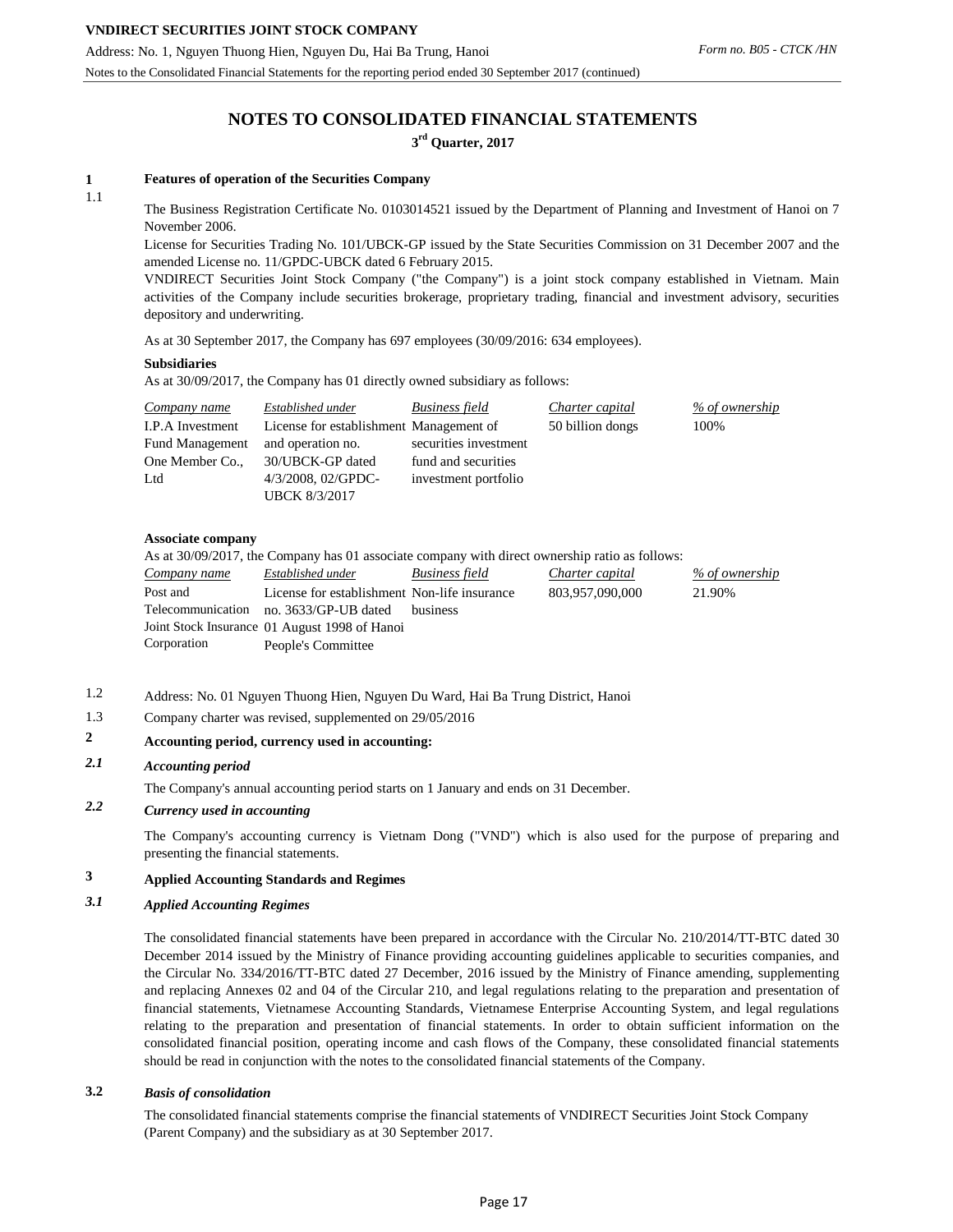Notes to the Consolidated Financial Statements for the reporting period ended 30 September 2017 (continued)

The subsidiary was wholly consolidated from the date of acquisition, when the parent company took control of the subsidiary, and continued to be consolidated until the date that such control ceases.

Financial statements of the parent company and the subsidiary used for consolidation have been prepared for the same reporting period, used consistent accounting policies for similar transactions

The balances of accounts on financial statements between the parent company and the subsidiary or between subsidiaries, intra-company transactions, and other unrealized profit or loss from arising from these transactions have been completely excluded

#### *3.3 Applied accounting method*

Computer-based journal

#### **4 Applied Accounting Policies**

#### *4.1 Principles of recognition of cash and cash equivalents*

Cash includes cash on hand, demand deposits, deposits from investors for securities transactions, of which investors' deposits for securities transactions are accounted separately from the account balance at Company's bank. Cash equivalents are shortterm, highly liquid investments that are readily convertible to known amounts of cash, which are subject to an insignificant risk of change in value and are used for purposes of short-term payment commitments rather than for investment purposes or other purposes. Bank overdrafts that are repayable on demand and are integral part of the Company's cash management are charged to cash and cash equivalents for the purpose of presentation of statements of cash flows.

Investors' deposits for purchase of securities are presented outside the balance sheet (off balance sheet).

#### *4.2* Principles and methods of accounting for financial assets at fair value through profit and loss, held-to-maturity *investments, loans and receivables, financial assets available for sale, financial liabilities*

The Company recognizes financial assets at fair value through profit or loss, held-to-maturity financial investments, loans and receivables, financial assets available for sale, financial liabilities on the date the Company officially become a party to the contractual provisions of the investments (to be accounted on the transaction date).

- *4.2.1* Principles of classification of financial assets and financial liabilities in the investment portfolio of the Securities Company *(in compliance with Accounting Standards, Accounting Regime and current regulations on securities):*
- *4.2.1.1 Principles of classification of financial assets: (FVTPL, HTM, Loans, AFS)*

#### *Financial assets at fair value through profit or loss*

A financial asset at fair value through profit or loss is an asset that satisfies one of following conditions:

- it is acquired mainly for the purpose of reselling in the short term
- there is evidence that it is held for short-term profit-taking; or
- it is a derivative (except it is a financial guarantee contract or effective hedging instrument)

#### *Held-to-maturity investments*

Held-to-maturity investments are non-derivative financial assets with fixed or determinable payments that the Company intends and is able to hold to maturity, except for:

- those that the Company designates as at fair value through profit or loss upon initial recognition
- those that the Company designates as available-for-sale; and
- those meet the definition of loans and receivables..

#### *Available-for-sale financial assets*

Available-for-sale financial assets are any non-derivative financial assets designated on initial recognition as available for sale or any other instruments that are not classified as:

- loans and receivables:
- held-to-maturity investments;
- financial assets at fair value through profit or loss.

These are financial assets invested by the Company but have no short-term investment objectives and long-term objectives have also not been determined.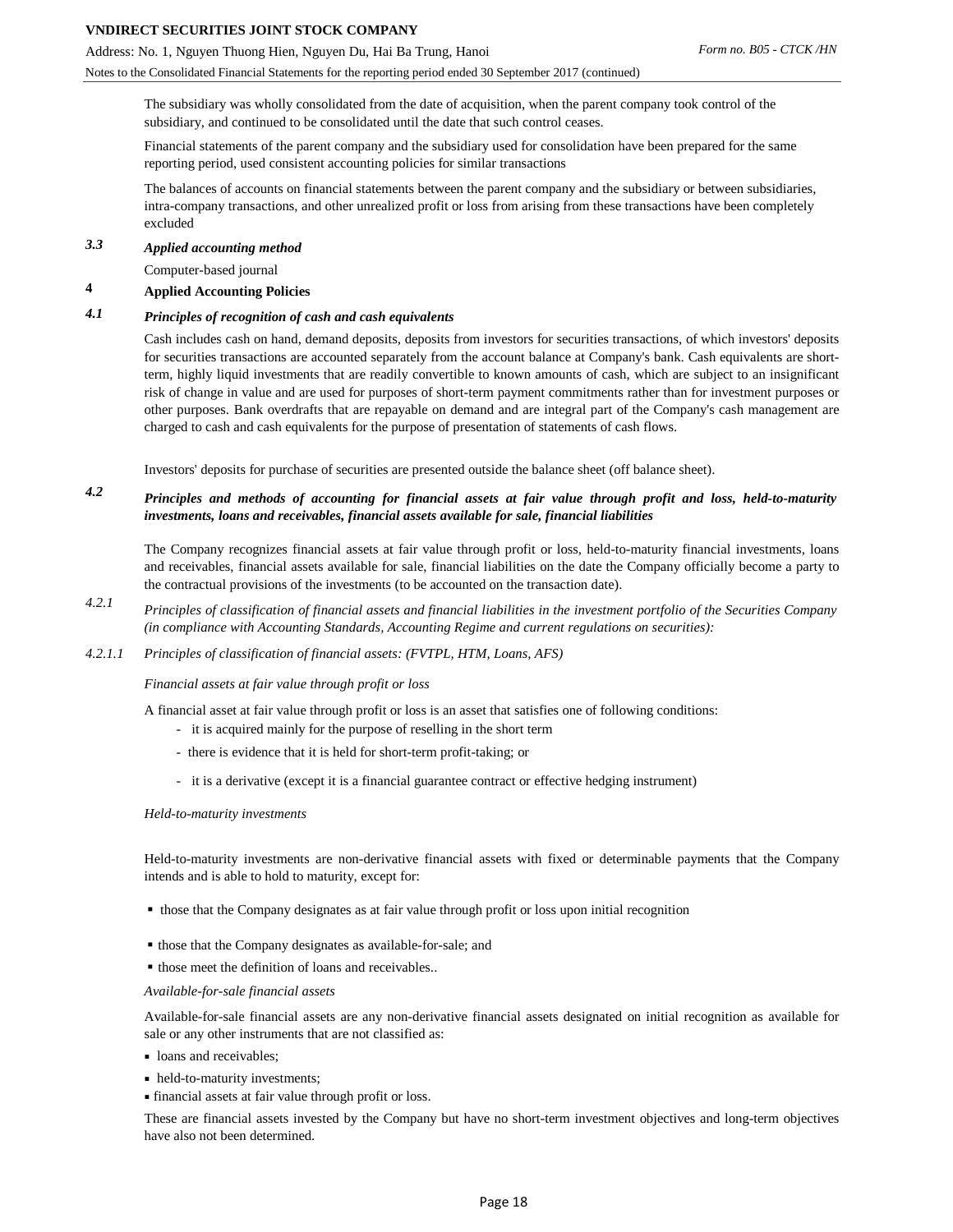#### Notes to the Consolidated Financial Statements for the reporting period ended 30 September 2017 (continued)

#### *Loans*

Loans under Financial asset category are non-derivative financial assets with fixed or determinable payments that are not quoted in an active market

Types of loan commitments:

- *Contracts for deposit transactions*
- *Contracts for advances of securities sale*

Risks in the lending operations under the Securities Law is the probable loss due to failure or inability of customers to perform or part or all of their obligations under the loan commitments, specific and general risk provisions for risks should be made for possible losses to the loans of the Securities Company. The Securities Company will create provisions for impairment losses, including specific provisions and general provisions

#### *4.2.1.2 Principles of classification of financial liabilities: (Borrowings, financial borrowings, convertible bonds, issued bonds, finance lease liabilities, payable to the suppliers, liabilities arising in securities trading)*

*Financial liabilities at fair value through profit or loss*

Financial liabilities at fair value through profit or loss are those satisfying one of following conditions:

 Financial liabilities are classified as held for trading by the Board of Directors. A financial liability shall be classified as held for trading if meeting one of following conditions:

- it is created for the purpose of repurchase in short-term;
- there is evidence that it is held for short-term profit-taking; or
- it is a derivative (except it is a financial guarantee contract or effective hedging instrument)
- On initial recognition, the company designates the financial liability as a liability at fair value through profit/loss

#### *Financial liabilities measured at amortised cost*

Financial liabilities that are not classified as f financial liabilities at fair value through profit/loss shall be classified as Financial liabilities measured at amortised cost.

The classification of the above financial instruments is for presentation and presentation purposes only and is not intended to describe the methods for determining the value of financial instruments. Accounting policies on valuation of financial instruments are set out in other relevant notes.

*4.2.2* Recognition principles and accounting methods for recognition of the value upon revaluation of investments at market *value or fair value (in case there is no market value) (in compliance with current regulations of Securities Law) or at cost:*

4.2.2.1 For Shares

Listed shares are stated at cost less allowance for diminution in value of securities by reference to the closing price of Ho Chi Minh Stock Exchange and the average price of Hanoi Stock Exchange on the last day of the period

Unlisted equity securities which are freely traded on the over-the-counter market ("OTC") are stated at cost less allowance for diminution in value of securities based on trading prices provided by at least three securities companies.

Long-term investment securities which are unlisted equity securities, and are not freely traded on the OTC market are stated at cost less allowance for impairment based on the evaluation of the Board of Directors. Debt securities are stated at cost, amortized using the effective interest rate less allowance for impairment based on the evaluation of the Board of Directors. The Board of Directors determines the value of the allowance for diminution in value after reviewing its historical cost, market condition, current and prospective business results and expected cash flows of the issuing organizations

The allowance for diminution in value of available-for-sale securities and long-term securities investments as mentioned above is reversed when the subsequent increase in recoverable amount is attributable to an event occurring after the allowance is made. The increased carrying amount due to reversal should not be more than what the depreciated historical cost would have been if the impairment had not been recognised.

The historical cost of available-for-sale securities and long-term investments is determined by the weighted average method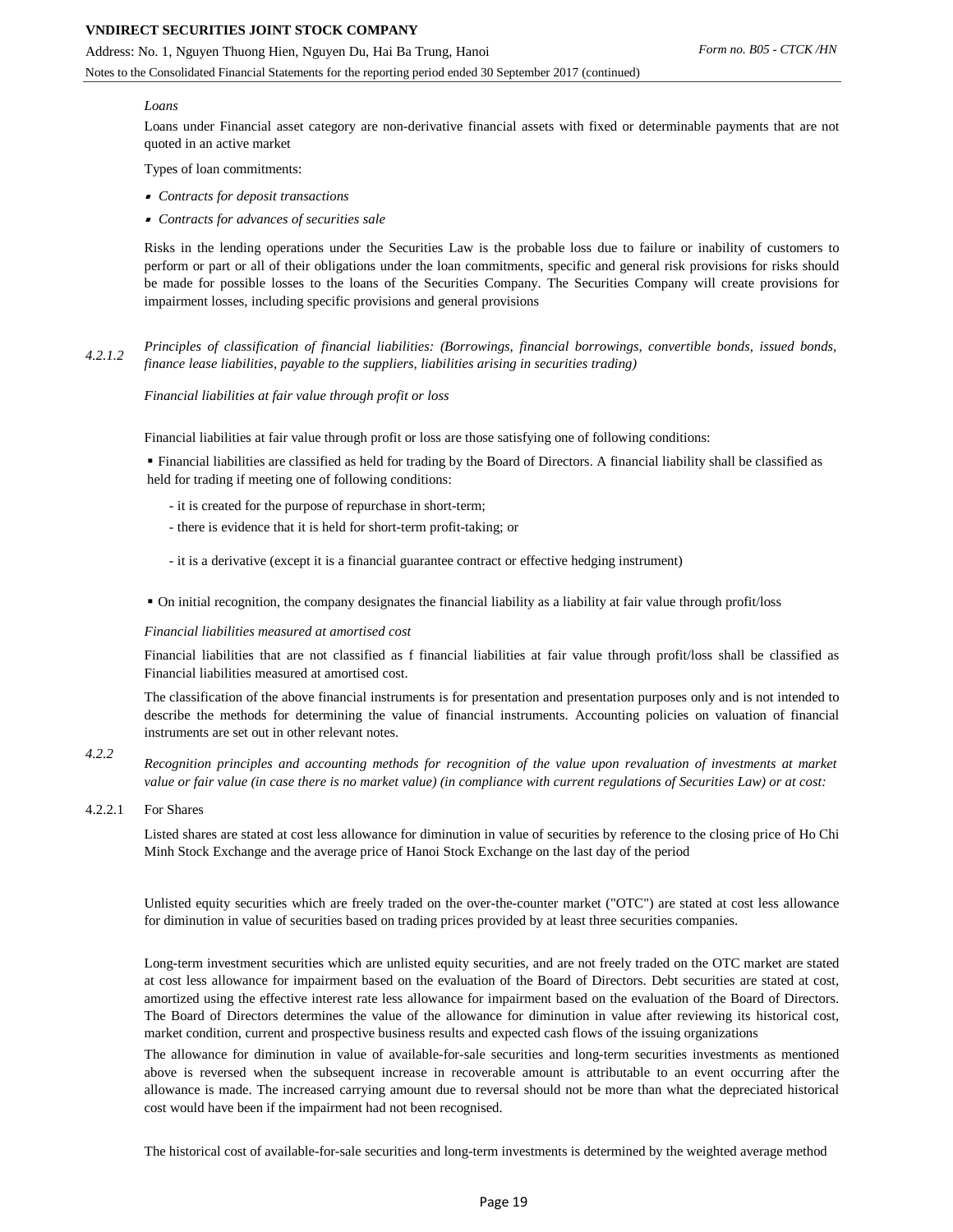Address: No. 1, Nguyen Thuong Hien, Nguyen Du, Hai Ba Trung, Hanoi

Notes to the Consolidated Financial Statements for the reporting period ended 30 September 2017 (continued)

### 4.2.2.2 For money market instruments:

Of which:

- Fixed-term deposits with different maturities are re-valued when there is a possibility of irrecoverable losses and risks.

## *4.3 Methods for recognition of tangible fixed assets*

### **(i)** *Historical cost*

The asset is stated at cost less accumulated depreciation. Cost includes original purchase price, import duties, non-refundable purchase tax and costs necessary to bring the asset to working condition for its intended use, and cost of dismantling and removing the asset and restoring the site. Expenditures arising after the tangible fixed assets are put into use, such as repair, maintenance, overhaul are charged to the income statement as incurred. When tangible fixed assets are sold or retired, any gain or loss resulting from their disposal (the difference between the net disposal proceeds and the carrying amount) is included in the income statement. In cases where it can be clearly demonstrated that these expenses increase the expected future economic benefits from the use of tangible fixed assets beyond the standard operating level upon initial assessment, these costs are capitalized as an additional cost of tangible fixed assets.

#### **(ii)** *Depreciation*

Depreciation is computed on a straight-line basis over the useful life of the assets. The useful life of the assets is estimated as follows:

- Buildings and structures: 10 years
- $\blacksquare$  Office supplies 03 10 years

### *4.4 Principles of recognition of intangible fixed assets*

Intangible fixed assets include computer software. The purchase price of new computer software that is not an integral part of the related hardware is capitalized and accounted for as an intangible fixed asset. Computer software is amortized on a straight-line basis from 3 to 10 years

### *4.5 Principles of recognition and presentation of impairment of non-monetary assets*

### *4.6 Principles of recognition of long-term financial investments (Subsidiaries, joint ventures, associates)*

Investments are initially recorded at cost. When dividends are received from the investee, the Company recognizes it in the income statement in the period.

### *4.7 Principles of recognition and presentation of short-term, long-term deposits received*

Received deposits are not assets of the Company. Upon receipt of the deposit according to the commitments of the economic contracts, the Company shall record it separately by each object and make a full repayment after the termination of the economic contract.

#### *4.8 Accounting principles and methods for short-term and long-term receivables*

- *4.8.1 Accounting principles and methods for receivables from financial assets*
- (a) Dividend receivables and accruals:

Distributed dividends and earnings arising from Financial Assets on the Company's investment portfolio are recognized when the Company is entitled to receive dividends from the ownership of shares established (at the ex-date) for shares formed before the ex-date and accompanied by the Notice of dividend distribution of the issuing organization (according to the Resolution of the General Meeting of Shareholders, the Members' Council on the distribution of dividends). Dividends are not recognized to the Company for securities traded after the ex-date.

(b) Receivables and accrued interests on *financial assets:*

- Receivables and accrued interests are due but yet to paid:

Interest arising from the financial accounts of the Company is recognized on the basis of accrued interest over time and actual interest rates in each accounting period.

- Receivables and accrued interest for period but not yet due:

Monthly, the Company prepares accrued interests arising from financial assets based on actual interest rates and the time the interests incurred in the period.

*4.8.2 Accounting principles and methods for other receivables:*

Other receivables are stated at cost.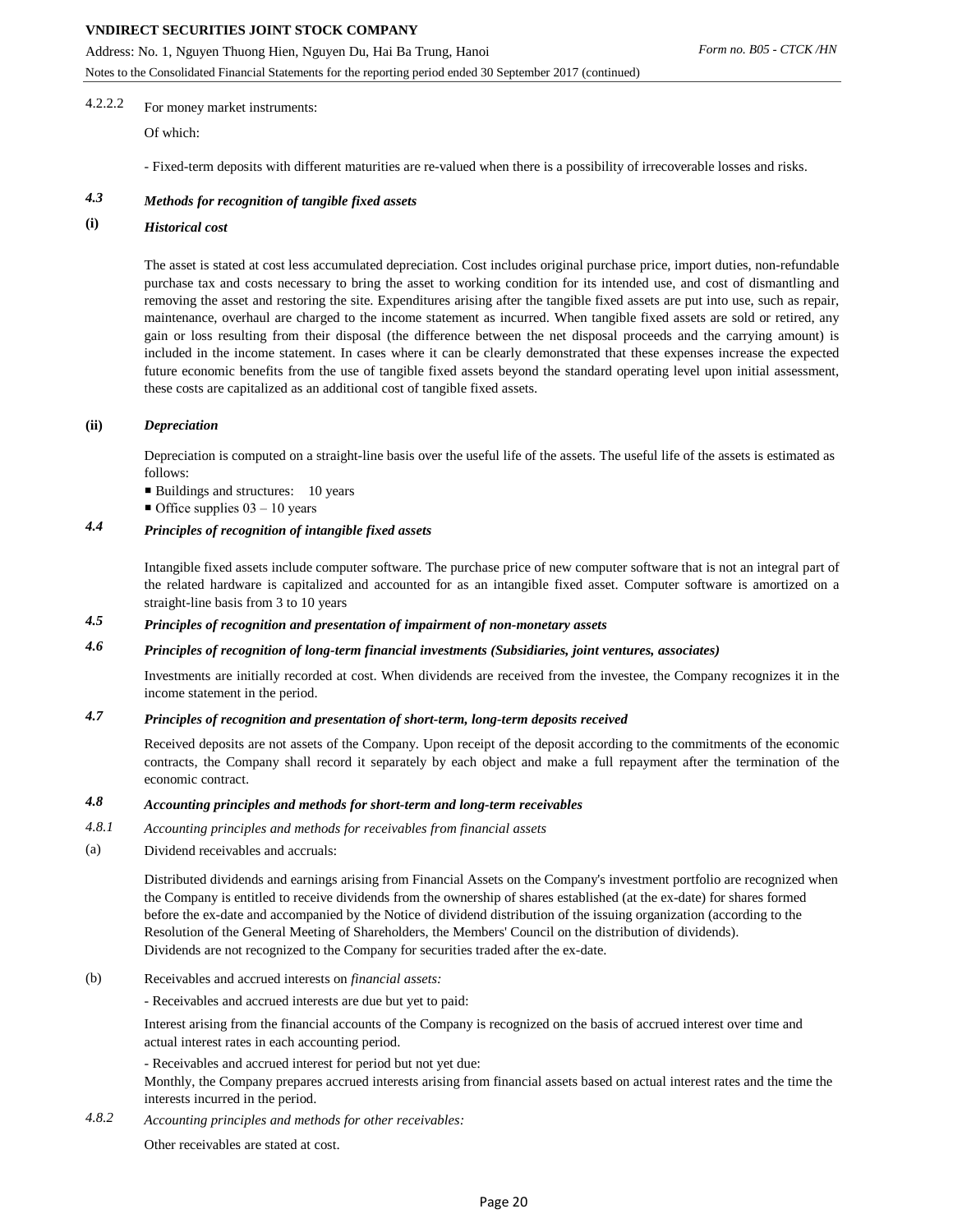### Notes to the Consolidated Financial Statements for the reporting period ended 30 September 2017 (continued)

#### *4.8.3 Accounting principles and methods for allowance for doubtful debts*

Receivables from securities trading and other receivables are stated at cost less allowance for doubtful debts. According to Circular 228, allowance for doubtful debts shall be created as follows:

| Overdue                                                  | Amount set aside |
|----------------------------------------------------------|------------------|
| From over six $(06)$ months to less than one $(01)$ year | 30%              |
| From one $(01)$ year to less than two $(02)$ years       | 50%              |
| From two $(02)$ years to less than three $(03)$ years    | 70%              |
| Over three $(03)$ years                                  | 100%             |

#### *4.8.4 Accounting principles and methods for taxes and payables to the State:*

#### Corporate income tax

Corporate income tax based on profit or loss in the period comprises current income tax and deferred income tax. Corporate income tax is recognized in the income statements unless the income tax relates to items directly recognized in owner's equity, then the income tax is also recorded directly in owner's equity.

Current income tax is expected tax payable on the taxable income for the year, using tax rates enacted or substantively enacted at the balance sheet date, and any adjustments in taxes related to the previous year.

Deferred income tax is calculated using the liability method on the balance sheet for temporary differences between the carrying amounts of assets and liabilities for financial reporting purposes and amounts determined for tax purposes. The amount of deferred tax is recognized on the basis of the estimated recoverable amount or the expected payment for the carrying amount of the assets and liabilities, using tax rates enacted or substantively enacted at the balance sheet date.

Deferred income tax assets are recognized only to the extent that it is probable that future taxable profits will be available and such profits can be deductible with these deferred income tax assets.

*4.8.5 Principle of profit distribution of the Securities Company (to shareholders or capital contributors, funds of the Securities Company).*

The Company creates the following funds before distributing profit:

|                                       | Percentage set aside each year | <b>Maximum balance</b> |
|---------------------------------------|--------------------------------|------------------------|
| Supplementary charter capital reserve | 5% profit after tax            | 10% of charter capital |
| Financial reserve:                    | 5% profit after tax            | 10% of charter capital |

4.9 *Accounting principles and methods of recognition of revenue, income of the Securities Company:*

*4.9.1 Principles and methods of recognition of revenue and accrued revenue from dividend, interests of main assets:*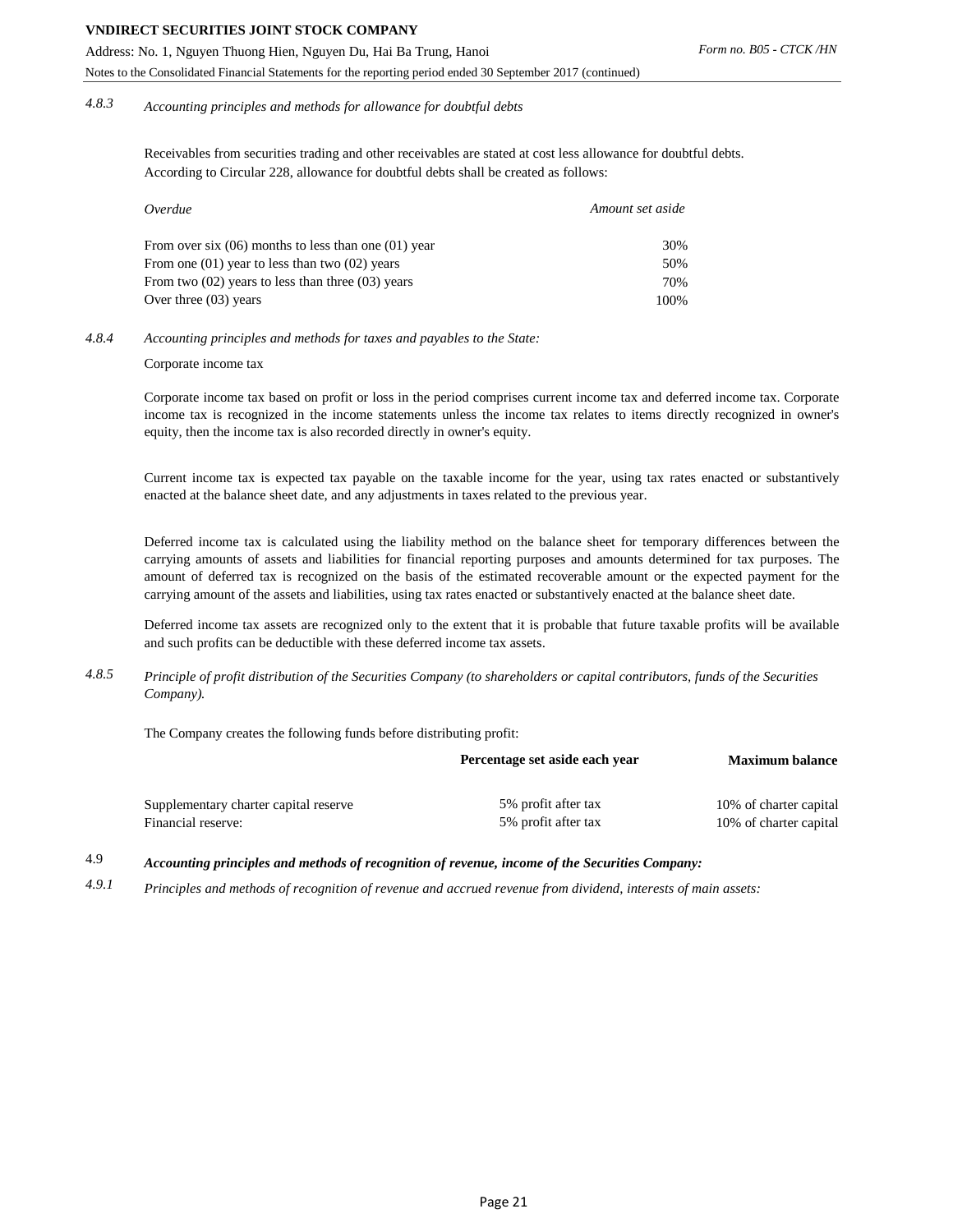Notes to the Consolidated Financial Statements for the reporting period ended 30 September 2017 (continued)

#### **(i) Revenue from securities brokerage services**

Revenue from securities brokerage services is recognized in the income statements when the securities transaction is completed.

#### **(ii) Revenue from investment of securities**

Revenues from securities dealing are recognized in the statement of income when the Company receives the Notice of payment for securities trading from the Vietnam Securities Depository (for Listed securities) and of completion of asset transfer agreements (for unlisted securities).

Income from interest on bonds is amortized on the statement of income using the effective interest rate.

#### **(iii) Revenue from securities investment consultancy**

Revenue from investment advisory activities is recognized in the statements of income in accordance with the completion progress of the transaction at the balance sheet date. Completion progress is assessed on the basis of review of work undertaken.

#### **(iv) Revenue from securities depository services**

Revenue from securities depository services is recognized in the statement of income when the services are rendered.

#### **(v) Revenue from interests**

Revenue from interests is recognized on a time proportion basis based on the principal and interest rate applicable.

#### **(vi) Revenue from dividend**

Revenue from dividend is recognized when the right to receive dividend is established.

### **4.10** *Principles of recognition of financial revenue and expenses:*

Recognition of interest expenses: Borrowing costs are recognized as an expense in the period in which they are incurred, except where the borrowing costs relate to loans for the purpose of forming qualifying assets. The cost of borrowing is capitalized and charged to the cost of those assets.

### **4.11** *Principles and methods of recognition of Corporate Income Tax expense:*

Current corporate income tax is the expected tax payable on the taxable income for the year, using tax rates enacted or substantively enacted at the balance sheet date, and adjustment of tax payable related to the previous year.

#### **5. Policies for valuation of financial assets on the list of financial assets of the Securities company**

From 01/01/2017, the Company re-evaluates investment items at fair value in accordance with the Circular 210/2014/TT-BTC.

### **6. Additional information for the consolidated financial statements**

### **A Notes to the consolidated financial statements**

|              |                                                                 | 30/09/2017      | 31/12/2016                                                   |
|--------------|-----------------------------------------------------------------|-----------------|--------------------------------------------------------------|
| $\mathbf{1}$ | Cash and cash equivalents                                       |                 |                                                              |
|              | Cash on bank for operation of the Securities Company            | 69,189,827,476  | 173,902,030,786                                              |
|              | Deposits for clearing and settlement of securities transactions | 33,125,359      | 56,760,488                                                   |
|              | Cash equivalents                                                | 52,250,000,000  | 83,000,000,000                                               |
|              | <b>Total</b>                                                    | 121,472,952,835 | 256,958,791,274                                              |
|              |                                                                 |                 | 83,000,000,000                                               |
| 2            | Value of trading volume in the year                             |                 |                                                              |
|              | <b>ITEMS</b>                                                    | year            | Trading volume in the Value of trading volume<br>in the year |
|              | a) Of the Securities Company                                    |                 |                                                              |
|              | - Shares                                                        | 147,006,347     | 3,551,316,396,920                                            |
|              | - Bonds                                                         | 222,848,093     | 48,568,044,429,078                                           |
|              | - Other securities                                              |                 |                                                              |
|              | <b>Total</b>                                                    | 369,854,440     | 52,119,360,825,998                                           |
|              |                                                                 |                 |                                                              |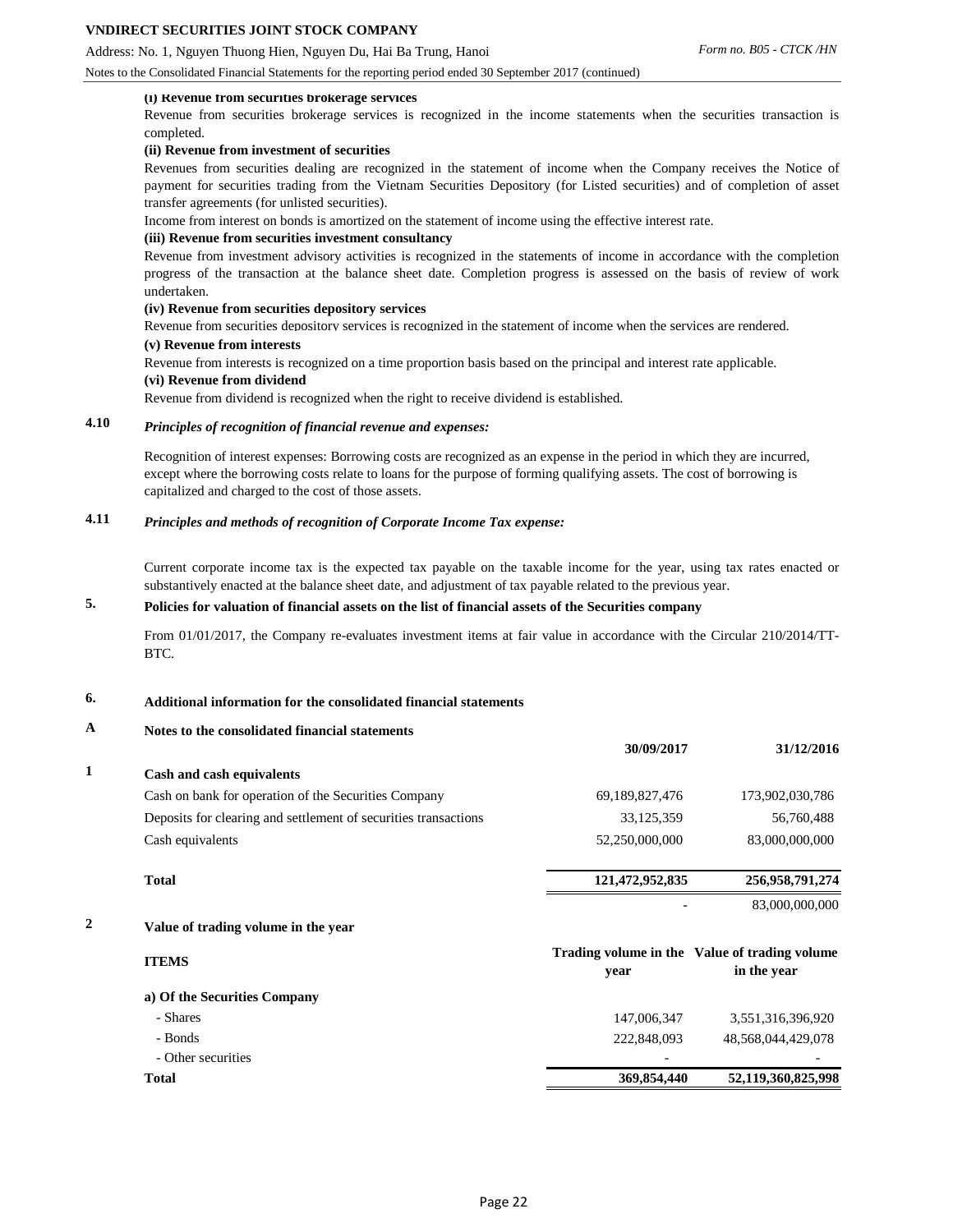Address: No. 1, Nguyen Thuong Hien, Nguyen Du, Hai Ba Trung, Hanoi

Notes to the Consolidated Financial Statements for the reporting period ended 30 September 2017 (continued)

| <b>Total</b>        | 7,708,729,867 | 124,510,686,141,972 |
|---------------------|---------------|---------------------|
| - Other securities  | 295,230       | 4,060,239,800       |
| - Bonds             | 335,106,202   | 5,497,355,563,542   |
| - Shares            | 7,373,328,435 | 119,009,270,338,630 |
| b) Of the Investors |               |                     |
|                     |               |                     |

**3.1 Financial assets at fair value through profit/loss (FVTPL):**

|                     | 30/09/2017            |                    | 31/12/2016         |                   |
|---------------------|-----------------------|--------------------|--------------------|-------------------|
| <b>FVTPL</b> assets | Carrying amount $(*)$ | <b>Fair value</b>  | Carrying amount    | <b>Fair value</b> |
| Shares              | 683,741,026,003       | 717, 144, 364, 506 | 629, 374, 662, 053 | 659,293,766,570   |
| Total               | 683,741,026,003       | 717,144,364,506    | 629,374,662,053    | 659,293,766,570   |

(\*) The carrying amount does not include 33,403,338,503 dongs of the increase upon revaluation on FVTPL financial assets and 42,070,651,914 dongs of the increase on revaluation of the subsidiary at the date of acquisition.

## **3.2 Held-to-maturity investments (HTM)**

### *a. Short-term Held-to-maturity investments (HTM)*

| <b>FVTPL</b> assets                                                  | 30/09/2017        |                   | 31/12/2016             |                   |
|----------------------------------------------------------------------|-------------------|-------------------|------------------------|-------------------|
|                                                                      | Carrying amount   | <b>Fair value</b> | <b>Carrying amount</b> | <b>Fair value</b> |
| Term deposits with<br>remaining maturity<br>of 3 months to 1<br>year | 2,493,465,032,772 |                   | 1.630.500.000.000      |                   |
| <b>Total</b>                                                         | 2,493,465,032,772 |                   | 1,630,500,000,000      |                   |

### *b. Long-term Held-to-maturity investments (HTM)*

| <b>FVTPL</b> assets                                        | 30/09/2017               |                   | 31/12/2016             |                   |
|------------------------------------------------------------|--------------------------|-------------------|------------------------|-------------------|
|                                                            | Carrying amount          | <b>Fair value</b> | <b>Carrying amount</b> | <b>Fair value</b> |
| Term deposits with<br>remaining maturity<br>of over 1 year | $\overline{\phantom{0}}$ |                   | 80,000,000,000         |                   |
| <b>Total</b>                                               | ٠                        |                   | 80,000,000,000         |                   |

### **3.3 Financial assets available for sale (AFS)**

| <b>AFS</b> assets     | 30/09/2017      |                   | 31/12/2016             |                   |
|-----------------------|-----------------|-------------------|------------------------|-------------------|
|                       | Carrying amount | <b>Fair value</b> | <b>Carrying amount</b> | <b>Fair value</b> |
| Equity securities     | 7,500,000,000   | 7,500,000,000     | 7,500,000,000          | 7,500,000,000     |
| Debt securities       | 232,648,400,823 | 232,648,400,823   | 523,468,216,861        | 523,468,216,861   |
| Of which:             |                 |                   |                        |                   |
| - Government<br>bonds |                 |                   | 456.075.000.000        | 456.075.000.000   |
| - Corporate bonds     | 232,648,400,823 | 232,648,400,823   | 67,393,216,861         | 67,393,216,861    |
| <b>Total</b>          | 240,148,400,823 | 240,148,400,823   | 530,968,216,861        | 530,968,216,861   |

-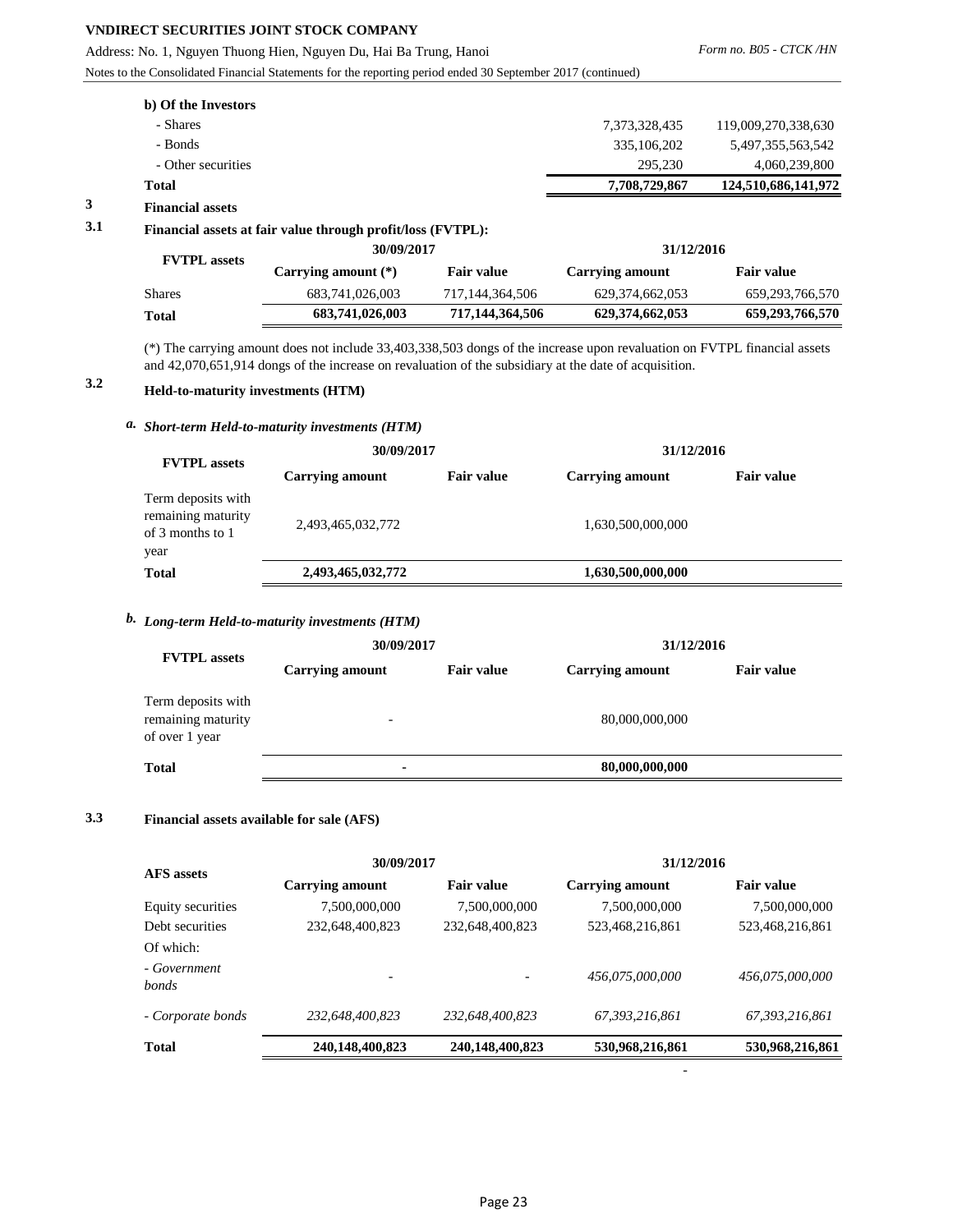Address: No. 1, Nguyen Thuong Hien, Nguyen Du, Hai Ba Trung, Hanoi Notes to the Consolidated Financial Statements for the reporting period ended 30 September 2017 (continued)

### **3.4 Loans and receivables**

| Loans and                              | 30/09/2017             |                   | 31/12/2016             |                   |
|----------------------------------------|------------------------|-------------------|------------------------|-------------------|
| receivables                            | <b>Carrying amount</b> | <b>Fair value</b> | <b>Carrying amount</b> | <b>Fair value</b> |
| Margin loans                           | 2,672,319,371,464      |                   | 1,851,910,000,000      |                   |
| Advances for the<br>sale of securities | 181,729,790,897        |                   | 59,888,465,127         |                   |
| <b>Total</b>                           | 2,854,049,162,361      |                   | 1,911,798,465,127<br>۰ |                   |

- -

### **4 Allowance for impairment of financial assets and collateral assets (Appendix 1)**

### **5 Receivables**

#### **5.1 Dividends, interests receivables and accruals of financial assets**

|     |                                       | 30/09/2017       | 31/12/2016          |
|-----|---------------------------------------|------------------|---------------------|
|     | Accrued dividends                     |                  | 77,775,700          |
|     | Accrued interests on term deposits    | 13,474,278,262   | 10,056,209,947      |
|     | Accrued interests on loans            | 40,281,971,666   | 27,970,925,797      |
|     | <b>Total</b>                          | 53,756,249,928   | 38,104,911,444      |
|     |                                       |                  | (18, 109, 483, 700) |
| 5.2 | <b>Other receivables</b>              |                  |                     |
|     |                                       | 30/09/2017       | 31/12/2016          |
|     | Receivables from resigned employees   | 1,963,775,333    | 1,963,775,333       |
|     | Other receivables                     | 2,036,223,634    | 2,221,521,957       |
|     | <b>Total</b>                          | 3,999,998,967    | 4,185,297,290       |
|     |                                       |                  |                     |
| 6   | Provision for doubtful receivables    |                  |                     |
|     |                                       | 30/09/2017       | 31/12/2016          |
|     | Receivables from resigned employees   | 1,963,775,333    | 1,963,775,333       |
|     | Other receivables                     | 2,108,527,096    | 2,108,527,096       |
|     |                                       | 4,072,302,429    | 4,072,302,429       |
| 7   | <b>Prepayment expenses</b>            |                  |                     |
| a   | Short-term prepayment expenses        | 30/09/2017       | 31/12/2016          |
|     | Balance as at 01 January              | 5,835,778,600    | 6,801,431,430       |
|     | Increase in the year                  | 16,454,359,853   | 26,437,281,424      |
|     | Amortization in the year              | (17,755,803,988) | (27, 402, 934, 254) |
|     | Balance on the last day of the period | 4,534,334,465    | 5,835,778,600       |
|     |                                       |                  |                     |
| b   | Long-term prepayment expenses         | 30/09/2017       | 31/12/2016          |
|     | Balance as at 01 January              | 7,144,232,309    | 7,606,814,449       |
|     | Increase in the year                  | 2,352,801,035    | 4,398,213,447       |
|     | Allocation in the year                | (4,760,236,839)  | (4,860,795,587)     |
|     | Disposal in the year                  | (7, 787, 500)    |                     |
|     | Balance on the last day of the period | 4,729,009,005    | 7,144,232,309       |

- -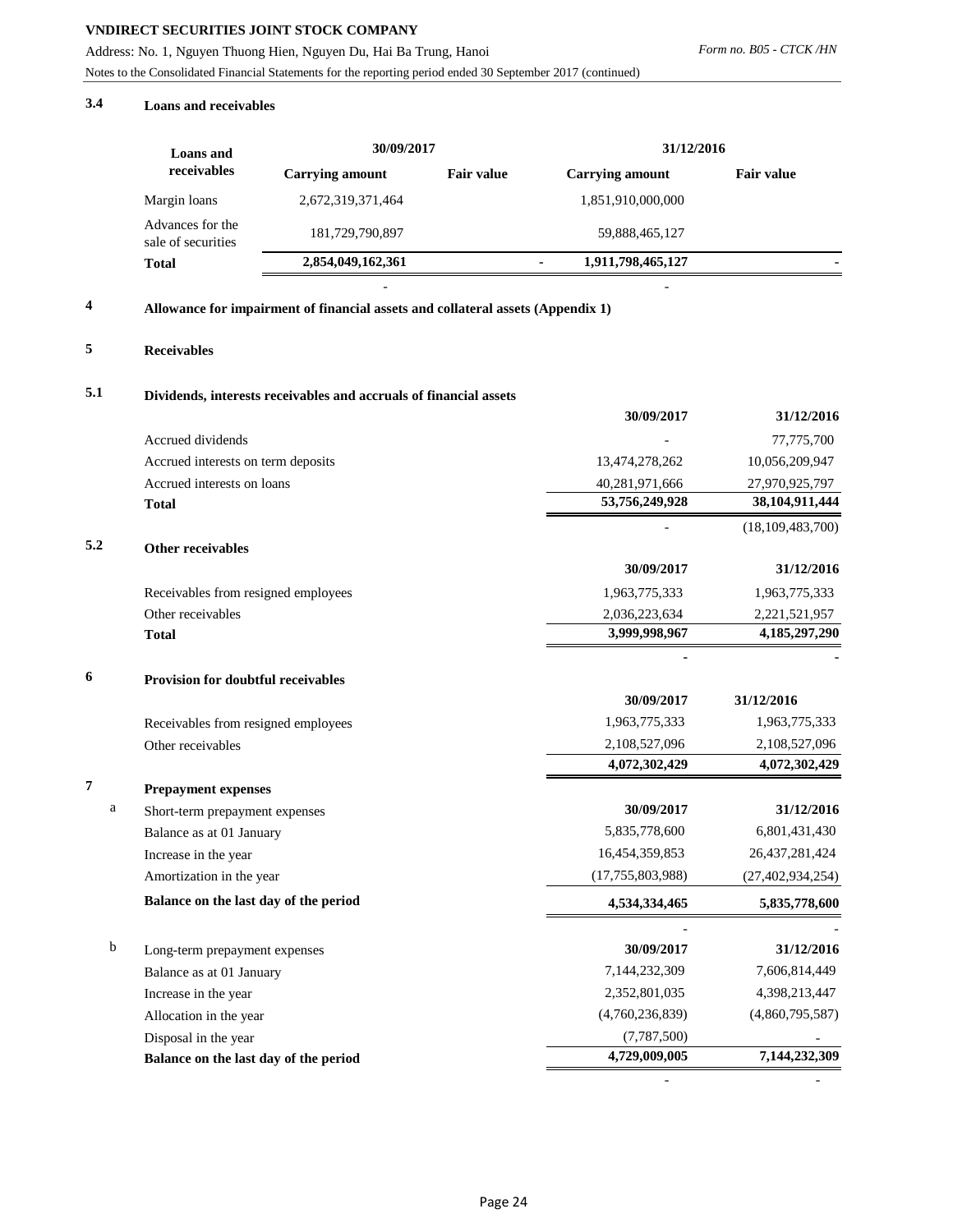Address: No. 1, Nguyen Thuong Hien, Nguyen Du, Hai Ba Trung, Hanoi

Notes to the Consolidated Financial Statements for the reporting period ended 30 September 2017 (continued)

**8 Increase and decrease of tangible fixed assets**

(See Appendix 02)

### **9 Increase and decrease of intangible fixed assets**

|      |                                                 | 30/09/2017       | 31/12/2016        |
|------|-------------------------------------------------|------------------|-------------------|
|      | <b>Historical cost</b>                          |                  |                   |
|      | Balance as at 01 January                        | 66,725,200,461   | 60,537,955,633    |
|      | Increase in the year                            | 3,276,734,680    | 3,441,325,472     |
|      | Construction in progress carried forward        |                  | 2,745,919,356     |
|      | Balance on the last day of the period           | 70,001,935,141   | 66,725,200,461    |
|      | <b>Accumulated depreciation</b>                 |                  |                   |
|      | Balance as at 01 January                        | 43,411,922,925   | 33,927,467,812    |
|      | Depreciation of the year                        | 7,089,775,275    | 9,484,455,113     |
|      | Balance on the last day of the period           | 50,501,698,200   | 43,411,922,925    |
|      | <b>Residual value</b>                           |                  |                   |
|      | Balance as at 01 January                        | 23,313,277,536   | 26,610,487,821    |
|      | Balance on the last day of the period           | 19,500,236,941   | 23, 313, 277, 536 |
| 10   | Payables for securities trading activities      |                  |                   |
|      |                                                 | 30/09/2017       | 31/12/2016        |
| 10.1 | Payables to the Stock Exchange                  | 4, 201, 346, 156 | 2,786,010,521     |
| 10.4 | Payables for purchase of financial assets       |                  | 469,760,416,400   |
| 10.5 | Payables to other organizations and individuals |                  |                   |
|      | <b>Total</b>                                    | 4,201,346,156    | 472,546,426,921   |
| 11   | Taxes and payables to the State                 |                  |                   |
|      |                                                 | 30/09/2017       | 31/12/2016        |
|      | Corporate income tax                            | 25,538,745,596   | 12,401,990,732    |
|      | Personal income tax                             | 9,908,275,851    | 6,535,694,713     |
|      | Value added tax                                 | 188,215,947      | 123,392,485       |
|      | Other taxes (contractor tax)                    |                  |                   |
|      | Charges, fees and other payables                |                  |                   |
|      | <b>Total</b>                                    | 35,635,237,394   | 19,061,077,930    |
| 12   | <b>Accrued expenses</b>                         |                  |                   |
|      |                                                 | 30/09/2017       | 31/12/2016        |
|      | Loan interests/bond interests                   | 7,963,187,600    | 6,064,752,333     |
|      | Allocation of management costs                  | 54,929,469       |                   |
|      | Other accrued expenses                          | 365,125,571      | 2,375,365,550     |
|      |                                                 |                  |                   |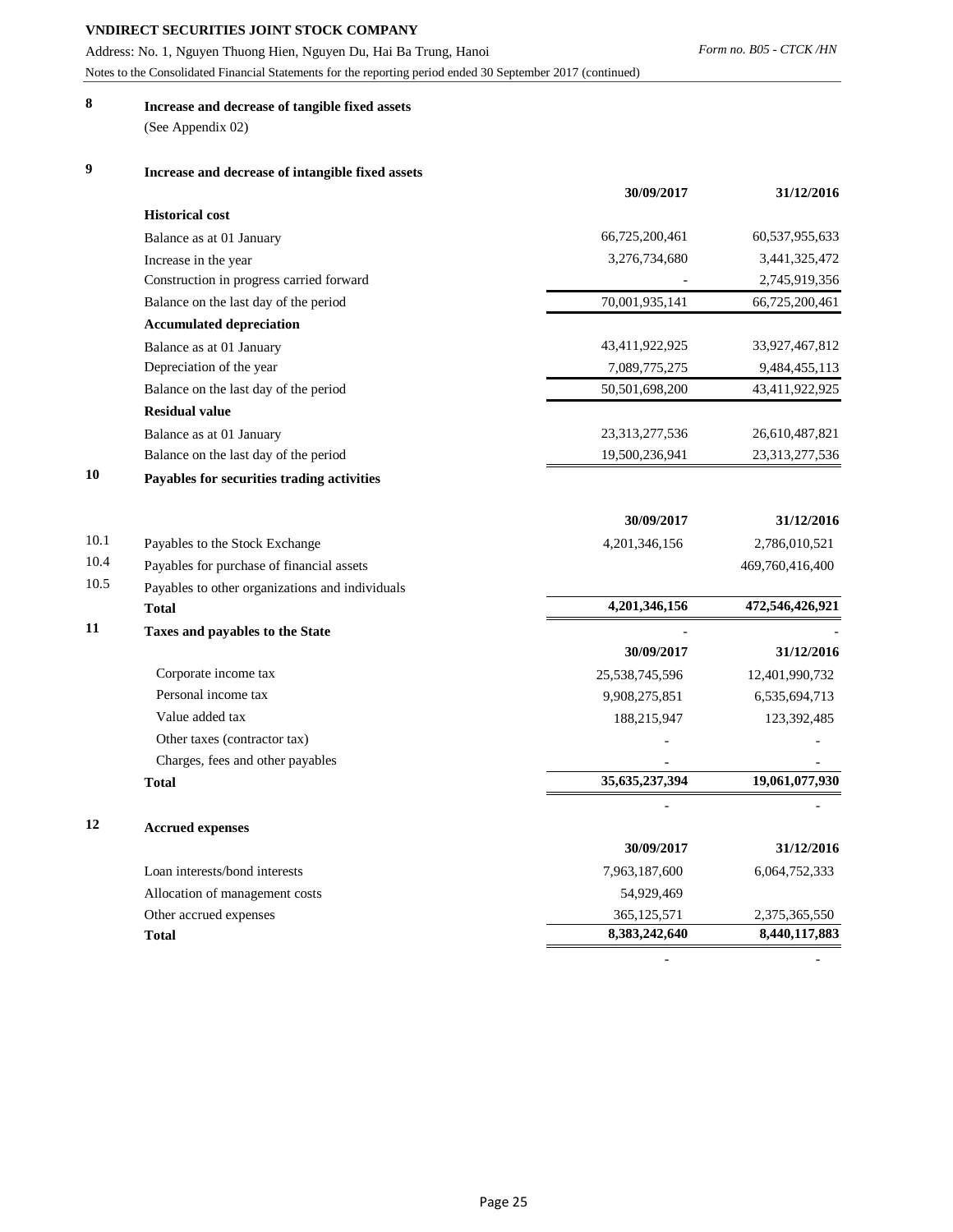Address: No. 1, Nguyen Thuong Hien, Nguyen Du, Hai Ba Trung, Hanoi

Notes to the Consolidated Financial Statements for the reporting period ended 30 September 2017 (continued)

- -

- -

- -

| 13 | Payable to suppliers                                |               |             |
|----|-----------------------------------------------------|---------------|-------------|
|    |                                                     | 30/09/2017    | 31/12/2016  |
|    | Thai Duong Construction Consultancy and Trading JSC | 5,000,000     | 5,000,000   |
|    | TD Advertising and Trading Co., Ltd                 | 5,593,933     | 5,593,933   |
|    | Research Institute of Forest Industry               | 501,600       | 501,600     |
|    | SL International Co., Ltd                           |               | 576,929,160 |
|    | Thang Tam Interior Decoration Co., Ltd              | 20,744,340    |             |
|    | AWA Waterproofing Co., Ltd                          | 46,496,182    |             |
|    | <b>Total</b>                                        | 78,336,055    | 588,024,693 |
| 14 | Other payables                                      |               |             |
|    |                                                     | 30/09/2017    | 31/12/2016  |
|    | Received short-term deposits                        | 131,015,962   | 23,105,962  |
|    | Other payables                                      | 1,321,532,282 | 941,399,560 |
|    | <b>Total</b>                                        | 1,452,548,244 | 964,505,522 |

### **15 Borrowings (detailed by types of borrowings arising in the operation period of securities companies)**

|                                                             | period                                                                                    | of the period                                                                         |
|-------------------------------------------------------------|-------------------------------------------------------------------------------------------|---------------------------------------------------------------------------------------|
|                                                             |                                                                                           | 4, 174, 182, 104, 690                                                                 |
|                                                             |                                                                                           |                                                                                       |
| -                                                           | -                                                                                         |                                                                                       |
|                                                             |                                                                                           | 4,174,182,104,690                                                                     |
|                                                             |                                                                                           |                                                                                       |
|                                                             |                                                                                           | 4,174,182,104,690                                                                     |
| 2,613,806,976,714<br>2,613,806,976,714<br>2,613,806,976,714 | beginning of the period<br>42,359,902,911,111<br>42,359,902,911,111<br>42,359,902,911,111 | Loans in the period<br>40,799,527,783,135<br>40,799,527,783,135<br>40,799,527,783,135 |

| 16 | <b>Payment to the Settlement Assistance Fund</b> | 30/09/2017        | 31/12/2016      |
|----|--------------------------------------------------|-------------------|-----------------|
|    | - Initial payment                                | 18,257,761,747    | 15,757,761,747  |
|    | - Additional payment                             | 705,758,183       | 1,576,387,771   |
|    | - Interest allocated in the year                 | 1,036,480,070     | 923,612,229     |
|    | <b>Total</b>                                     | 20,000,000,000    | 18,257,761,747  |
|    |                                                  |                   |                 |
| 17 | <b>Undistributed earnings</b>                    | 30/09/2017        | 31/12/2016      |
|    | Undistributed realized earnings                  | 642,310,218,347   | 354,791,006,867 |
|    | Unrealized earnings                              | 43, 148, 151, 141 |                 |
|    | <b>Total</b>                                     | 685,458,369,488   | 354,791,006,867 |
|    |                                                  |                   |                 |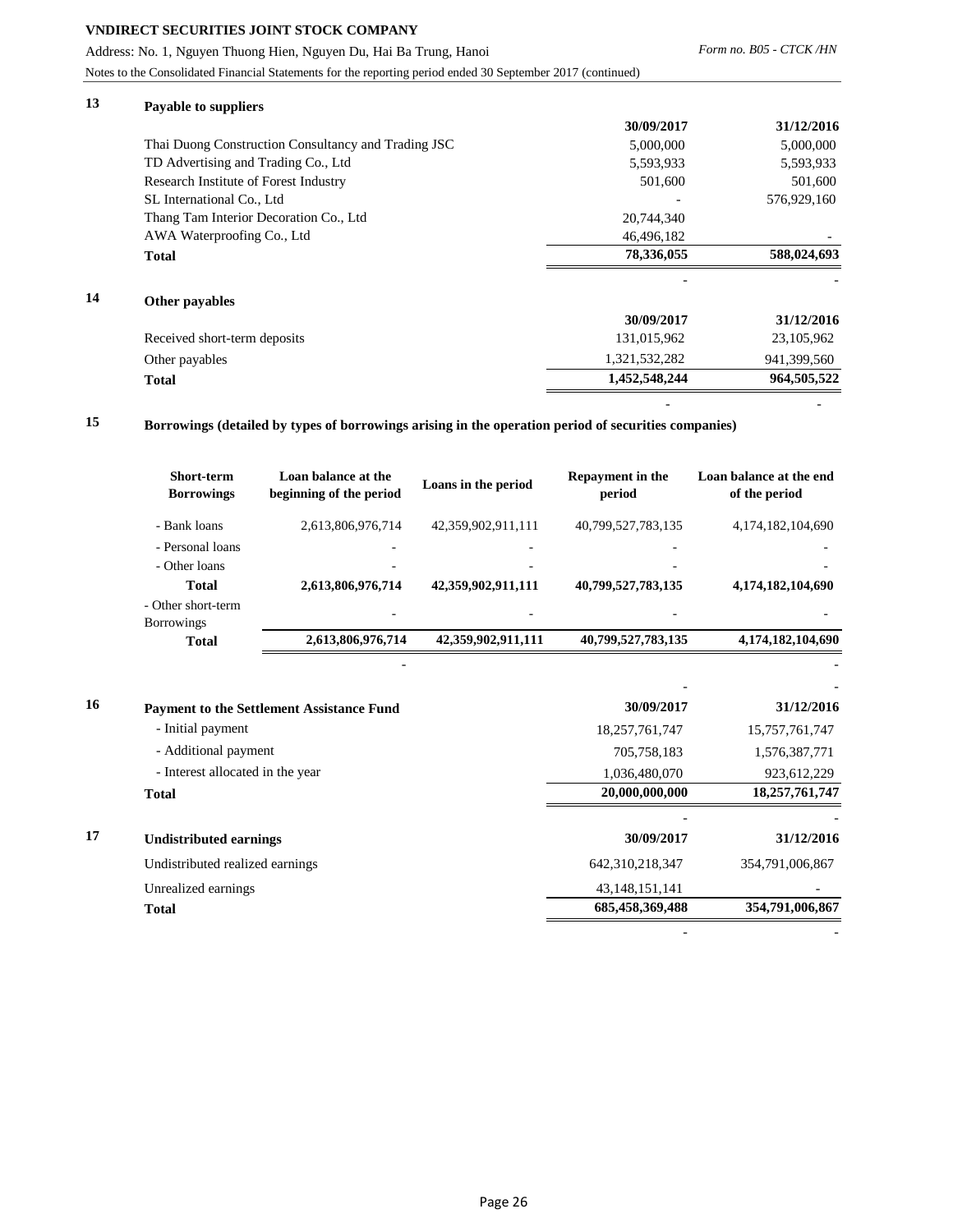Address: No. 1, Nguyen Thuong Hien, Nguyen Du, Hai Ba Trung, Hanoi Notes to the Consolidated Financial Statements for the reporting period ended 30 September 2017 (continued)

| 18 | The distribution of income to shareholders or capital contributors                                                                                                                                                                                                                                                                                |                 |                    |
|----|---------------------------------------------------------------------------------------------------------------------------------------------------------------------------------------------------------------------------------------------------------------------------------------------------------------------------------------------------|-----------------|--------------------|
|    |                                                                                                                                                                                                                                                                                                                                                   | 2017            | 2016               |
| 1  | Realized profit not distributed in the previous<br>year (as at 31/12/2016)                                                                                                                                                                                                                                                                        | 354,791,006,867 | 270, 311, 091, 725 |
| 2  | Unrealized loss as of 30/09/2017                                                                                                                                                                                                                                                                                                                  |                 |                    |
| 3  | Realized loss/profit in this year from 1/1/2017<br>to 30/09/2017                                                                                                                                                                                                                                                                                  | 297,031,479,453 | 186,287,528,621    |
| 4  | Basis for Profit distribution to shareholders or<br>capital contributors as of $30/09/2017$ (4)=(1-2<br>$+/-3)$                                                                                                                                                                                                                                   | 651,822,486,320 | 456,598,620,346    |
| 5  | Amount set aside from profit funds                                                                                                                                                                                                                                                                                                                | 9,552,372,487   | 26,808,721,029     |
|    | <b>Financial Reserve</b>                                                                                                                                                                                                                                                                                                                          |                 | 9,314,376,431      |
|    | Reserve for supplementary charter capital                                                                                                                                                                                                                                                                                                         |                 | 9,314,376,431      |
|    | <b>Bonus</b> fund                                                                                                                                                                                                                                                                                                                                 | 9,552,372,487   | 8,179,968,167      |
| 6  | Distributed profit to shareholders or capital<br>contributors this year as at 30/09/2017<br>$(5)=(4*Distribution)$ percentage of income to<br>shareholders or capital contributing members<br>in accordance with the Charter of the<br>Securities Company and the resolutions of the<br>General Meeting of Shareholders, the<br>Members' Council) |                 | 74,998,892,450     |
| 7  | Taxes payable on income distributed to<br>investors owning shares<br>$(7) = (6 * Relevant tax rate)$                                                                                                                                                                                                                                              |                 | 964,881,875        |
| 8  | Total income distributed to shareholders or<br>capital contributors $(8)=(6-7)$                                                                                                                                                                                                                                                                   |                 | 74,034,010,575     |

### **B Notes to Consolidated Comprehensive Income Statement**

### **19 Income**

### **19.1 Gains from financial assets at fair value through profit/loss**

### **a. Gains from sales of financial assets at FVTPL**

| 2017                  | <b>Quantity sold</b>     | Value sold         | <b>Total weighted average</b><br>cost of capital by the<br>end of the trading day | <b>Gains from securities</b><br>sold during the year |
|-----------------------|--------------------------|--------------------|-----------------------------------------------------------------------------------|------------------------------------------------------|
| Listed shares         | 50,163,020               | 1,002,283,973,333  | 893,548,583,398                                                                   | 108,735,389,935                                      |
| Unlisted shares       | 570,013                  | 3,105,989,592      | 2,936,204,710                                                                     | 169.784.882                                          |
| Listed bonds          | 58,028,222               | 6,727,161,290,551  | 6,718,530,218,895                                                                 | 8,631,071,656                                        |
| Unlisted bonds        | 7,135,369                | 2,724,563,782,367  | 2,694,159,810,442                                                                 | 30,403,971,925                                       |
| Derivative securities | $\overline{\phantom{0}}$ | ٠                  |                                                                                   | 24,436,000                                           |
|                       | 115,896,624              | 10,457,115,035,843 | 10,309,174,817,445                                                                | 147,964,654,398                                      |

### **b Dividends, interests arising from financial assets at FVTPL**

|                 | 30/09/2017       | 30/09/2016         |                |
|-----------------|------------------|--------------------|----------------|
|                 | This period      | <b>Accumulated</b> |                |
| Dividend income | 8, 135, 424, 475 | 41, 465, 175, 496  | 36,775,382,913 |
|                 | 8.135.424.475    | 41.465.175.496     | 36,775,382,913 |
|                 |                  |                    |                |

 **- -**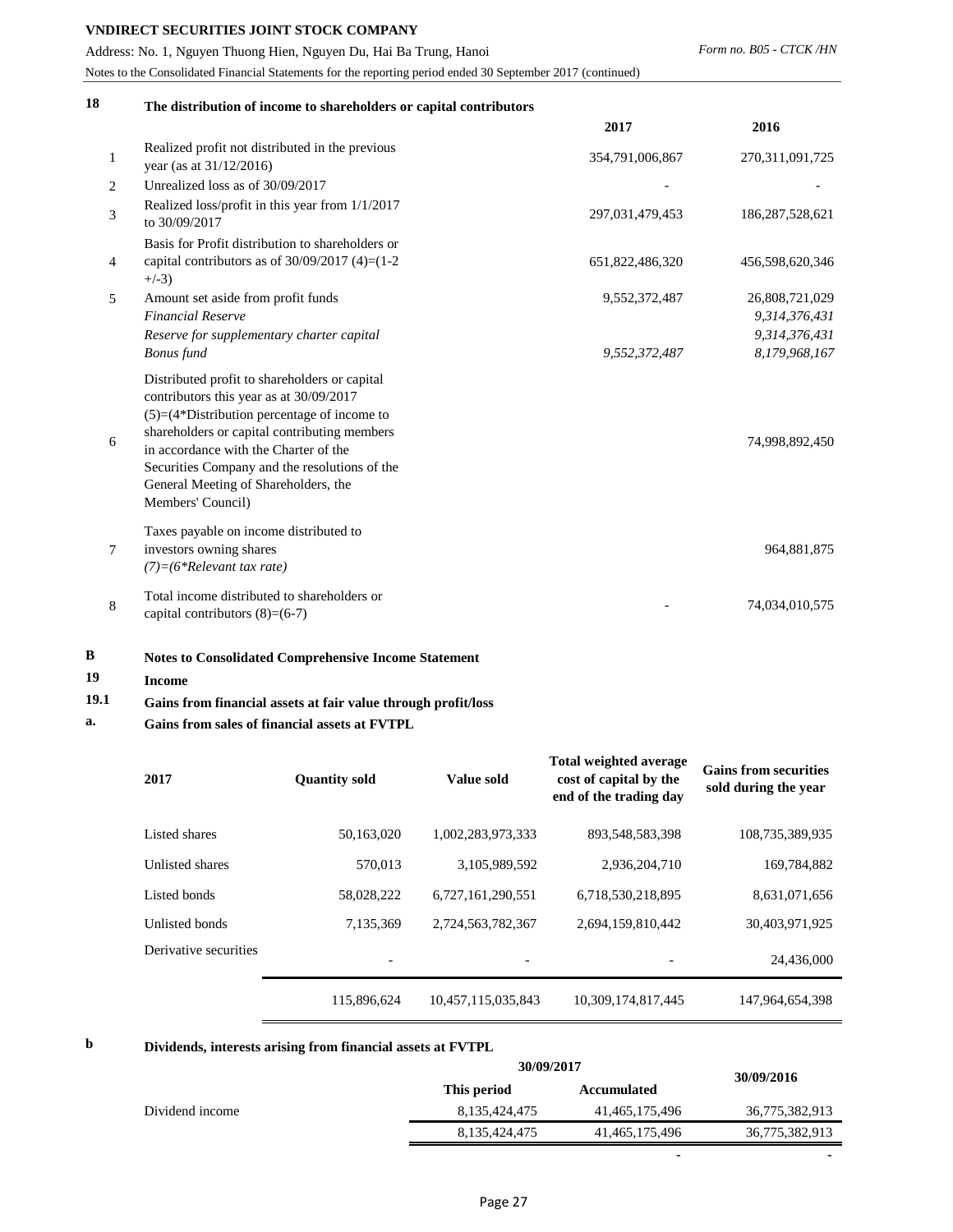Address: No. 1, Nguyen Thuong Hien, Nguyen Du, Hai Ba Trung, Hanoi

Notes to the Consolidated Financial Statements for the reporting period ended 30 September 2017 (continued)

### **c Gains from held-to-maturity investments**

 **- -** 

**- - -**

|   |                                                                                        | 30/09/2017     | 30/09/2016         |                    |  |
|---|----------------------------------------------------------------------------------------|----------------|--------------------|--------------------|--|
|   |                                                                                        | This period    | <b>Accumulated</b> |                    |  |
|   | Income from interests on term deposits                                                 | 39,660,452,887 | 131,467,442,471    | 108,952,949,390    |  |
|   |                                                                                        | 39,660,452,887 | 131,467,442,471    | 108,952,949,390    |  |
| d | Interests on loans and receivables                                                     |                |                    |                    |  |
|   |                                                                                        |                | 30/09/2017         |                    |  |
|   |                                                                                        | This period    | Accumulated        | 30/09/2016         |  |
|   | Interest income from margin loans                                                      | 87,555,070,070 | 227,073,839,080    | 142,031,676,003    |  |
|   | Interest income from advances to customers for<br>proceeds from the sale of securities | 6,199,499,315  | 14,336,052,749     | 5,133,532,730      |  |
|   |                                                                                        | 93,754,569,385 | 241,409,891,829    | 147, 165, 208, 733 |  |
| e | Interest from financial assets available for sale                                      |                |                    |                    |  |
|   |                                                                                        | 30/09/2017     |                    |                    |  |
|   |                                                                                        | This period    | <b>Accumulated</b> | 30/09/2016         |  |
|   | Gains from the sale of bonds                                                           |                |                    |                    |  |
|   | Income from bond interest                                                              | 5,745,758,611  | 35,608,423,283     | 175,735,001        |  |
|   |                                                                                        | 5,745,758,611  | 35,608,423,283     | 175,735,001        |  |

## **19.2 Loss from financial assets at fair value through profit/loss**

### **a. Loss from sale of financial assets at FVTPL**

| 2017                  | <b>Quantity sold</b> | Value sold         | <b>Total weighted average</b><br>cost of capital by the<br>end of the trading day | Loss from securities sold<br>during the year |
|-----------------------|----------------------|--------------------|-----------------------------------------------------------------------------------|----------------------------------------------|
| Listed shares         | 17,208,790           | 434,310,650,552    | 458,885,359,435                                                                   | 24,574,708,883                               |
| Unlisted shares       | 500,000              | 1.229.200.000      | 1,869,000,000                                                                     | 639,800,000                                  |
| Listed bonds          | 35,788,230           | 4.622.535.390.000  | 4.625.481.873.600                                                                 | 2.946.483.600                                |
| Unlisted bonds        | 12,849,745           | 10.600.696.682.018 | 10.631.076.171.409                                                                | 30,379,489,391                               |
| Derivative securities |                      |                    |                                                                                   | 19,474,000                                   |
|                       | 66, 346, 765         | 15,658,771,922,570 | 15.717.312.404.445                                                                | 58, 559, 955, 874                            |

### **20 Revenue from financing activities**

|     |                                                                               | 30/09/2017    |               |               |
|-----|-------------------------------------------------------------------------------|---------------|---------------|---------------|
| No. | Type of revenue from financing activities                                     | This period   | Accumulated   | 30/09/2016    |
|     | Interests on demand deposits and deposits with<br>term not exceeding 3 months | 5,505,758,069 | 9,679,130,799 | 3,458,192,649 |
|     | Total                                                                         | 5,505,758,069 | 9,679,130,799 | 3,458,192,649 |
|     |                                                                               |               | -             |               |

## **21 Financial expenses**

|     | Type of financial | 30/09/2017     |                    |                |
|-----|-------------------|----------------|--------------------|----------------|
| No. | expenses          | This period    | Accumulated        | 30/09/2016     |
|     | Interest expenses | 48.113.974.831 | 145.567.713.652    | 90,815,240,468 |
|     | Total             | 48,113,974,831 | 145, 567, 713, 652 | 90,815,240,468 |
|     |                   |                |                    |                |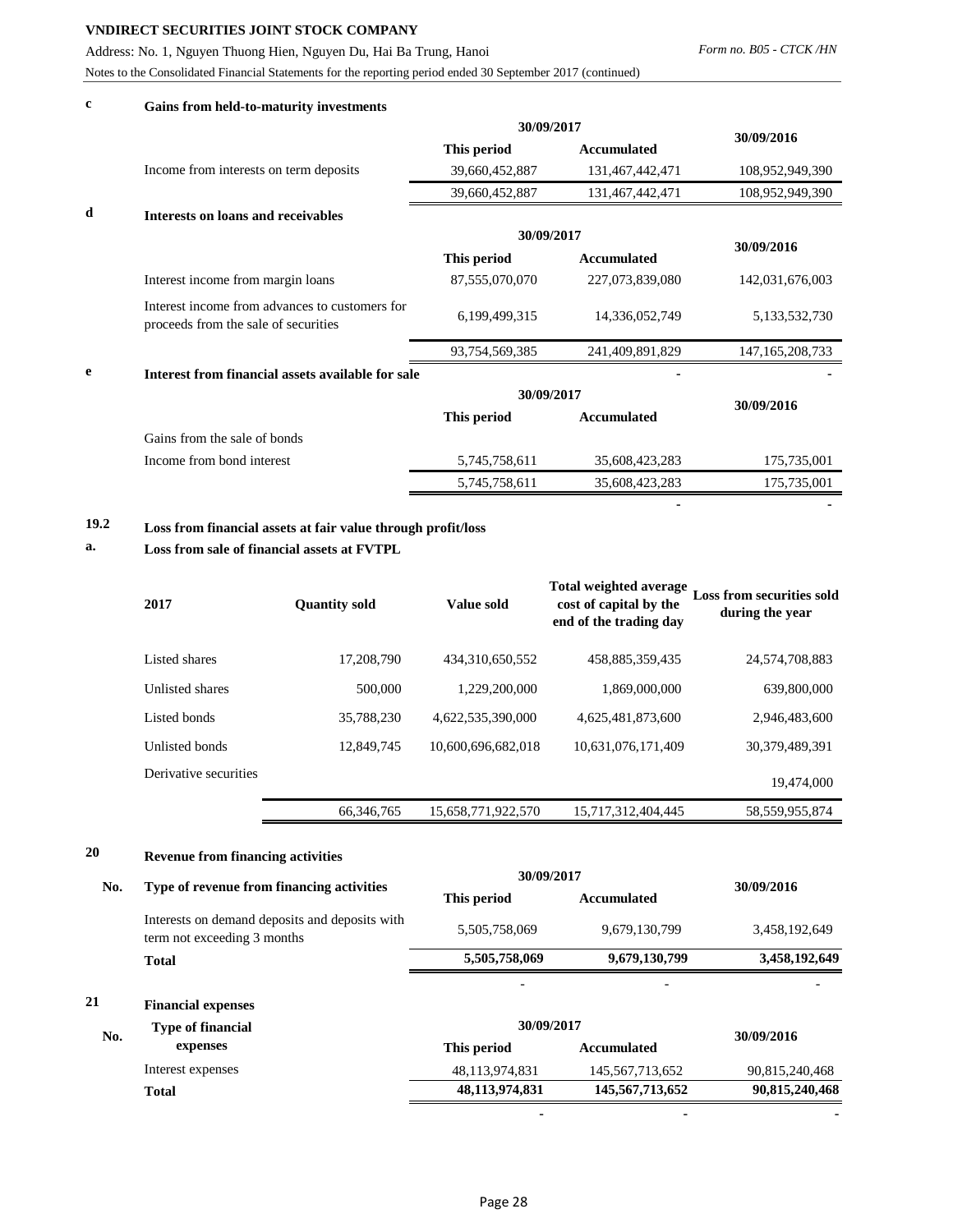Address: No. 1, Nguyen Thuong Hien, Nguyen Du, Hai Ba Trung, Hanoi

Notes to the Consolidated Financial Statements for the reporting period ended 30 September 2017 (continued)

| 22 | General and Administrative expenses of the Securities Company |                   |                    |                    |
|----|---------------------------------------------------------------|-------------------|--------------------|--------------------|
|    | <b>Types of General and Administrative</b>                    | 30/09/2017        |                    |                    |
|    | expenses                                                      | This period       | Accumulated        | 30/09/2016         |
|    | Salaries and related expenses                                 | 35, 187, 758, 782 | 103, 142, 667, 791 | 83,176,643,299     |
|    | Stationery expenses                                           | 407,414,344       | 714,176,414        | 524, 343, 114      |
|    | Office supplies expenses                                      | 838,893,572       | 2,414,868,663      | 3,896,439,301      |
|    | Fixed asset depreciation expenses                             | 4,797,589,310     | 14, 206, 248, 243  | 13,746,005,408     |
|    | Tax expenses, fees and charges                                | 5,050,000         | 138,388,965        | 175,898,000        |
|    | Leasehold expenses                                            | 14,584,333,858    | 43, 365, 781, 453  | 35,685,730,092     |
|    | Allocation of commercial advantage                            | 397,752,031       | 397,752,031        |                    |
|    | <b>Total</b>                                                  | 56,218,791,897    | 164,379,883,560    | 137, 205, 059, 214 |
| 23 | Other income                                                  |                   |                    |                    |
|    | Details of other income                                       | 30/09/2017        |                    | 30/09/2016         |
|    |                                                               | This period       | Accumulated        |                    |

| THIS person              |                          |                          |
|--------------------------|--------------------------|--------------------------|
| $\overline{\phantom{0}}$ | 85.454.545               |                          |
| 124,836,334              | 377,957,228              | 2,947,483,960            |
| 124,836,334              | 463,411,773              | 2,947,483,960            |
| -                        | $\overline{\phantom{0}}$ | $\overline{\phantom{0}}$ |
|                          |                          | лишниате                 |

### **24 Other expenses**

|                                                | 30/09/2017                 |           |               |
|------------------------------------------------|----------------------------|-----------|---------------|
| Details of other expenses                      | This period<br>Accumulated |           | 30/09/2016    |
| Tax difference expenses after tax finalization |                            |           | 3,114,786,849 |
| Other expenses                                 | $\overline{\phantom{0}}$   | 7,973,858 | 707,877       |
| <b>Total</b>                                   | $\overline{\phantom{a}}$   | 7,973,858 | 3,115,494,726 |

- - -

## **25 Corporate Income Tax Expenses**

|                                                     | 30/09/2017     |                |                |  |
|-----------------------------------------------------|----------------|----------------|----------------|--|
| <b>Details of Income Tax Expenses</b>               | This period    | Accumulated    | 30/09/2016     |  |
| 1. Current Corporate Income Tax Expenses of the     |                |                |                |  |
| <b>Securities Company</b>                           | 25,538,745,596 | 66,847,701,611 | 28,480,117,999 |  |
| - Corporate income tax expenses of the              |                |                |                |  |
| Securities Company calculated on taxable            |                |                |                |  |
| income of the current year                          | 25,538,745,596 | 66,847,701,611 | 28,480,117,999 |  |
| - Adjustment of income tax expenses of the          |                |                |                |  |
| Securities company in previous years into           |                |                |                |  |
| current income tax expenses this year               |                |                |                |  |
| 2. Total current income tax expense of the          |                |                |                |  |
| securities company                                  |                |                |                |  |
| Deferred income tax expense of the Securities<br>3. |                |                |                |  |
| Company                                             | 1,305,816,847  | 5,851,278,581  |                |  |
| - Deferred income tax expense of the Securities     |                |                |                |  |
| Company arising from temporarily taxable            |                |                |                |  |
| differences                                         | 1,305,816,847  | 5,851,278,581  |                |  |
| - Deferred corporate income tax expenses            |                |                |                |  |
| arising from the reversal of the deferred income    |                |                |                |  |
| tax assets                                          |                |                |                |  |
| Total deferred corporate Income Tax expenses        |                |                |                |  |
|                                                     | 1,305,816,847  | 5,851,278,581  |                |  |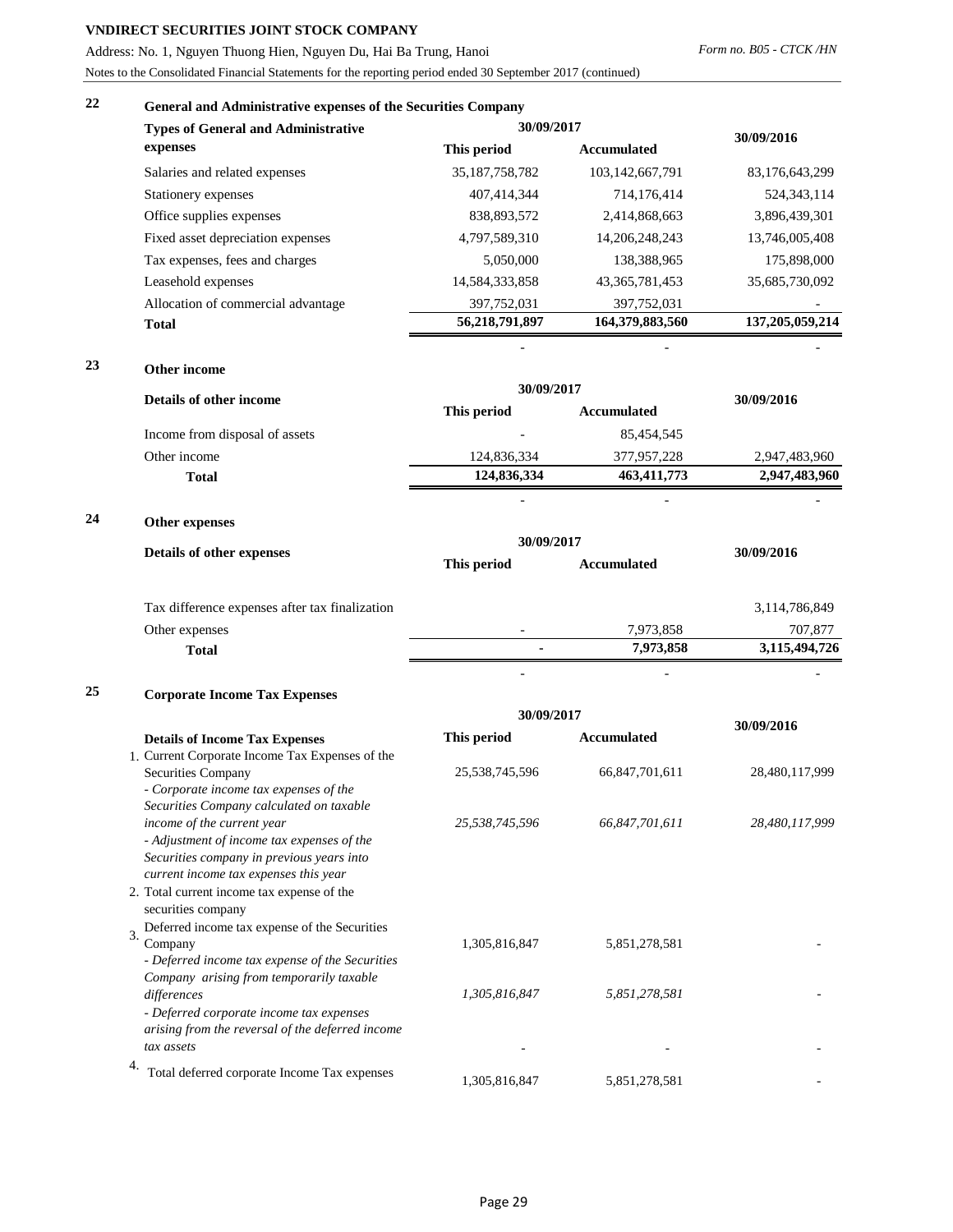Address: No. 1, Nguyen Thuong Hien, Nguyen Du, Hai Ba Trung, Hanoi

Notes to the Consolidated Financial Statements for the reporting period ended 30 September 2017 (continued)

| <b>Items</b>                      | <b>Opening balance</b><br><b>Arising amounts</b> |                        | Change in owner's<br>equity and recognition<br>in income statement | <b>Ending balance</b> |  |
|-----------------------------------|--------------------------------------------------|------------------------|--------------------------------------------------------------------|-----------------------|--|
| A                                 | 1                                                | $\mathbf{2}$           | 3                                                                  | 4                     |  |
| Earned profit after<br><b>CIT</b> | 354,791,006,867                                  | 297,071,583,967        | (9,552,372,487)                                                    | 642,310,218,347       |  |
| Unearned profit                   |                                                  | 43, 148, 151, 141      |                                                                    | 43, 148, 151, 141     |  |
| <b>Total</b>                      | 354,791,006,867                                  | 340,219,735,108        |                                                                    | 685,458,369,488       |  |
| Prepared by<br>(Signed)           |                                                  | Checked by<br>(Signed) | Approved by<br>(Signed and sealed)                                 |                       |  |

Ms. Vu Thanh Van Ms. Nguyen Ha Ninh General Accountant Chief Accountant

Mr. Nguyen Hoang Giang General Director

Prepared on 20 October 2017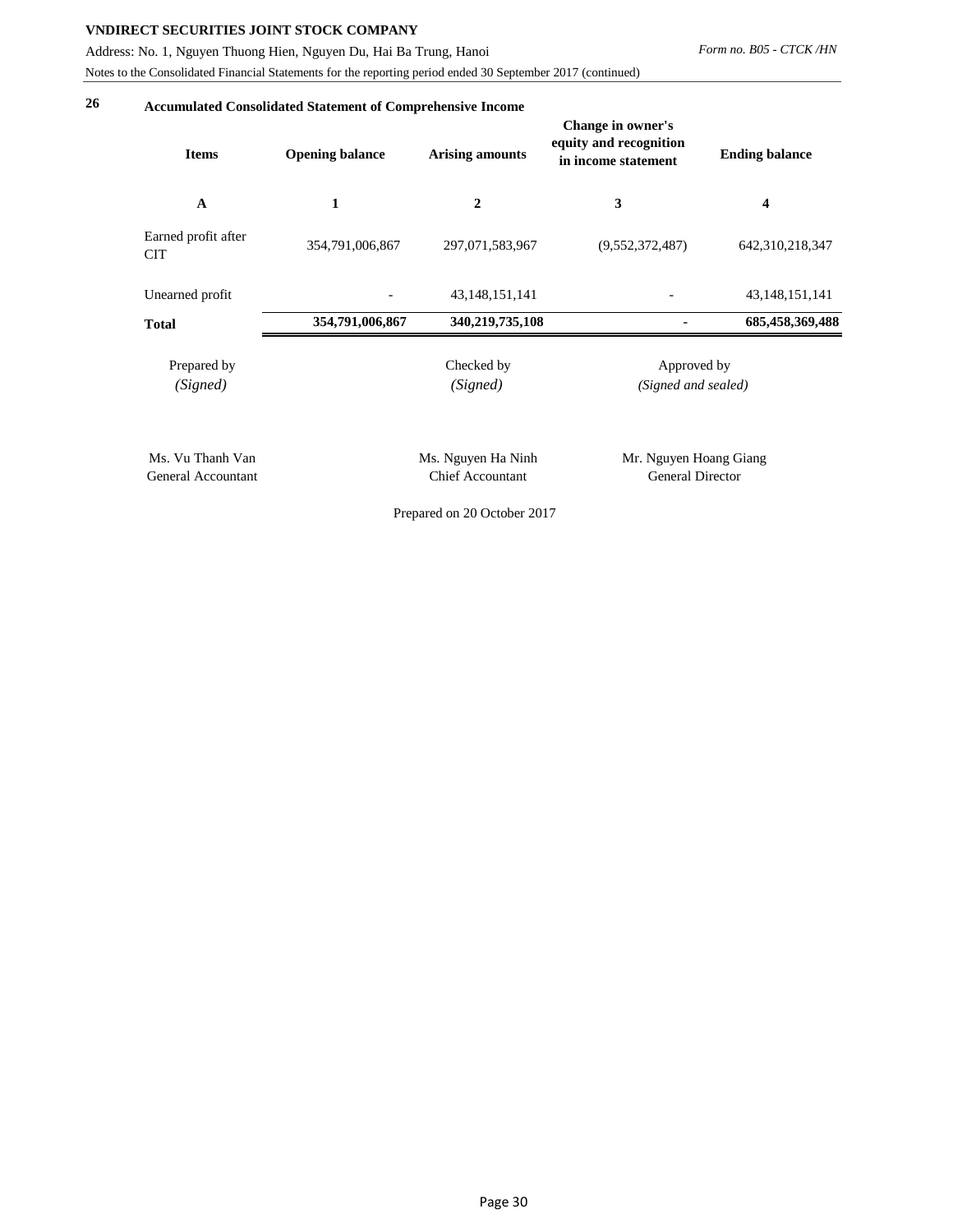Address: No. 1, Nguyen Thuong Hien, Nguyen Du, Hai Ba Trung, Hanoi

Notes to the Consolidated Financial Statements for the reporting period ended 30 September 2017 (continued)

**4. Allowance for impairment of assets**

|                 |                                  | Basis for creating allowance in this period |                   |                                                                       |                           |                               |                                                |
|-----------------|----------------------------------|---------------------------------------------|-------------------|-----------------------------------------------------------------------|---------------------------|-------------------------------|------------------------------------------------|
| No.             | <b>Type of Financial Assets</b>  | Quantity                                    | <b>Book value</b> | Market value at the time of<br>preparation of financial<br>statements | Allowance for this period | Allowance for previous period | Amount set aside or reserved in<br>this period |
| $\mathbf{A}$    | B                                | 1                                           | $\overline{c}$    | $\mathcal{R}$                                                         | $\overline{4}$            | 5                             | 6                                              |
| $\mathbf{I}$    | <b>Financial Assets at FVTPL</b> | 41,034,989                                  | 683,741,026,003   | 621,520,721,740                                                       | 99,172,588,817            | 99,778,119,722                | (4,752,476,505)                                |
|                 | AB <sub>O</sub>                  | 17,574,123                                  | 170,489,057,266   | 107,202,150,300                                                       | 63,286,906,966            | 87,890,679,166                | (24, 603, 772, 200)                            |
| 2               | ACB                              | 767,288                                     | 20,557,794,028    | 23,479,012,800                                                        |                           | 1,871,928                     | (1,871,928)                                    |
| 3               | APC                              | 10                                          | 33,000            | 450,000                                                               |                           | 157,768,500                   | (157,768,500)                                  |
| $\overline{4}$  | <b>BCC</b>                       | 142                                         | 2,657,827         | 1,377,400                                                             | 1,280,427                 | 214,603,227                   | (213, 322, 800)                                |
| 5               | BMI                              | 459,289                                     | 11,829,497,460    | 13,411,238,800                                                        |                           | 760,592,260                   | (760, 592, 260)                                |
| 6               | <b>BVH</b>                       | 48                                          | 2,792,996         | 2,640,000                                                             | 152,996                   | 4,785,896                     | (4,632,900)                                    |
| $7\phantom{.0}$ | <b>CTD</b>                       | 6,000                                       | 1,199,683,942     | 1,248,000,000                                                         |                           |                               |                                                |
| 8               | <b>DIG</b>                       | 531,26:                                     | 8,486,743,278     | 8,447,113,500                                                         | 39,629,778                | 86,788                        | 39,542,990                                     |
| 9               | EVE                              | 47                                          | 1,187,120         | 775,500                                                               | 411,620                   | 66,142,720                    | (65, 731, 100)                                 |
| 10              | FIT                              | 423                                         | 3,801,270         | 3,756,240                                                             | 45,030                    | 1,753,130                     | (1,708,100)                                    |
| 11              | FLC                              | 480,257                                     | 3,731,503,330     | 3,534,691,520                                                         | 196,811,810               | 306,300                       | 196,505,510                                    |
| 12              | HAG                              | 21                                          | 366,396           | 176,400                                                               | 189,996                   | 2,727,444,490                 | (2,727,254,494)                                |
| 13              | HHS                              | 276                                         | 2,537,310         | 1,150,920                                                             | 1,386,390                 | 1,500,770                     | (114, 380)                                     |
| 14              | HNG                              |                                             |                   |                                                                       |                           | 355,965,300                   | (355,965,300)                                  |
| 15              | HOT                              | 964,48                                      | 27,005,468,000    | 30,863,392,000                                                        |                           |                               |                                                |
| 16              | LGL                              | 111,000                                     | 1,352,245,000     | 1,243,200,000                                                         | 109,045,000               |                               | 109,045,000                                    |
| 17              | $LV_0$                           |                                             |                   |                                                                       |                           | 292,710                       | (292, 710)                                     |
| 18              | MBB                              | 190,164                                     | 4,265,406,320     | 4,136,067,000                                                         | 129,339,320               | 291,922,230                   | (162, 582, 910)                                |
| 19              | <b>NTC</b>                       | 220,600                                     | 11,351,883,600    | 15,640,540,000                                                        |                           |                               |                                                |
| 20              | <b>PVT</b>                       | 30,000                                      | 391,309,940       | 447,000,000                                                           |                           |                               |                                                |
| 21              | <b>SCR</b>                       | 400,000                                     | 4,470,950,000     | 4,480,000,000                                                         |                           | 150,950,000                   | (150,950,000)                                  |
| $22\,$          | SD <sub>9</sub>                  | 95                                          | 1,576,877         | 1,016,500                                                             | 560,377                   | 3,996,246,877                 | (3,995,686,500)                                |
| 23              | SMC                              | 90,000                                      | 2,080,751,000     | 2,007,000,000                                                         | 73,751,000                |                               | 73,751,000                                     |
| 24              | VCB                              | 218,572                                     | 8,281,361,121     | 8,218,307,200                                                         | 63,053,921                |                               | 63,053,921                                     |
| 25              | <b>VCG</b>                       | 410,183                                     | 8,249,093,251     | 8,490,788,100                                                         |                           |                               |                                                |
| 26              | VGG                              | 533,700                                     | 33,583,670,000    | 28,766,430,000                                                        | 4,817,240,000             | 49,340,000                    | 4,767,900,000                                  |
| 27              | VIC                              | 873                                         | 36,395,719        | 44,697,600                                                            |                           | 864,919                       | (864, 919)                                     |
| 28              | <b>VNM</b>                       | 47,112                                      | 6,993,993,514     | 7,029,110,400                                                         |                           | 2,975,031,304                 | (2,975,031,304)                                |
| 29              | Others                           | 17,999,020                                  | 359,369,266,438   | 352,820,639,560                                                       | 30,452,784,186            | 129,971,207                   | 26,175,867,379                                 |
| П               | <b>Financial Assets HTM</b>      |                                             | 2,493,465,032,772 | 2,493,465,032,772                                                     |                           |                               |                                                |
| Ш               | <b>Financial Assets for loan</b> |                                             | 2,854,049,162,361 | 2,756,581,332,743                                                     | 97,467,829,618            | 89,717,704,545                | 7,750,125,073                                  |
| IV              | <b>Financial Assets AFS</b>      | 979,739                                     | 245,148,400,823   | 245,148,400,823                                                       |                           |                               |                                                |
|                 | Corporate bonds                  | 229,739                                     | 237,648,400,823   | 237,648,400,823                                                       |                           |                               |                                                |
| 2               | <b>Equity securities</b>         | 750,000                                     | 7,500,000,000     | 7,500,000,000                                                         |                           |                               |                                                |
|                 | <b>TOTAL</b>                     | 42,014,728                                  | 6,276,403,621,959 | 6,116,715,488,078                                                     | 196,640,418,435           | 189,495,824,267               | 2,997,648,568                                  |

*Appendix 01 Form no. B05 - CTCK/HN*